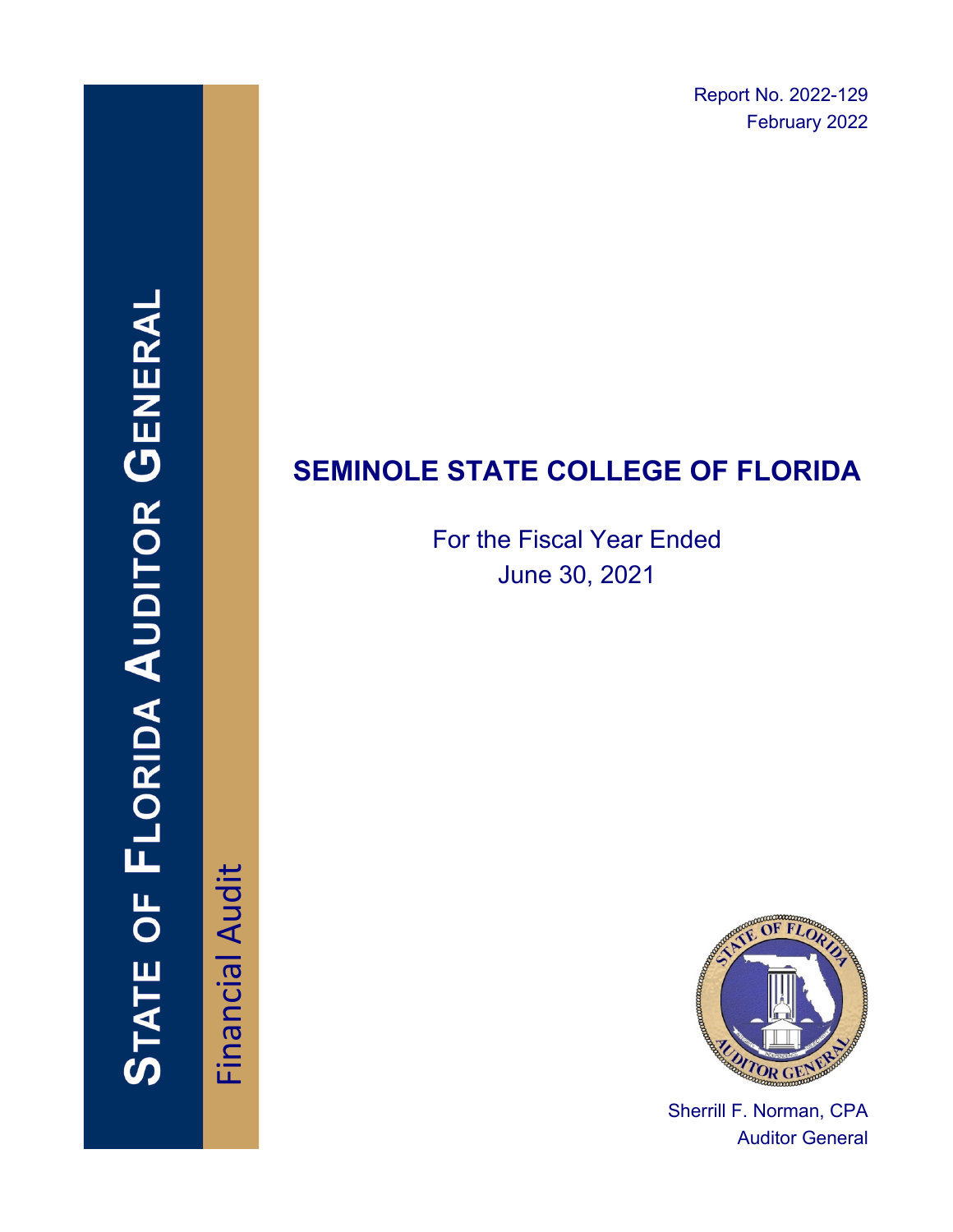#### **Board of Trustees and President**

During the 2020-21 fiscal year, Dr. Georgia Lorenz served as President of Seminole State College of Florida and the following individuals served as Members of the Board of Trustees:

> Amy L. Lockhart, Chair from 1-25-21, a Vice Chair through 1-24-21 Bob Cortes, Vice Chair from 1-25-21 Scott D. Howat, Chair through 12-22-20<sup>a</sup> Dr. Tina Calderone through 6-7-21<sup>b</sup> Daniel O'Keefe from 12-23-20

- a Chair position vacant from 12-23-20, through
- 1-24-21.<br>**b Trustee position vacant from 6-8-21, through** 6-30-21.
- Note: One Trustee position was vacant for the entire fiscal year.

The Auditor General conducts audits of governmental entities to provide the Legislature, Florida's citizens, public entity management, and other stakeholders unbiased, timely, and relevant information for use in promoting government accountability and stewardship and improving government operations.

The team leader was Vincent Coppola, and the audit was supervised by Keith A. Wolfe, CPA.

Please address inquiries regarding this report to Jaime N. Hoelscher, CPA, Audit Manager, by e-mail at jaimehoelscher@aud.state.fl.us or by telephone at (850) 412-2868.

This report and other reports prepared by the Auditor General are available at:

[FLAuditor.gov](http://flauditor.gov/) 

Printed copies of our reports may be requested by contacting us at:

**State of Florida Auditor General** 

**Claude Pepper Building, Suite G74 · 111 West Madison Street · Tallahassee, FL 32399-1450 · (850) 412-2722**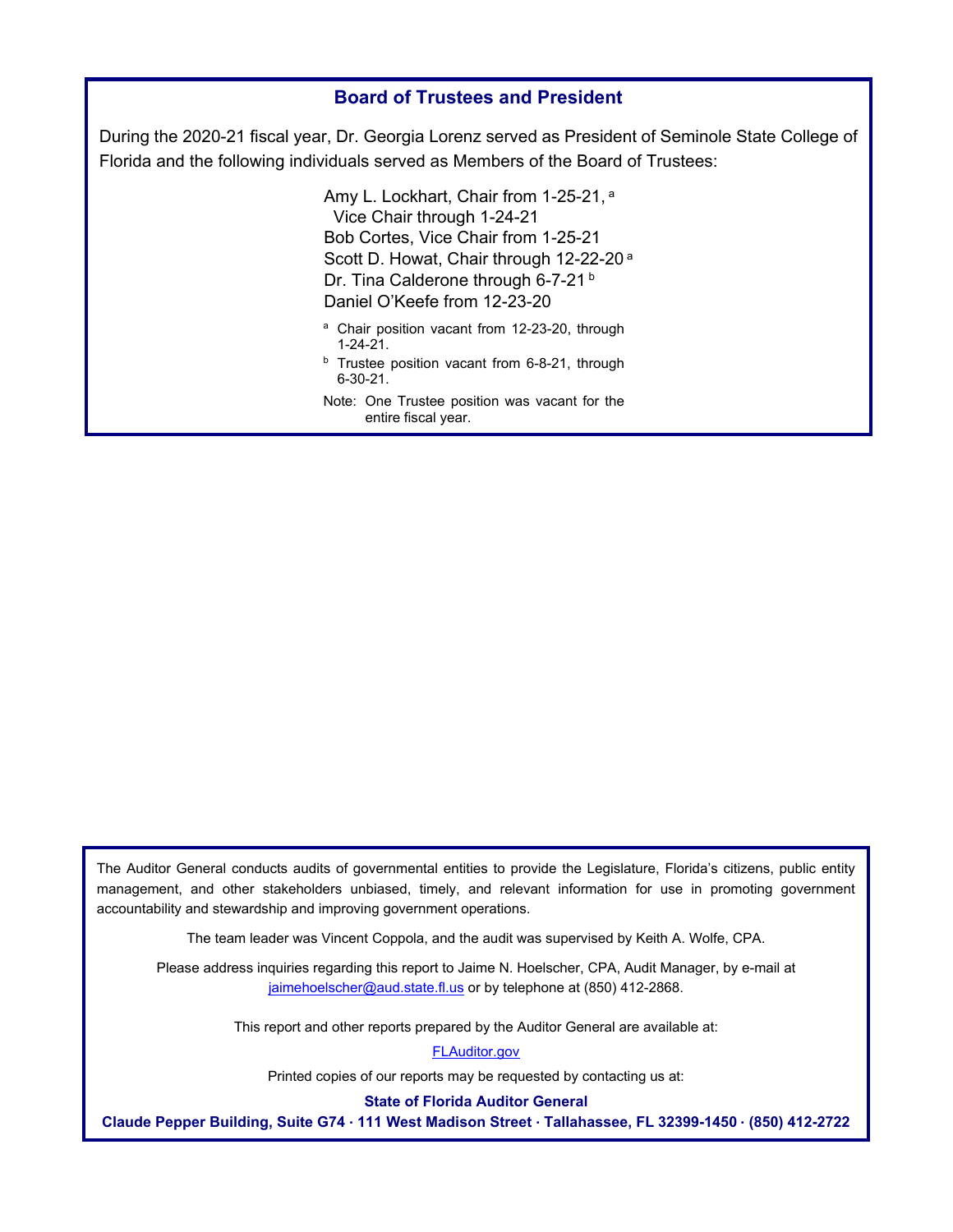# **SEMINOLE STATE COLLEGE OF FLORIDA TABLE OF CONTENTS**

Page

|                                                                                                                                                                         | No. |
|-------------------------------------------------------------------------------------------------------------------------------------------------------------------------|-----|
|                                                                                                                                                                         |     |
|                                                                                                                                                                         |     |
|                                                                                                                                                                         |     |
|                                                                                                                                                                         |     |
|                                                                                                                                                                         |     |
| <b>BASIC FINANCIAL STATEMENTS</b>                                                                                                                                       |     |
|                                                                                                                                                                         |     |
|                                                                                                                                                                         |     |
|                                                                                                                                                                         |     |
|                                                                                                                                                                         |     |
| OTHER REQUIRED SUPPLEMENTARY INFORMATION                                                                                                                                |     |
| Schedule of Changes in the College's Total Other Postemployment Benefits Liability                                                                                      |     |
| Schedule of the College's Proportionate Share of the Net Pension Liability - Florida                                                                                    |     |
| Schedule of College Contributions - Florida Retirement System Pension Plan  46                                                                                          |     |
| Schedule of the College's Proportionate Share of the Net Pension Liability - Health                                                                                     |     |
| Schedule of College Contributions - Health Insurance Subsidy Pension Plan 48                                                                                            |     |
|                                                                                                                                                                         |     |
| INDEPENDENT AUDITOR'S REPORT ON INTERNAL CONTROL OVER<br>FINANCIAL REPORTING AND ON COMPLIANCE AND OTHER MATTERS<br>BASED ON AN AUDIT OF FINANCIAL STATEMENTS PERFORMED |     |
|                                                                                                                                                                         |     |
|                                                                                                                                                                         |     |
|                                                                                                                                                                         |     |
|                                                                                                                                                                         |     |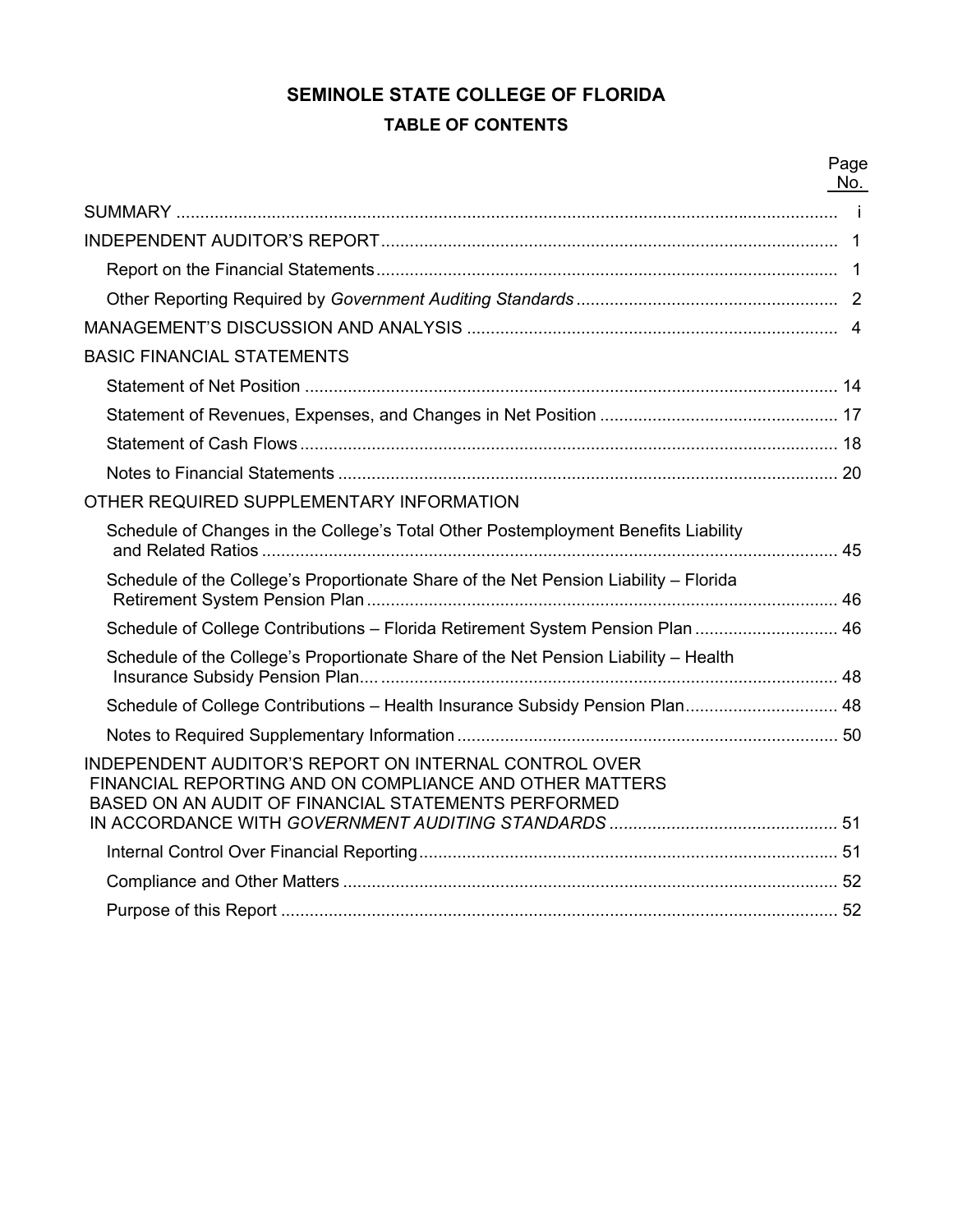# SUMMARY OF REPORT ON FINANCIAL STATEMENTS

<span id="page-3-0"></span>Our audit disclosed that the basic financial statements of Seminole State College of Florida (a component unit of the State of Florida) were presented fairly, in all material respects, in accordance with prescribed financial reporting standards.

SUMMARY OF REPORT ON INTERNAL CONTROL AND COMPLIANCE

Our audit did not identify any deficiencies in internal control over financial reporting that we consider to be material weaknesses.

The results of our tests disclosed no instances of noncompliance or other matters that are required to be reported under *Government Auditing Standards*, issued by the Comptroller General of the United States.

#### AUDIT OBJECTIVES AND SCOPE

Our audit objectives were to determine whether Seminole State College of Florida and its officers with administrative and stewardship responsibilities for College operations had:

- Presented the College's basic financial statements in accordance with generally accepted accounting principles;
- Established and implemented internal control over financial reporting and compliance with requirements that could have a direct and material effect on the financial statements; and
- Complied with the various provisions of laws, rules, regulations, contracts, and grant agreements that are material to the financial statements.

The scope of this audit included an examination of the College's basic financial statements as of and for the fiscal year ended June 30, 2021. We obtained an understanding of the College's environment, including its internal control, and assessed the risk of material misstatement necessary to plan the audit of the basic financial statements. We also examined various transactions to determine whether they were executed, in both manner and substance, in accordance with governing provisions of laws, rules, regulations, contracts, and grant agreements.

An examination of Federal awards administered by the College is included within the scope of our Statewide audit of Federal awards administered by the State of Florida.

# AUDIT METHODOLOGY

We conducted our audit in accordance with auditing standards generally accepted in the United States of America and applicable standards contained in *Government Auditing Standards*, issued by the Comptroller General of the United States.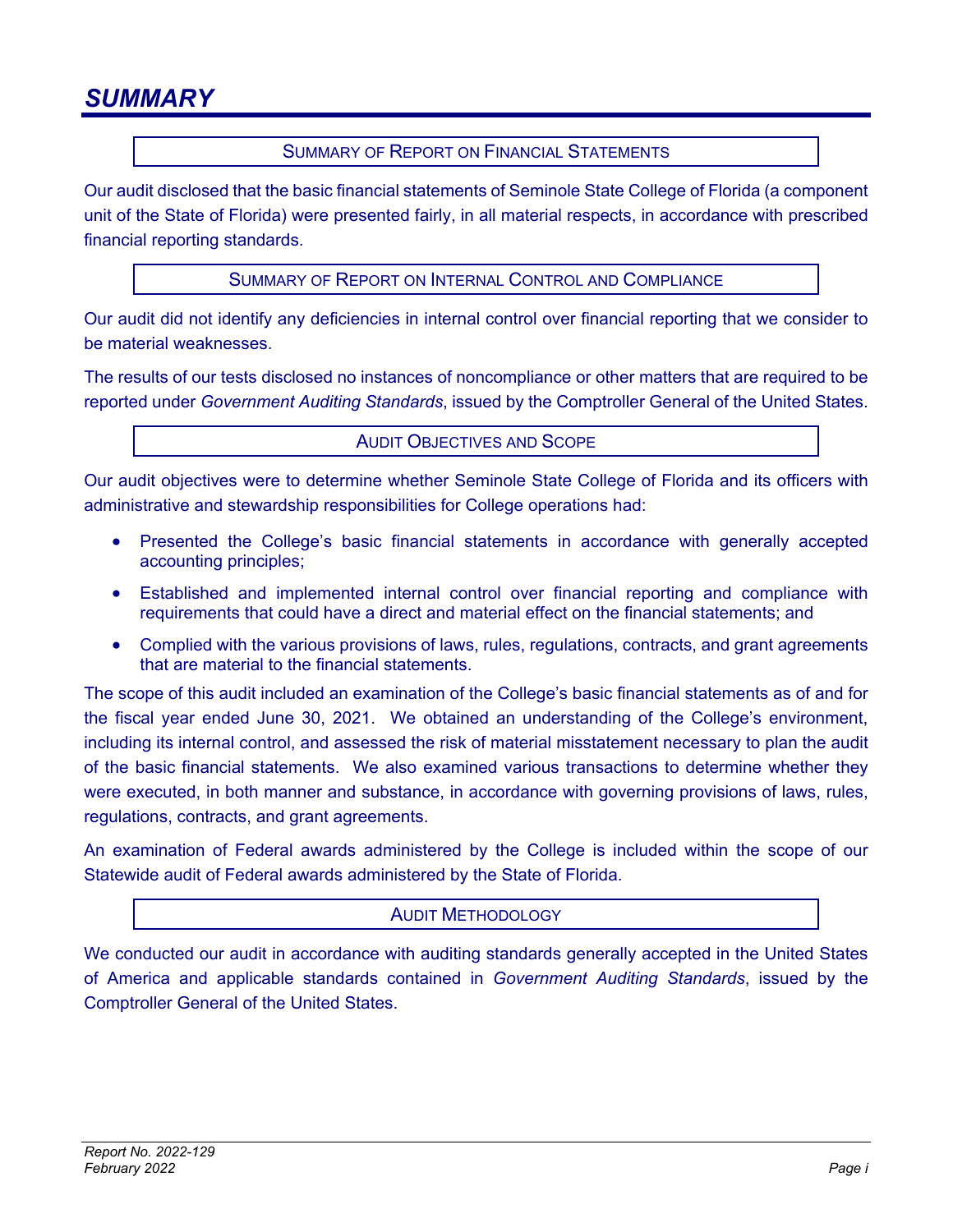<span id="page-4-0"></span>

Sherrill F. Norman, CPA Auditor General

# **AUDITOR GENERAL STATE OF FLORIDA**

Claude Denson Pepper Building, Suite G74 111 West Madison Street Tallahassee, Florida 32399-1450



Phone: (850) 412-2722 Fax: (850) 488-6975

The President of the Senate, the Speaker of the House of Representatives, and the Legislative Auditing Committee

# **INDEPENDENT AUDITOR'S REPORT**

# **Report on the Financial Statements**

We have audited the accompanying financial statements of Seminole State College of Florida, a component unit of the State of Florida, and its discretely presented component unit as of and for the fiscal year ended June 30, 2021, and the related notes to the financial statements, which collectively comprise the College's basic financial statements as listed in the table of contents.

# *Management's Responsibility for the Financial Statements*

Management is responsible for the preparation and fair presentation of these financial statements in accordance with accounting principles generally accepted in the United States of America; this includes the design, implementation, and maintenance of internal control relevant to the preparation and fair presentation of financial statements that are free from material misstatement, whether due to fraud or error.

# *Auditor's Responsibility*

Our responsibility is to express opinions on these financial statements based on our audit. We did not audit the financial statements of the discretely presented component unit, which represent 100 percent of the transactions and account balances of the discretely presented component unit columns. Those statements were audited by other auditors whose report has been furnished to us, and our opinion, insofar as it relates to the amounts included for the discretely presented component unit, is based solely on the report of the other auditors. We conducted our audit in accordance with auditing standards generally accepted in the United States of America and the standards applicable to financial audits contained in *Government Auditing Standards*, issued by the Comptroller General of the United States. Those standards require that we plan and perform the audit to obtain reasonable assurance about whether the financial statements are free from material misstatement.

An audit involves performing procedures to obtain audit evidence about the amounts and disclosures in the financial statements. The procedures selected depend on the auditor's judgment, including the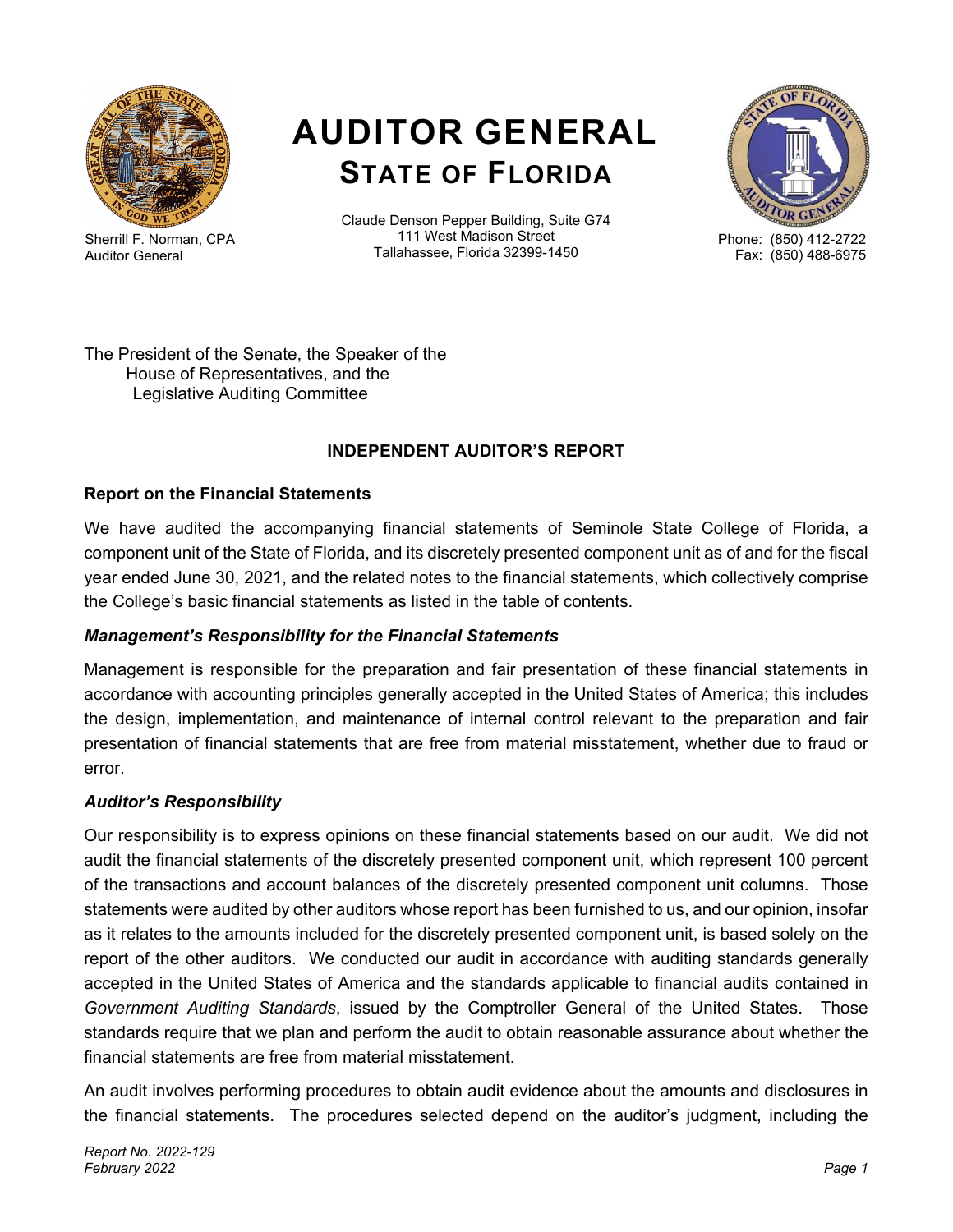<span id="page-5-0"></span>assessment of the risks of material misstatement of the financial statements, whether due to fraud or error. In making those risk assessments, the auditor considers internal control relevant to the entity's preparation and fair presentation of the financial statements in order to design audit procedures that are appropriate in the circumstances, but not for the purpose of expressing an opinion on the effectiveness of the entity's internal control. Accordingly, we express no such opinion. An audit also includes evaluating the appropriateness of accounting policies used and the reasonableness of significant accounting estimates made by management, as well as evaluating the overall presentation of the financial statements.

We believe that the audit evidence we have obtained is sufficient and appropriate to provide a basis for our audit opinions.

# *Opinions*

In our opinion, based on our audit and the report of other auditors, the financial statements referred to above present fairly, in all material respects, the respective financial position of Seminole State College of Florida and of its discretely presented component unit as of June 30, 2021, and the respective changes in financial position and, where applicable, cash flows thereof for the fiscal year then ended in accordance with accounting principles generally accepted in the United States of America.

# *Other Matter*

# *Required Supplementary Information*

Accounting principles generally accepted in the United States of America require that **MANAGEMENT'S DISCUSSION AND ANALYSIS**, the **Schedule of Changes in the College's Total Other Postemployment Benefits Liability and Related Ratios**, **Schedule of the College's Proportionate Share of the Net Pension Liability – Florida Retirement System Pension Plan**, **Schedule of College Contributions – Florida Retirement System Pension Plan**, **Schedule of the College's Proportionate Share of the Net Pension Liability – Health Insurance Subsidy Pension Plan**, **Schedule of College Contributions – Health Insurance Subsidy Pension Plan**, and **Notes to Required Supplementary Information**, as listed in the table of contents, be presented to supplement the basic financial statements. Such information, although not a part of the basic financial statements, is required by the Governmental Accounting Standards Board who considers it to be an essential part of financial reporting for placing the basic financial statements in an appropriate operational, economic, or historical context. We have applied certain limited procedures to the required supplementary information in accordance with auditing standards generally accepted in the United States of America, which consisted of inquiries of management about the methods of preparing the information and comparing the information for consistency with management's responses to our inquiries, the basic financial statements, and other knowledge we obtained during our audit of the basic financial statements. We do not express an opinion or provide any assurance on the information because the limited procedures do not provide us with sufficient evidence to express an opinion or provide any assurance.

# **Other Reporting Required by** *Government Auditing Standards*

In accordance with *Government Auditing Standards*, we have also issued our report dated February 21, 2022, on our consideration of the Seminole State College of Florida's internal control over financial reporting and on our tests of its compliance with certain provisions of laws, rules, regulations,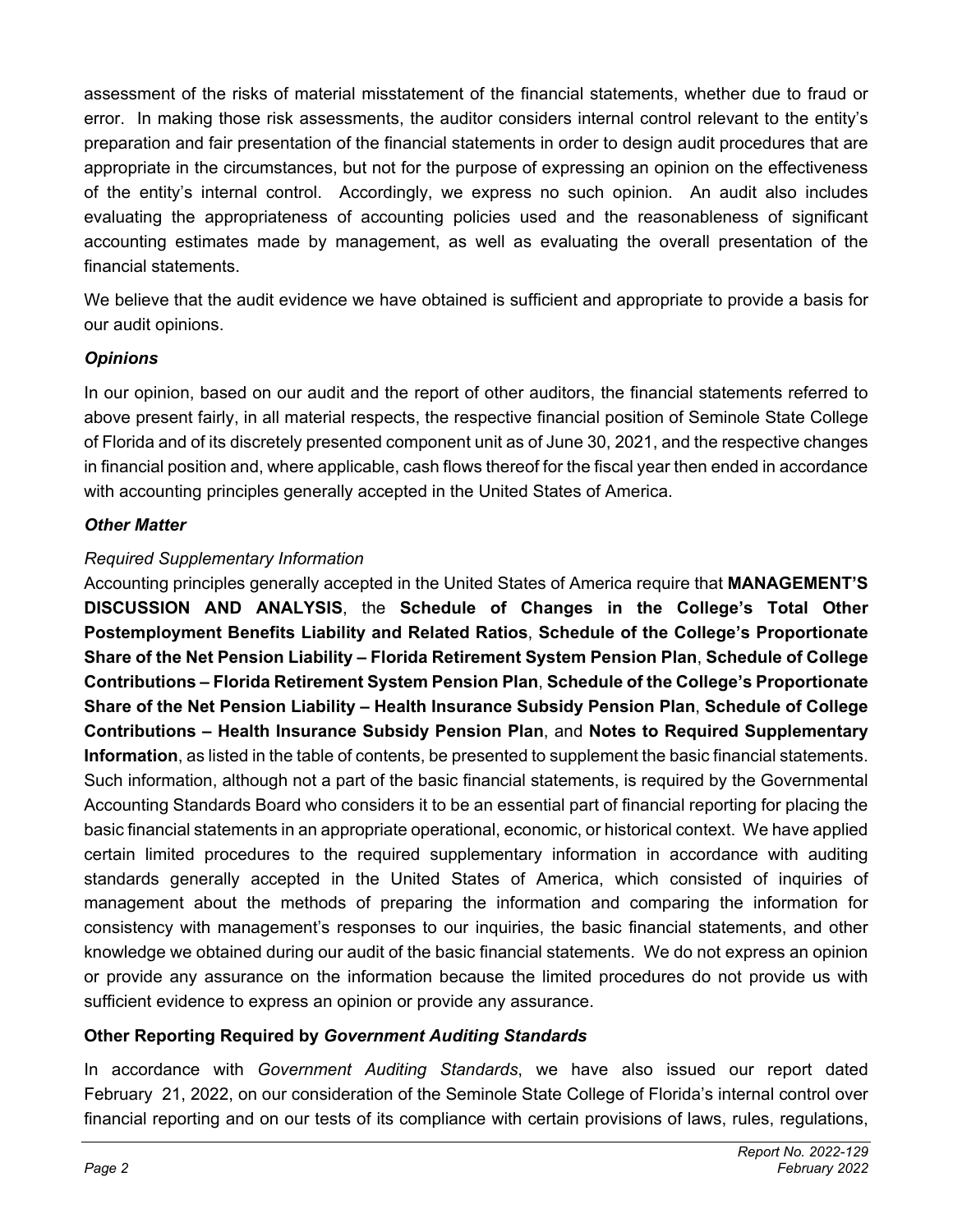contracts, and grant agreements and other matters included under the heading **INDEPENDENT AUDITOR'S REPORT ON INTERNAL CONTROL OVER FINANCIAL REPORTING AND ON COMPLIANCE AND OTHER MATTERS BASED ON AN AUDIT OF FINANCIAL STATEMENTS PERFORMED IN ACCORDANCE WITH** *GOVERNMENT AUDITING STANDARDS*. The purpose of that report is solely to describe the scope of our testing of internal control over financial reporting and compliance and the results of that testing, and not to provide an opinion on the effectiveness of the internal control over financial reporting or on compliance. That report is an integral part of an audit performed in accordance with *Government Auditing Standards* in considering the Seminole State College of Florida's internal control over financial reporting and compliance.

Respectfully submitted,

Sherrill F. Norman, CPA Tallahassee, Florida February 21, 2022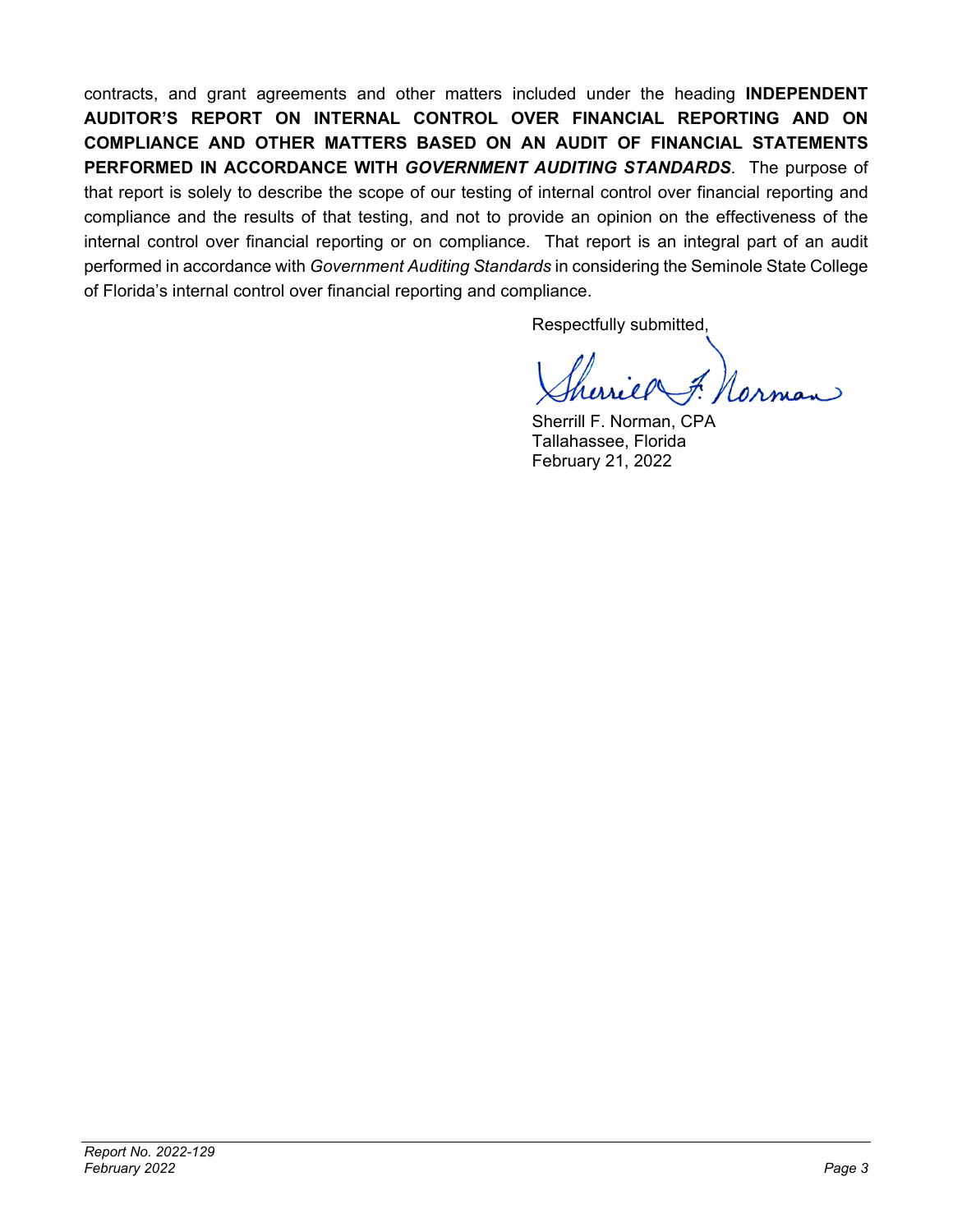# <span id="page-7-0"></span>*MANAGEMENT'S DISCUSSION AND ANALYSIS*

Management's discussion and analysis (MD&A) provides an overview of the financial position and activities of the College for the fiscal year ended June 30, 2021, and should be read in conjunction with the financial statements and notes thereto. The MD&A, and financial statements and notes thereto, are the responsibility of College management. The MD&A contains financial activity of the College for the fiscal years ended June 30, 2021, and June 30, 2020.

# FINANCIAL HIGHLIGHTS

The College's assets and deferred outflows of resources totaled \$260.5 million at June 30, 2021. This balance reflects a \$7.2 million, or 2.8 percent, increase as compared to \$253.3 million at June 30, 2020. This increase is primarily the result of increases in amounts due from other governmental agencies of \$7.1 million due to the timing of draws of Higher Education Emergency Relief Fund (HEERF) grants from the Federal Government. Liabilities and deferred inflows of resources increased \$5.9 million, or 8.1 percent, totaling \$78.7 million at June 30, 2021, as compared to \$72.8 million at June 30, 2020. This change is primarily the result of an increase in net pension liability of \$8.5 million and partially offset by a decrease in deferred inflows of resources related to pensions of \$1.8 million. As a result, the College's net position increased by \$1.3 million, resulting in a year-end balance of \$181.8 million.

The College's operating revenues totaled \$29 million for the 2020-21 fiscal year, representing a 4.5 percent decrease compared to the 2019-20 fiscal year due to lower enrollments as a result of the pandemic. Operating expenses totaled \$126.7 million for the 2020-21 fiscal year, representing an increase of 2.1 percent as compared to the 2019-20 fiscal year, due mainly to increases in expenses for materials and supplies and an increase in scholarships and waivers, both related to the pandemic.

Net position represents the residual interest in the College's assets and deferred outflows of resources after deducting liabilities and deferred inflows of resources. The College's comparative total net position by category for the fiscal years ended June 30, 2021, and June 30, 2020, is shown in the following graph: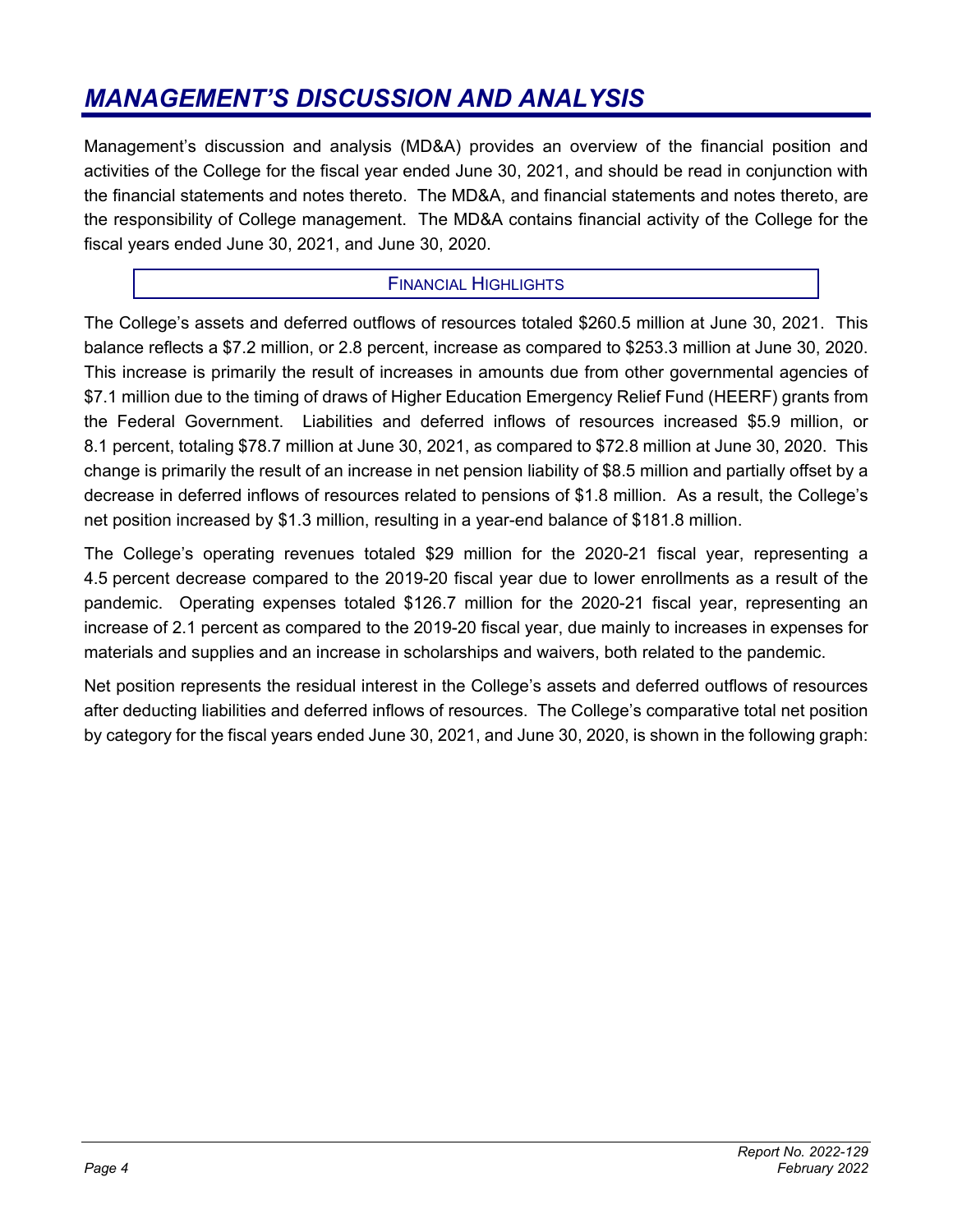# **Net Position (In Thousands)**



The following chart provides a graphical presentation of College revenues by category for the 2020-21 fiscal year:



Pursuant to the Governmental Accounting Standards Board (GASB) Statement No. 35, the College's financial report consists of three basic financial statements: the statement of net position; the statement of revenues, expenses, and changes in net position; and the statement of cash flows. The financial statements, and notes thereto, encompass the College and its component unit, the Foundation for Seminole State College of Florida, Inc. (Foundation). Based on the application of the criteria for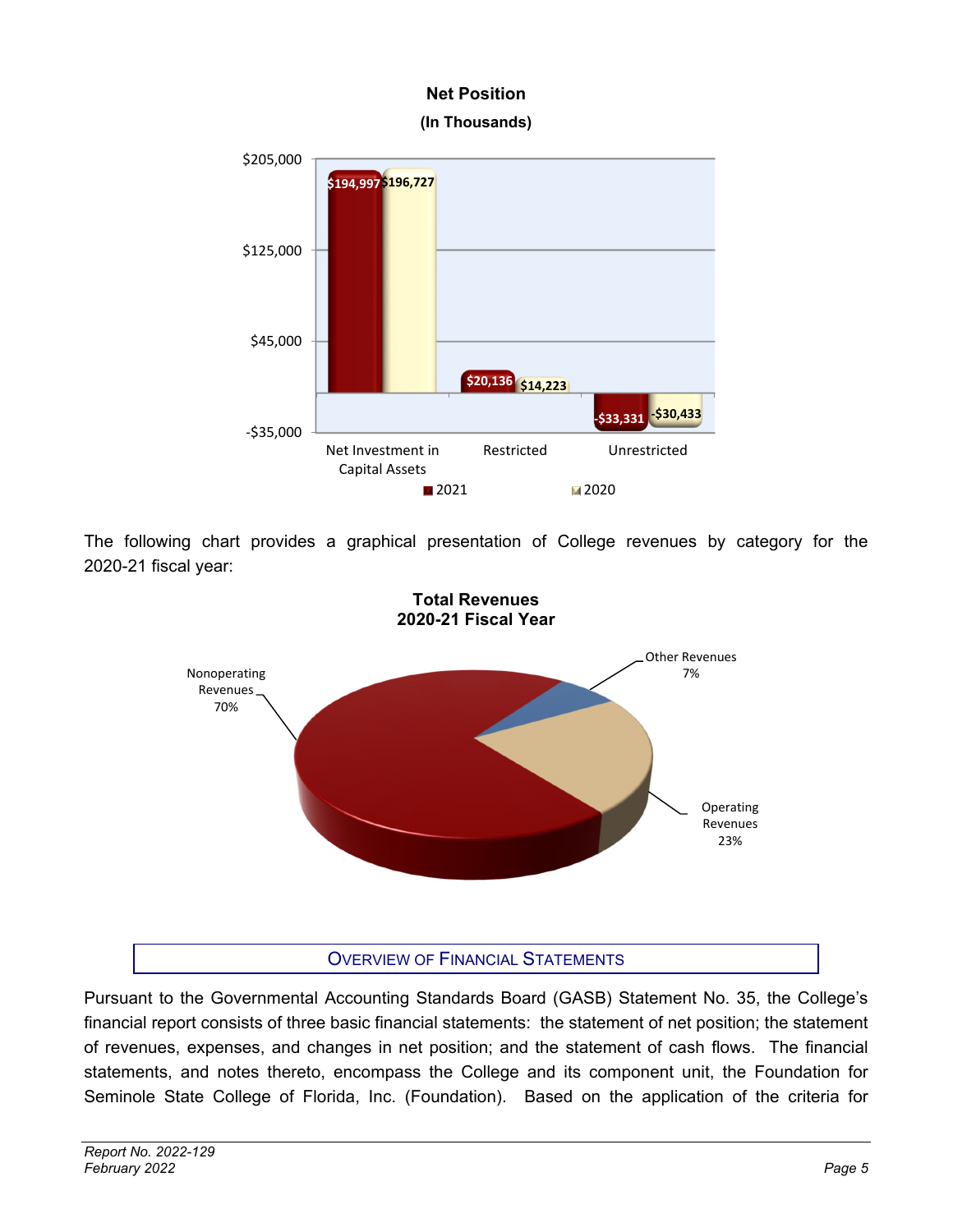determining component units, the Foundation is included within the College reporting entity as a discretely presented component unit.

In February 2019, articles of incorporation were filed to establish a tax exempt 501(c)(3) corporation to be organized and operated as a direct-support organization called the Seminole State College of Florida Housing Corporation. The corporation shall provide residential housing services and other services ancillary to residential housing to students of Seminole State College of Florida. As of June 30, 2021, no financial transactions have been conducted by this entity.

This MD&A focuses on the College, excluding the discretely presented component unit. MD&A information is included in its separately issued audit report.

## **The Statement of Net Position**

The statement of net position reflects the assets, deferred outflows of resources, liabilities, and deferred inflows of resources of the College, using the accrual basis of accounting, and presents the financial position of the College at a specified time. Assets, plus deferred outflows of resources, less liabilities, less deferred inflows of resources, equals net position, which is one indicator of the College's current financial condition. The changes in net position that occur over time indicate improvement or deterioration in the College's financial condition.

The following summarizes the College's assets, deferred outflows of resources, liabilities, deferred inflows of resources, and net position at June 30:

#### **Condensed Statement of Net Position at June 30**

**(In Thousands)** 

|                                       | 2021      | 2020      |
|---------------------------------------|-----------|-----------|
| <b>Assets</b>                         |           |           |
| <b>Current Assets</b>                 | \$25,211  | \$23,163  |
| Capital Assets, Net                   | 199,748   | 200,678   |
| <b>Other Noncurrent Assets</b>        | 16,939    | 12,770    |
| <b>Total Assets</b>                   | 241,898   | 236,611   |
| <b>Deferred Outflows of Resources</b> | 18,635    | 16,735    |
| Liabilities                           |           |           |
| <b>Current Liabilities</b>            | 8,133     | 9,758     |
| <b>Noncurrent Liabilities</b>         | 68,007    | 58,651    |
| <b>Total Liabilities</b>              | 76,140    | 68,409    |
| Deferred Inflows of Resources         | 2,591     | 4,420     |
| <b>Net Position</b>                   |           |           |
| Net Investment in Capital Assets      | 194,997   | 196,727   |
| Restricted                            | 20,136    | 14,223    |
| Unrestricted                          | (33, 331) | (30, 433) |
| <b>Total Net Position</b>             | \$181,802 | \$180,517 |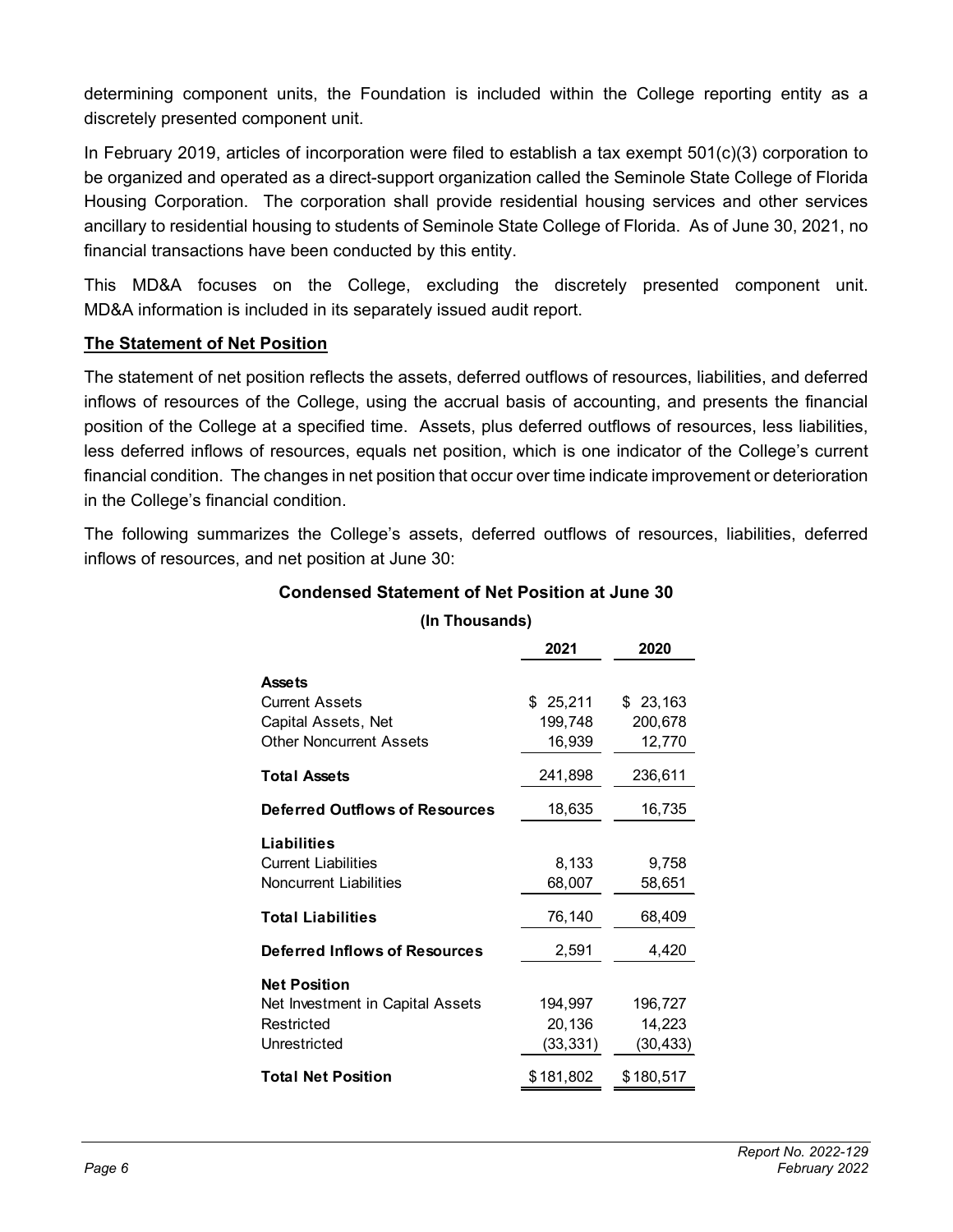Total assets increased by \$5.3 million from the prior fiscal year primarily due to an increase in other noncurrent assets of \$4.2 million and an increase in current assets of \$2 million. More specifically, in other noncurrent assets the restricted cash and cash equivalents increased by \$4.2 million due to an increase in the amount of funds available in the plant fund for construction projects. The increase in current assets is the result of an increase in amounts due from other governmental agencies of \$7.1 million, primarily related to the timing of draws on HEERF grants from the Federal Government. This increase is partially offset by a decrease of \$2.8 million in accounts receivable, net, due to lower enrollments and the use of HEERF funds to extinguish student debt related to charges incurred during the pandemic.

Total liabilities increased \$7.7 million from the prior fiscal year primarily due to an increase in net pension liability of \$8.5 million.

# **The Statement of Revenues, Expenses, and Changes in Net Position**

The statement of revenues, expenses, and changes in net position presents the College's revenue and expense activity, categorized as operating and nonoperating. Revenues and expenses are recognized when earned or incurred, regardless of when cash is received or paid.

The following summarizes the College's activity for the 2020-21 and 2019-20 fiscal years:

## **Condensed Statement of Revenues, Expenses, and Changes in Net Position For the Fiscal Years**

**(In Thousands)** 

|                                                            | 2020-21                 | 2019-20                 |
|------------------------------------------------------------|-------------------------|-------------------------|
| <b>Operating Revenues</b><br>Less, Operating Expenses      | \$<br>29,035<br>126.664 | 30,388<br>\$<br>124.060 |
| <b>Operating Loss</b><br>Net Nonoperating Revenues         | (97, 629)<br>90,317     | (93, 672)<br>79,432     |
| <b>Loss Before Other Revenues</b><br><b>Other Revenues</b> | (7, 312)<br>8.597       | (14, 240)<br>4.017      |
| Net Increase (Decrease) In Net Position                    | 1,285                   | (10, 223)               |
| Net Position, Beginning of Year                            | 180.517                 | 190.740                 |
| <b>Net Position, End of Year</b>                           | 181,802<br>\$           | 180.517                 |

# **Operating Revenues**

GASB Statement No. 35 categorizes revenues as either operating or nonoperating. Operating revenues generally result from exchange transactions where each of the parties to the transaction either gives or receives something of equal or similar value.

The following summarizes the operating revenues by source that were used to fund operating activities for the 2020-21 and 2019-20 fiscal years: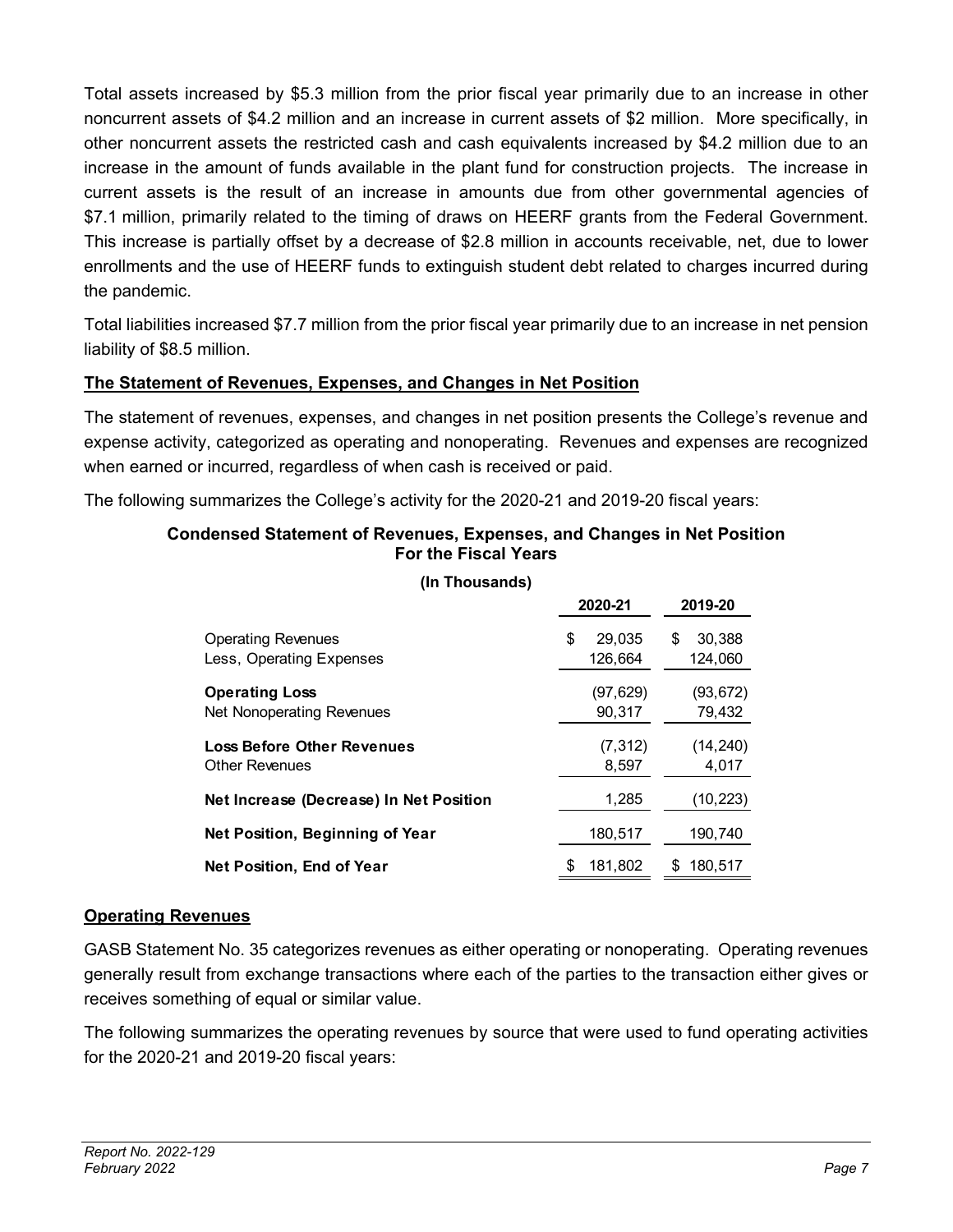# **Operating Revenues For the Fiscal Years**

#### **(In Thousands)**

|                                               | 2020-21  | 2019-20     |  |
|-----------------------------------------------|----------|-------------|--|
| <b>Student Tuition and Fees, Net</b>          | \$21,529 | \$24,162    |  |
| <b>Grants and Contracts</b>                   | 6,081    | 4,147       |  |
| Sales and Services of Educational Departments | 81       | 71          |  |
| <b>Auxiliary Enterprises</b>                  | 1,310    | 1,776       |  |
| Other                                         | 34       | 232         |  |
| <b>Total Operating Revenues</b>               | 29.035   | 30.388<br>S |  |

The following chart presents the College's operating revenues for the 2020-21 and 2019-20 fiscal years:



# **Operating Revenues**

**(In Thousands)** 

Total operating revenues decreased by \$1.4 million compared to the prior fiscal year as a result of decreases in enrollments during the pandemic, partially offset by an increase in grants and contracts.

# **Operating Expenses**

Expenses are categorized as operating or nonoperating. The majority of the College's expenses are operating expenses as defined by GASB Statement No. 35. GASB gives financial reporting entities the choice of reporting operating expenses in the functional or natural classifications. The College has chosen to report the expenses in their natural classification on the statement of revenues, expenses, and changes in net position and has displayed the functional classification in the notes to financial statements.

The following summarizes operating expenses by natural classification for the 2020-21 and 2019-20 fiscal years: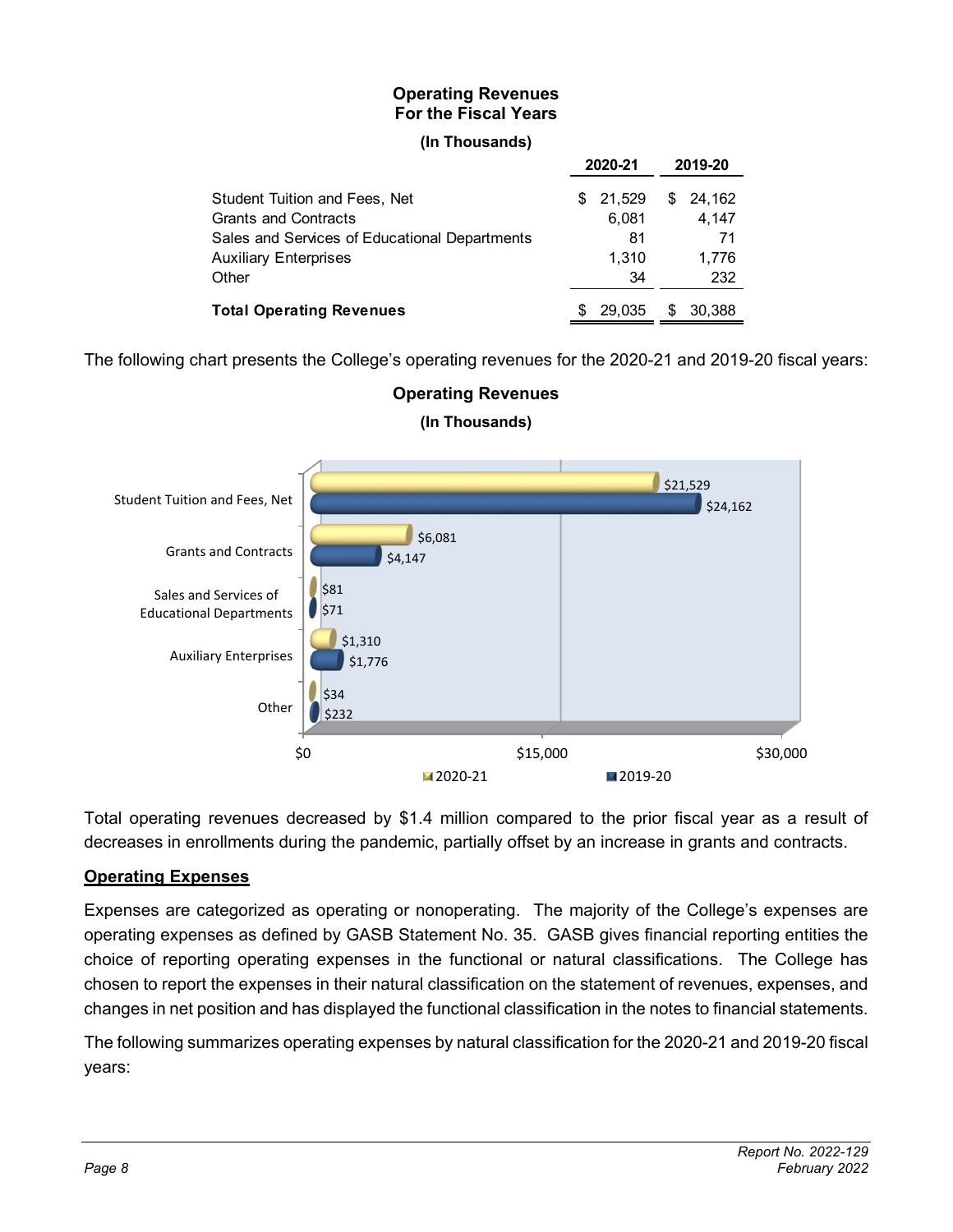# **Operating Expenses For the Fiscal Years**

#### **(In Thousands)**

|                                                                                                                                                                                                      | 2020-21                                                            | 2019-20                                                         |
|------------------------------------------------------------------------------------------------------------------------------------------------------------------------------------------------------|--------------------------------------------------------------------|-----------------------------------------------------------------|
| <b>Personnel Services</b><br>Scholarships and Waivers<br>Utilities and Communications<br><b>Contractual Services</b><br>Other Services and Expenses<br><b>Materials and Supplies</b><br>Depreciation | 74,802<br>S<br>22,018<br>2,384<br>3,810<br>6,482<br>9,352<br>7,816 | \$78,090<br>19,671<br>2,503<br>3,451<br>6,715<br>6,497<br>7,133 |
| <b>Total Operating Expenses</b>                                                                                                                                                                      | \$126,664                                                          | \$124.060                                                       |

The following chart presents the College's operating expenses for the 2020-21 and 2019-20 fiscal years:



# **Operating Expenses**

**(In Thousands)** 

College operating expenses increased by \$2.6 million due primarily to increases in expenses for materials and supplies and an increase in scholarships and waivers. The increase in materials and supplies expense included non-capitalizable repairs, software purchases and the purchase of supplies related to the pandemic. These increases were partially offset by a decrease in personnel services, also related to the pandemic.

# **Nonoperating Revenues and Expenses**

Certain revenue sources that the College relies on to provide funding for operations, including State noncapital appropriations, Federal and State student financial aid, certain gifts and grants, and investment income, are defined by GASB as nonoperating. Nonoperating expenses include capital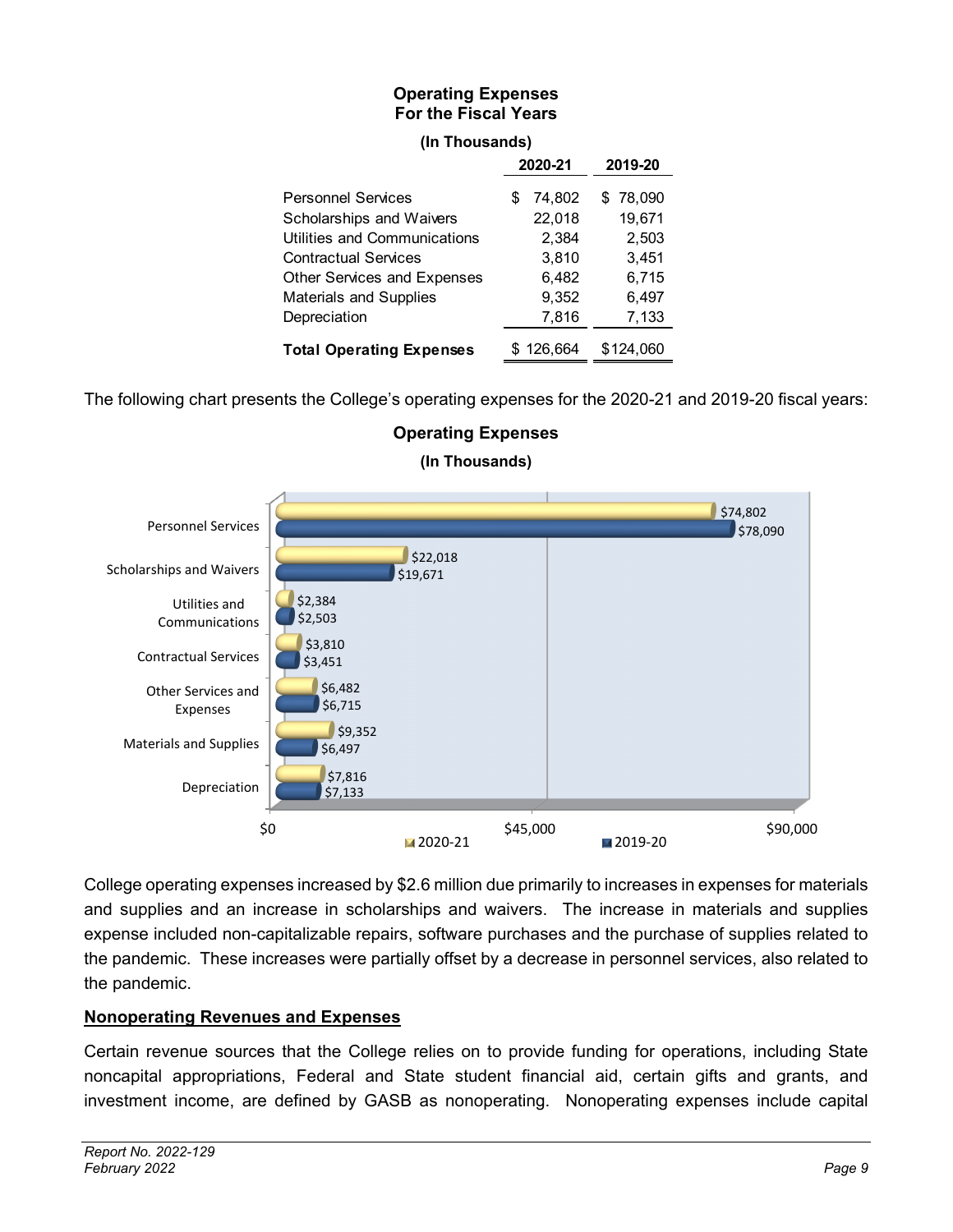financing costs and other costs related to capital assets. The following summarizes the College's nonoperating revenues and expenses for the 2020-21 and 2019-20 fiscal years:

# **Nonoperating Revenues (Expenses) For the Fiscal Years**

#### **(In Thousands)**

|                                                                                   | 2020-21                 | 2019-20                |
|-----------------------------------------------------------------------------------|-------------------------|------------------------|
| <b>State Noncapital Appropriations</b><br>Federal and State Student Financial Aid | 47,042<br>\$.<br>32,077 | 46,198<br>\$<br>30,529 |
| Gifts and Grants                                                                  | 11,301                  | 1,325                  |
| Investment Income (Loss)                                                          | (125)                   | 476                    |
| Net Gain on Investments                                                           |                         | 93                     |
| <b>Other Nonoperating Revenues</b>                                                | 142                     | 1,002                  |
| Gain on Disposal of Capital Assets                                                | 56                      |                        |
| Interest on Capital Asset-Related Debt                                            | (176)                   | (191)                  |
| <b>Net Nonoperating Revenues</b>                                                  | 90.317                  | \$79.432               |

Net nonoperating revenues and expenses increased by \$10.9 million, or 13.7 percent. This increase is primarily the result of an increase in gifts and grants reflecting HEERF grants to provide economic relief from the pandemic.

#### **Other Revenues**

This category is composed of State capital appropriations and capital grants, contracts, gifts, and fees. The following summarizes the College's other revenues for the 2020-21 and 2019-20 fiscal years:

# **Other Revenues For the Fiscal Years**

| (In Thousands)                                                             |                  |                   |
|----------------------------------------------------------------------------|------------------|-------------------|
|                                                                            | 2020-21          | 2019-20           |
| State Capital Appropriations<br>Capital Grants, Contracts, Gifts, and Fees | \$4.961<br>3,636 | S<br>535<br>3,482 |
| Total                                                                      | 8,597            | 4,017<br>S.       |

The increase in other revenues of \$4.6 million, or 114 percent, is the result of an increase in State capital appropriations for construction projects. The College received \$4.5 million in Public Education Capital Outlay (PECO) funds for various projects.

# **The Statement of Cash Flows**

The statement of cash flows provides information about the College's financial results by reporting the major sources and uses of cash and cash equivalents. This statement will assist in evaluating the College's ability to generate net cash flows, its ability to meet its financial obligations as they come due, and its need for external financing. Cash flows from operating activities show the net cash used by the operating activities of the College. Cash flows from capital financing activities include all plant funds and related long-term debt activities. Cash flows from investing activities show the net source and use of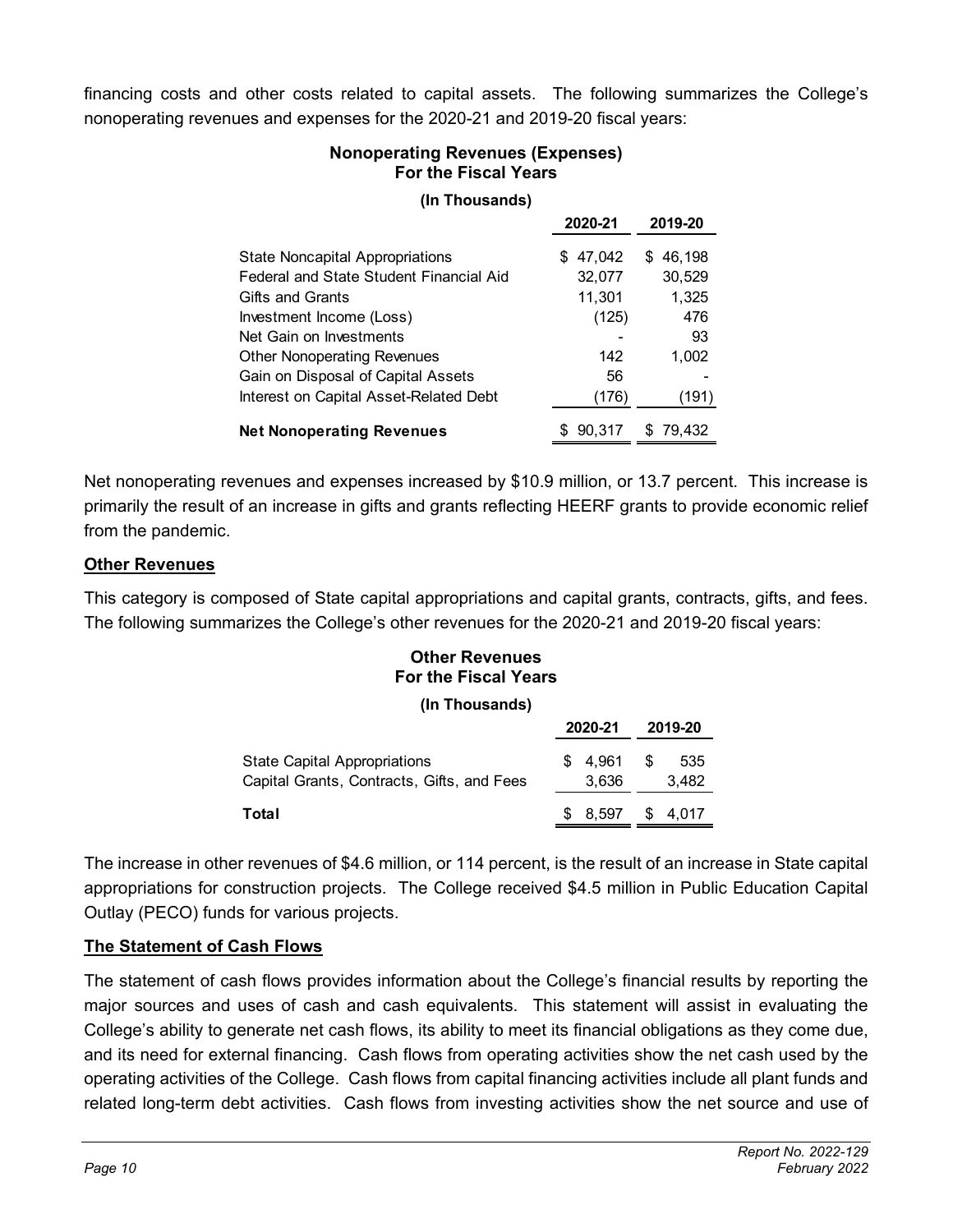cash related to purchasing or selling investments, and earning income on those investments. Cash flows from noncapital financing activities include those activities not covered in other sections.

The following summarizes the College's cash flows for the 2020-21 and 2019-20 fiscal years:

# **Condensed Statement of Cash Flows For the Fiscal Years**

#### **(In Thousands)**

|                                              | 2020-21    | 2019-20     |
|----------------------------------------------|------------|-------------|
| Cash Provided (Used) by:                     |            |             |
| <b>Operating Activities</b>                  | \$(89,340) | \$(78, 199) |
| <b>Noncapital Financing Activities</b>       | 90,286     | 79,205      |
| Capital and Related Financing Activities     | 1,022      | 550         |
| <b>Investing Activities</b>                  | (122)      | 605         |
| Net Increase in Cash and Cash Equivalents    | 1.846      | 2.161       |
| Cash and Cash Equivalents, Beginning of Year | 28,242     | 26,081      |
| Cash and Cash Equivalents, End of Year       | \$30,088   | \$28.242    |

Major sources of funds came from State noncapital appropriations (\$47 million), Federal and State student financial aid (\$31.8 million), net student tuition and fees (\$22.1 million), Federal Direct Student Loan program receipts (\$15.1 million), and gifts and grants received for other than capital or endowment purposes (\$11.3 million). Major uses of funds were for payments to employees and for employee benefits (\$69.6 million), payments for scholarships (\$22 million), payments to providers of goods and services (\$19.4 million), disbursements to students for the Federal Direct Student Loans (\$15.1 million), and purchases of capital assets (\$5.4 million).

Changes in cash and cash equivalents were the result of the following factors:

- Operating activities used \$11.1 million more in cash compared to the prior fiscal year. The use of cash is due in part to the timing of the draws of HEERF grants to reimburse the College for lost revenue in the amount of \$4.9 million. The funds were drawn in July 2021. Payments to suppliers increased by \$3.1 million for non-capitalizable repairs, software purchases and purchases of supplies and equipment related to the pandemic. Payments for scholarships increased \$2.3 million due primarily to student grants funded from the HEERF grants.
- Noncapital financing cash flows increased by \$11.1 million primarily due to a \$10 million increase in gifts and grants received for other than capital or endowment purposes provided by funding from the HEERF grants.
- Net cash flows from capital and related financing activities increased by \$0.5 million because of lower cash outflows for purchases of capital assets by \$0.4 million, related to construction projects and offset by a decrease in State capital appropriations of \$1 million.

CAPITAL ASSETS, CAPITAL EXPENSES AND COMMITMENTS, AND DEBT ADMINISTRATION

# **Capital Assets**

At June 30, 2021, the College had \$314.1 million in capital assets, less accumulated depreciation of \$114.3 million, for net capital assets of \$199.7 million. Depreciation charges for the current fiscal year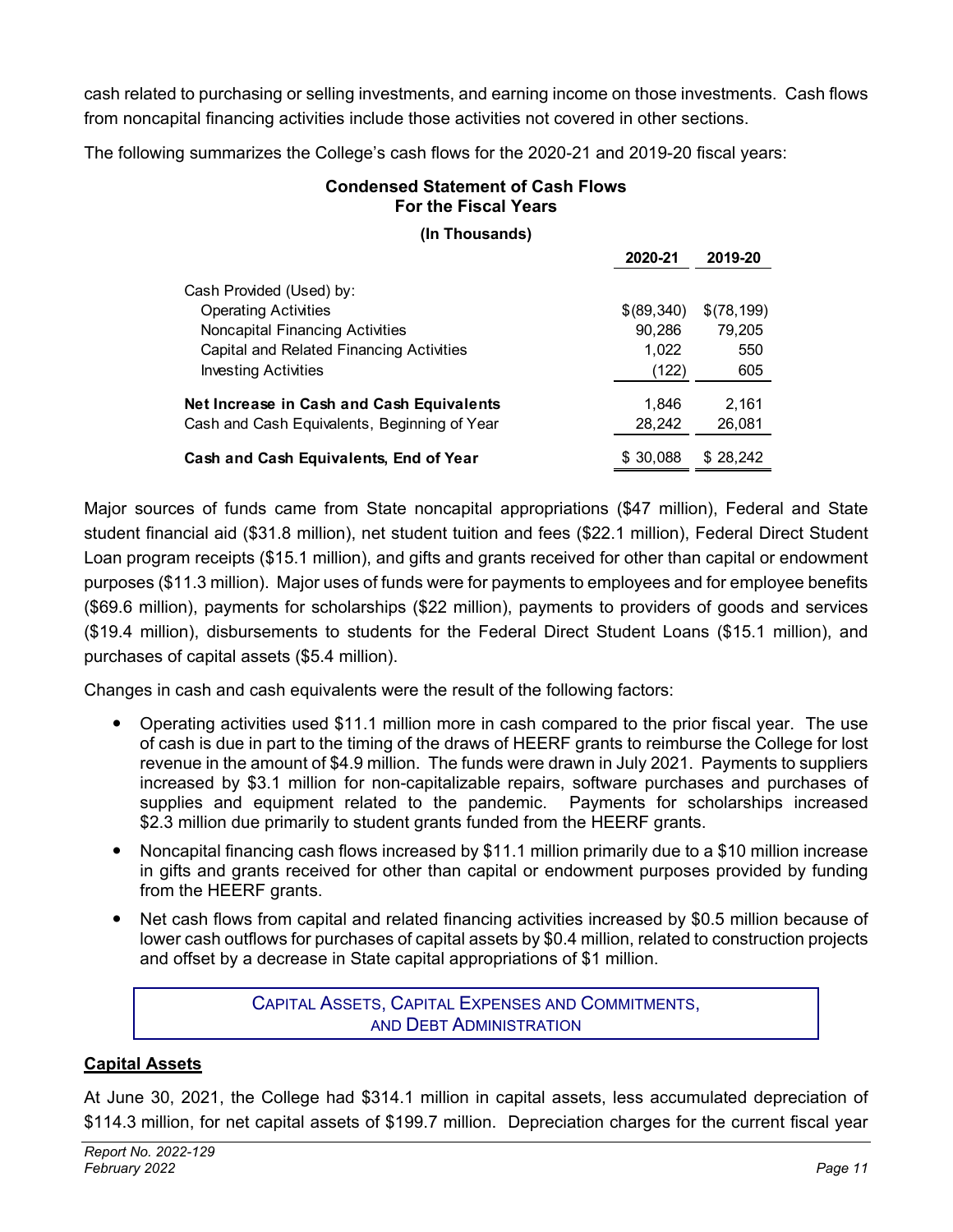totaled \$7.8 million. The following table summarizes the College's capital assets, net of accumulated depreciation, at June 30:

| ,                                   |           |           |
|-------------------------------------|-----------|-----------|
|                                     | 2021      | 2020      |
| Land                                | \$32,346  | \$32,526  |
| <b>Construction in Progress</b>     | 41        | 3,924     |
| <b>Buildings</b>                    | 162,480   | 160,005   |
| Other Structures and Improvements   | 372       | 823       |
| Furniture, Machinery, and Equipment | 1,472     | 1,448     |
| <b>Assets Under Capital Leases</b>  | 2,547     | 1,379     |
| Leasehold Improvements              | 490       | 573       |
| <b>Capital Assets, Net</b>          | \$199,748 | \$200,678 |

## **Capital Assets, Net at June 30 (In Thousands)**

Additional information about the College's capital assets is presented in the notes to financial statements.

## **Capital Expenses and Commitments**

Major capital expenses through June 30, 2021, were incurred on the renovation of the H building for the new Wellness Center and repairs to roofs and envelopes of the S and W buildings on the Sanford/Lake Mary Campus. The College had no major construction commitments at June 30, 2021.

## **Debt Administration**

As of June 30, 2021, the College's long-term debt consisted of \$2.2 million in outstanding bonds payable and \$2.6 million in capital leases payable. Bonds payable had a decrease of \$0.4 million, or 13.9 percent, from the prior fiscal year while capital leases increased \$1.2 million, or 81.8 percent. The following table summarizes the outstanding long-term debt by type for the fiscal years ended June 30:

# **Long-Term Debt at June 30**

| (In Thousands)                                |  |                            |  |       |
|-----------------------------------------------|--|----------------------------|--|-------|
|                                               |  | 2021                       |  | 2020  |
| <b>Bonds Payable</b><br>Capital Lease Payable |  | $$2,188$ $$2,540$<br>2,563 |  | 1,410 |
| Total                                         |  | 4,751 \$ 3,950             |  |       |

The State Board of Education issues capital outlay bonds on behalf of the College. During the 2020-21 fiscal year, there were no bond sales and debt repayments totaled \$0.4 million.

The College also entered into capital leases totaling \$1.8 million for upgrades of the core network and Wi-Fi infrastructure and installation of security cameras. Additional information about the College's long-term debt is presented in the notes to financial statements.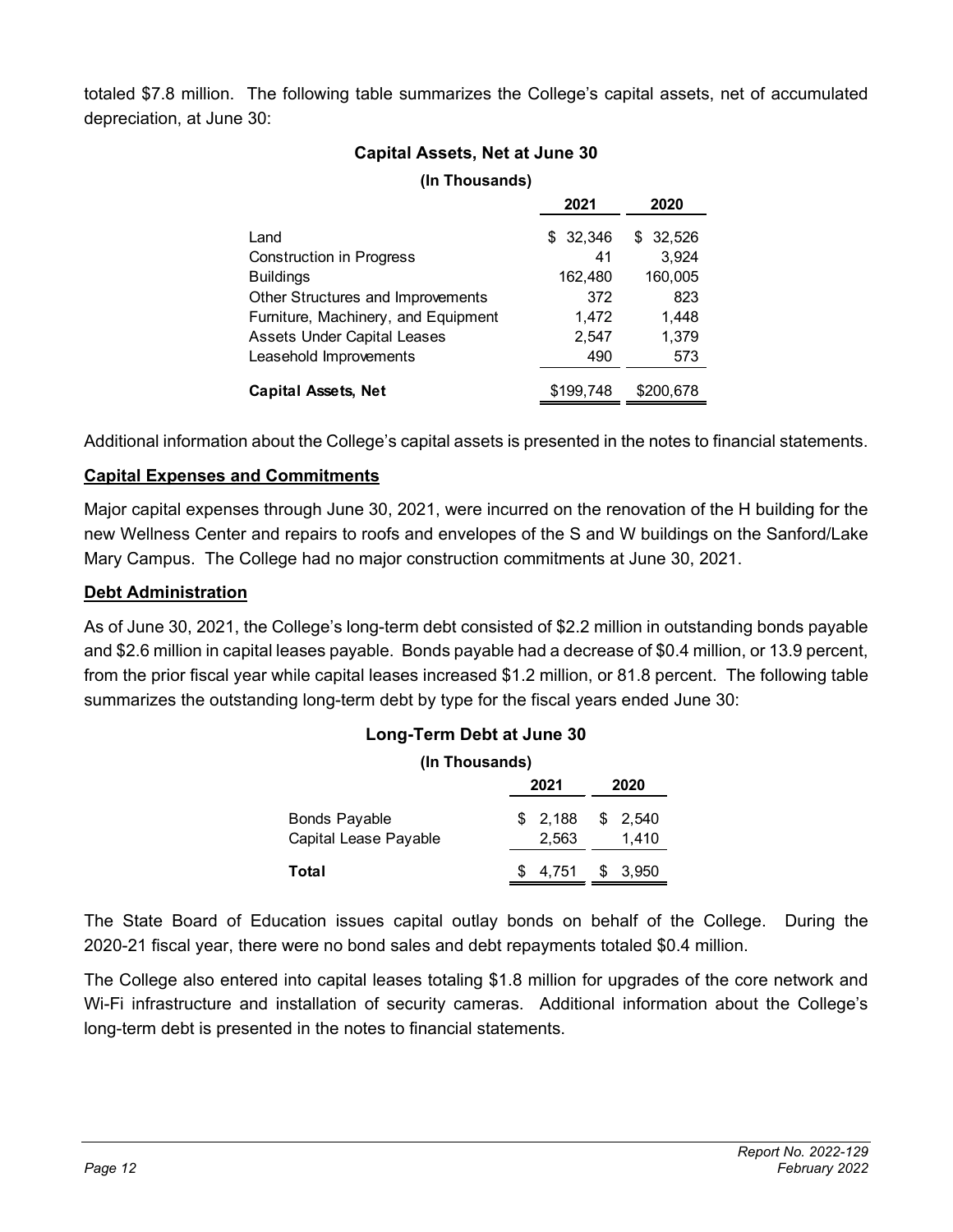# ECONOMIC FACTORS THAT WILL AFFECT THE FUTURE

The College's economic condition is closely tied to that of the State of Florida. Because of uncertain economic growth due to the coronavirus pandemic and evolving variants and increased competition for State resources, only a modest increase in State funding is anticipated in the 2021-22 fiscal year.

Despite increasing economic pressures, such as a very competitive labor market and supply chain inflation, College Administration did not recommend an increase in student tuition and statutory local fees to the District Board of Trustees. Due to the financial uncertainty in adjustments to State operating appropriations, the College's current and projected financial and capital plans indicate that the infusion of additional financial resources from Board designated reserves above the 5 percent statutory level and an increase in tuition rates could be necessary to offer new and expand existing programs while continuing to deliver high quality degrees, certificates, and industry credentials that are needed in our community.

In the 2021-22 fiscal year the College expects to maintain enrollment as students seek to enhance job skills, credentials, and degrees due to the COVID-19 pandemic. Also, the College plans to offer additional programs to attract new students and increase retention of students currently enrolled. Therefore, the College anticipates flat full-time equivalent enrollment in the 2021-22 fiscal year.

The College did not receive any PECO Sum-of-the-Digits State appropriations for the critical repair, deferred maintenance, and site improvements on its campus buildings, and infrastructure for the 2021-22 fiscal year. The College received \$0.5 million in PECO State appropriations to complete renovation and roof replacement projects at the Sanford/Lake Mary Campus.

In case of mid-year State operating appropriation reductions and reduced student enrollment, the College has adequate Board designated reserves coupled with budgetary reduction plans, if needed, to enable the College to navigate pandemic related economic issues and continue its educational mission. Additionally, the College was awarded \$51.7 million in Federal Coronavirus Response and Relief Supplemental Appropriations Act (HEERF II) and American Rescue Plan (HEERF III) funds which will continue to assist students in the form of emergency grant aid and also assist in replacing lost revenue, enhancing online learning and student support initiatives, certain technology needs, and address campus health and safety protocols as a result of the coronavirus pandemic so that all campuses can reopen safely for students and staff.

# REQUESTS FOR INFORMATION

Questions concerning information provided in the MD&A or other required supplementary information, and financial statements and notes thereto, or requests for additional financial information should be addressed to the Vice President, Business Operations/Chief Financial Officer, Seminole State College of Florida, 100 Weldon Boulevard, Sanford, Florida 32773.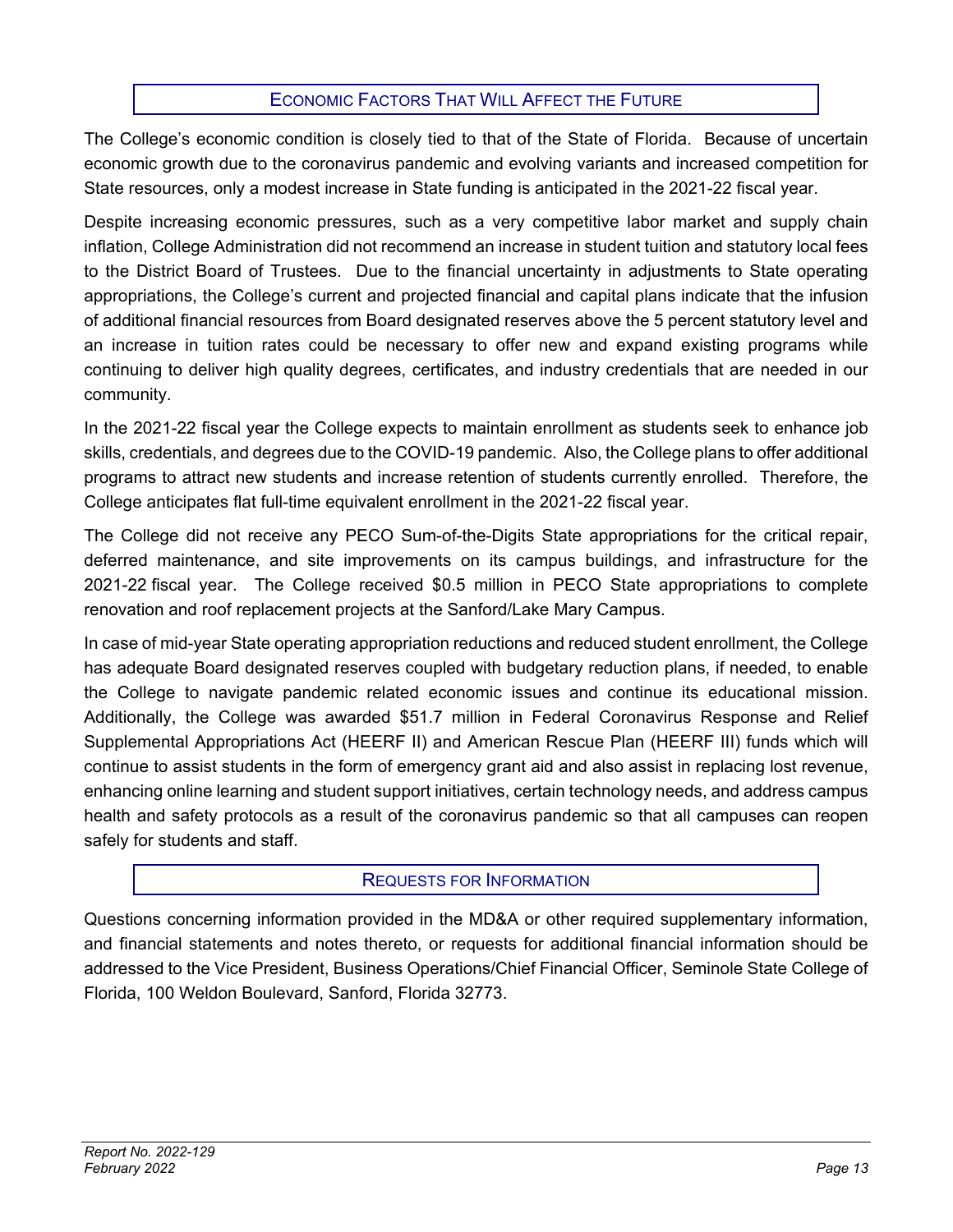# <span id="page-17-0"></span>*BASIC FINANCIAL STATEMENTS*

#### **SEMINOLE STATE COLLEGE OF FLORIDA A Component Unit of the State of Florida Statement of Net Position**

**June 30, 2021** 

|                                                   |              | Component     |
|---------------------------------------------------|--------------|---------------|
|                                                   | College      | Unit          |
| <b>ASSETS</b>                                     |              |               |
| <b>Current Assets:</b>                            |              |               |
| Cash and Cash Equivalents                         | \$11,500,325 | 457,611<br>\$ |
| Restricted Cash and Cash Equivalents              | 1,666,127    | 2,525,966     |
| Accounts Receivable, Net                          | 3,517,601    | 1,001,099     |
| Due from Other Governmental Agencies              | 7,878,194    |               |
| Due from Component Unit                           | 302,997      |               |
| <b>Prepaid Expenses</b>                           | 331,365      |               |
| Deposits                                          | 14,394       |               |
| <b>Total Current Assets</b>                       | 25,211,003   | 3,984,676     |
| <b>Noncurrent Assets:</b>                         |              |               |
| Restricted Cash and Cash Equivalents              | 16,921,845   |               |
| Investments                                       |              | 2,424,366     |
| <b>Restricted Investments</b>                     | 10,359       | 25,409,629    |
| <b>Prepaid Expenses</b>                           | 6,477        |               |
| Depreciable Capital Assets, Net                   | 167,361,216  |               |
| Nondepreciable Capital Assets                     | 32,387,107   | 1,472,171     |
| Capital Assets Held for Sale                      |              | 3,100,000     |
| <b>Other Assets</b>                               |              | 842,920       |
| <b>Total Noncurrent Assets</b>                    | 216,687,004  | 33,249,086    |
| <b>TOTAL ASSETS</b>                               | 241,898,007  | 37,233,762    |
| DEFERRED OUTFLOWS OF RESOURCES                    |              |               |
| Deferred Amounts Related to Pensions              | 18,508,390   |               |
| <b>Other Postemployment Benefits</b>              | 126,813      |               |
| TOTAL DEFERRED OUTFLOWS OF RESOURCES              | 18,635,203   |               |
|                                                   |              |               |
| <b>LIABILITIES</b><br><b>Current Liabilities:</b> |              |               |
| <b>Accounts Payable</b>                           | 2,201,236    | 5,036         |
| Salary and Payroll Taxes Payable                  | 1,635,528    |               |
| Retainage Payable                                 | 558,582      |               |
| Due to Other Governmental Agencies                | 77,817       |               |
| Due to College                                    |              | 302,997       |
| <b>Unearned Revenue</b>                           | 2,159,091    |               |
| Deposits Held for Others                          | 89,433       | 23,261        |
| Long-Term Liabilities - Current Portion:          |              |               |
| <b>Bonds Payable</b>                              | 356,000      |               |
| Capital Leases Payable                            | 644,073      |               |
| <b>Compensated Absences Payable</b>               | 197,376      |               |
| Other Postemployment Benefits Payable             | 58,181       |               |
| Net Pension Liability                             | 156,148      |               |
| <b>Total Current Liabilities</b>                  | 8,133,465    | 331,294       |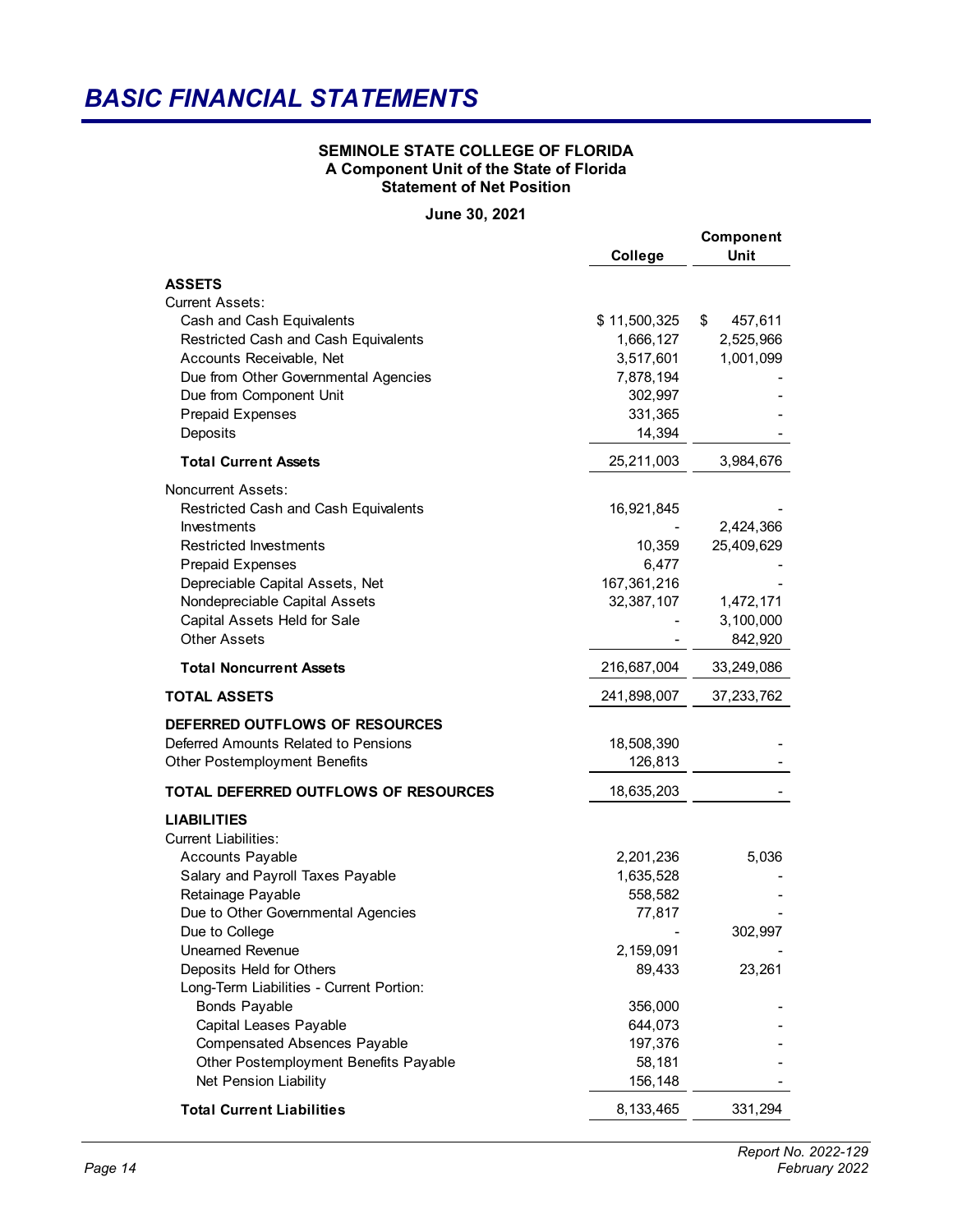|                                            |                | Component        |
|--------------------------------------------|----------------|------------------|
|                                            | College        | Unit             |
| <b>LIABILITIES (Continued)</b>             |                |                  |
| Noncurrent Liabilities:                    |                |                  |
| <b>Bonds Payable</b>                       | 1,832,000      |                  |
| Capital Leases Payable                     | 1,919,106      |                  |
| <b>Compensated Absences Payable</b>        | 6,971,571      |                  |
| Other Postemployment Benefits Payable      | 2,136,149      |                  |
| <b>Net Pension Liability</b>               | 55, 148, 288   |                  |
| <b>Total Noncurrent Liabilities</b>        | 68,007,114     |                  |
| <b>TOTAL LIABILITIES</b>                   | 76, 140, 579   | 331,294          |
| DEFERRED INFLOWS OF RESOURCES              |                |                  |
| Deferred Amounts Related to Pensions       | 2,049,887      |                  |
| <b>Other Postemployment Benefits</b>       | 541,174        |                  |
| <b>TOTAL DEFERRED INFLOWS OF RESOURCES</b> | 2,591,061      |                  |
| <b>NET POSITION</b>                        |                |                  |
| Net Investment in Capital Assets           | 194,997,144    | 4,572,171        |
| Restricted:                                |                |                  |
| Nonexpendable:                             |                |                  |
| Endowment                                  |                | 12,526,522       |
| Expendable:                                |                |                  |
| Grants and Loans                           | 1,202,389      |                  |
| Scholarships                               | 890,167        | 16,552,000       |
| <b>Capital Projects</b>                    | 18,032,450     |                  |
| Debt Service                               | 10.359         |                  |
| Unrestricted                               | (33, 330, 939) | 3,251,775        |
| <b>TOTAL NET POSITION</b>                  | \$181,801,570  | 36,902,468<br>\$ |

The accompanying notes to financial statements are an integral part of this statement.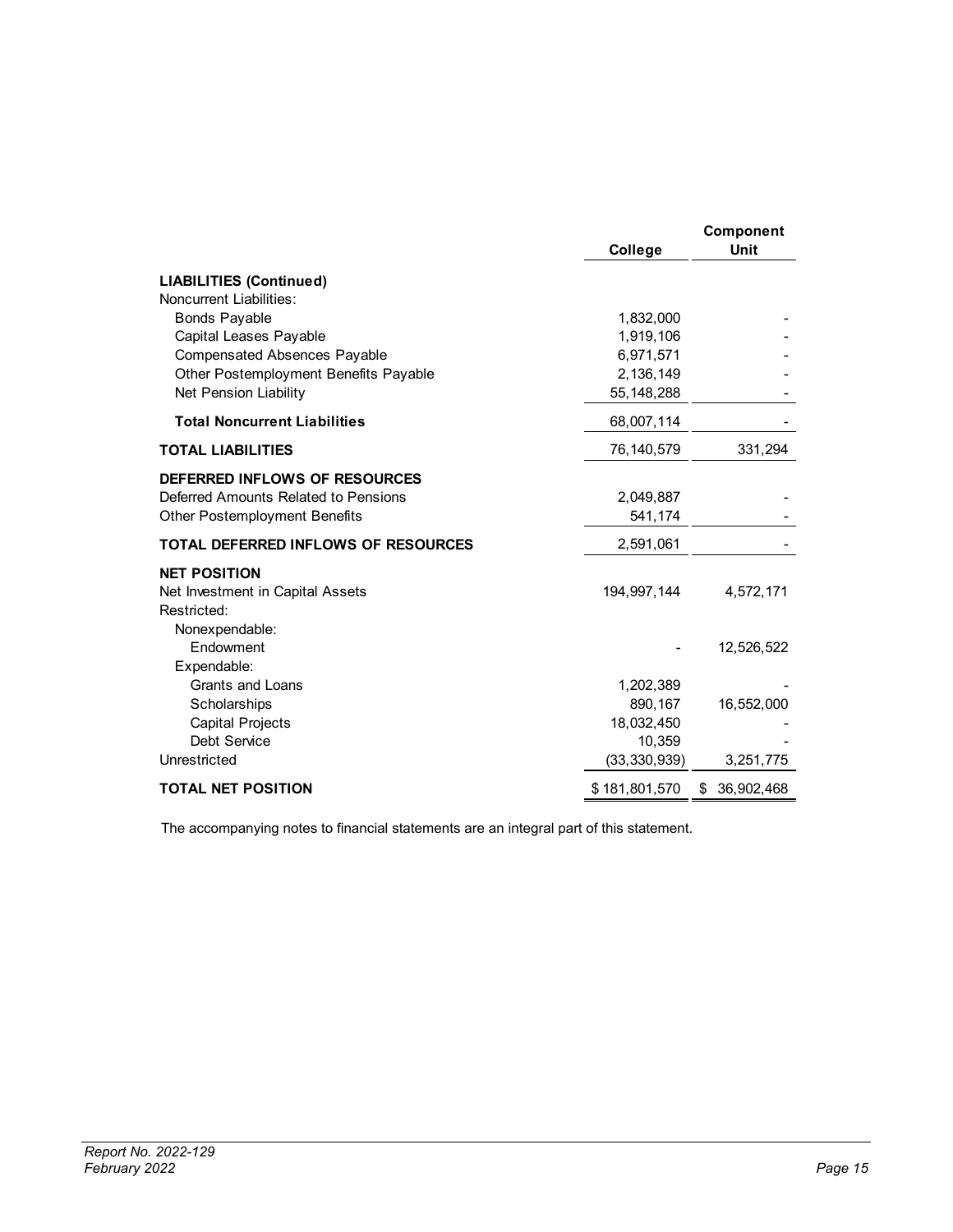THIS PAGE INTENTIONALLY LEFT BLANK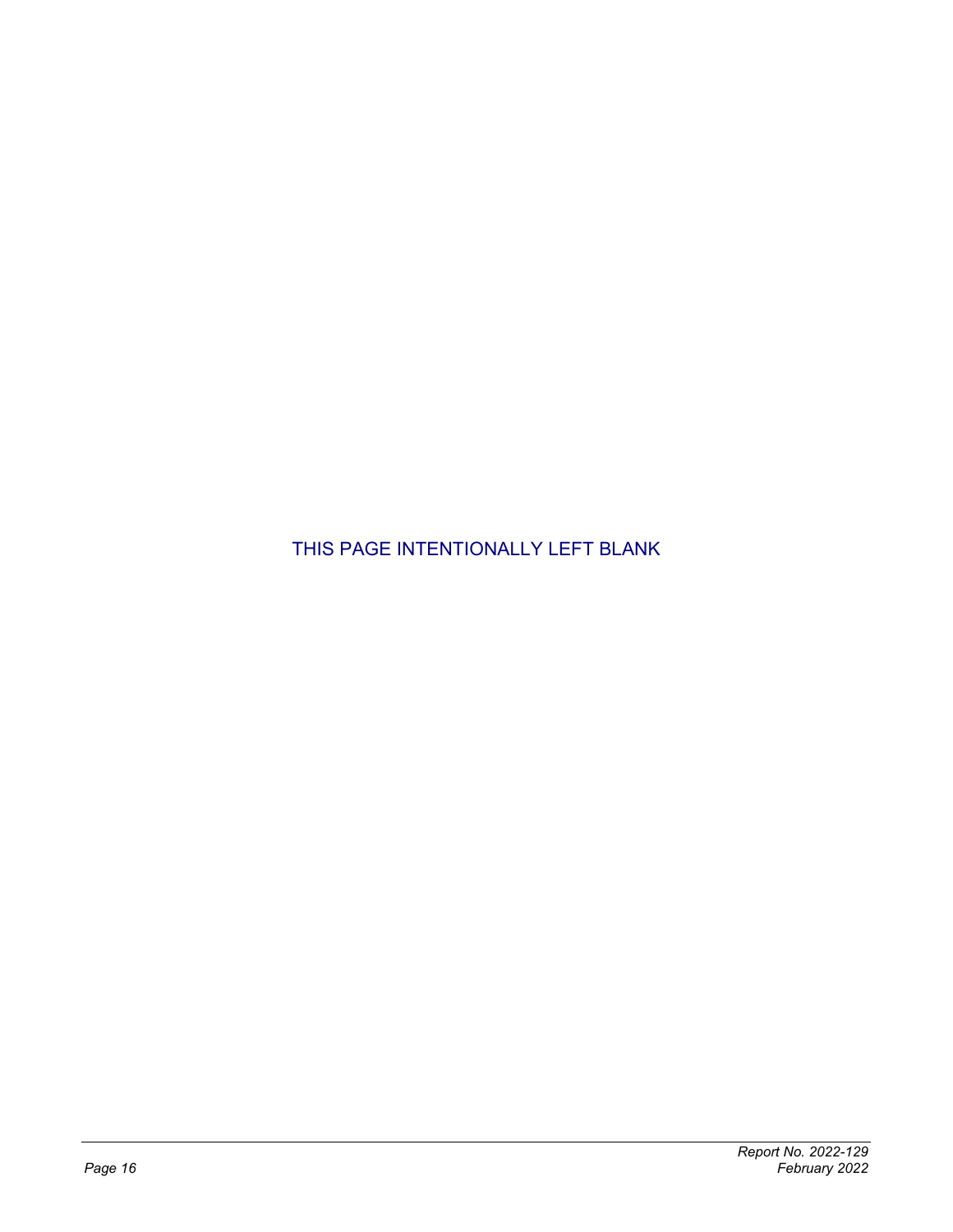#### **SEMINOLE STATE COLLEGE OF FLORIDA A Component Unit of the State of Florida Statement of Revenues, Expenses, and Changes in Net Position**

#### **For the Fiscal Year Ended June 30, 2021**

<span id="page-20-0"></span>

|                                               |                | Component        |
|-----------------------------------------------|----------------|------------------|
|                                               | College        | Unit             |
| <b>REVENUES</b>                               |                |                  |
| <b>Operating Revenues:</b>                    |                |                  |
| Student Tuition and Fees, Net of Scholarship  |                |                  |
| Allowances of \$12,619,657                    | \$21,529,408   | \$               |
| <b>Federal Grants and Contracts</b>           | 3,046,115      |                  |
| State and Local Grants and Contracts          | 646,915        |                  |
| Nongovernmental Grants and Contracts          | 2,387,610      |                  |
| Sales and Services of Educational Departments | 81,138         |                  |
| <b>Auxiliary Enterprises</b>                  | 1,309,899      |                  |
| <b>Other Operating Revenues</b>               | 34,110         | 2,636,657        |
| <b>Total Operating Revenues</b>               | 29,035,195     | 2,636,657        |
| <b>EXPENSES</b>                               |                |                  |
| <b>Operating Expenses:</b>                    |                |                  |
| <b>Personnel Services</b>                     | 74,802,305     | 582,996          |
| Scholarships and Waivers                      | 22,017,757     | 2,382,837        |
| Utilities and Communications                  | 2,383,807      |                  |
| <b>Contractual Services</b>                   | 3,809,984      | 291,950          |
| Other Services and Expenses                   | 6,482,528      | 167,164          |
| <b>Materials and Supplies</b>                 | 9,352,007      | 30,590           |
| Depreciation                                  | 7,816,078      |                  |
| <b>Total Operating Expenses</b>               | 126,664,466    | 3,455,537        |
| <b>Operating Loss</b>                         | (97, 629, 271) | (818, 880)       |
| <b>NONOPERATING REVENUES (EXPENSES)</b>       |                |                  |
| <b>State Noncapital Appropriations</b>        | 47,041,502     | 111,179          |
| Federal and State Student Financial Aid       | 32,077,596     |                  |
| <b>Gifts and Grants</b>                       | 11,300,797     | 198,407          |
| Investment Income (Loss)                      | (124, 735)     | 523,167          |
| Net Gain on Investments                       |                | 4,737,534        |
| <b>Other Nonoperating Revenues</b>            | 142,051        |                  |
| Gain on Disposal of Capital Assets            | 55,643         |                  |
| Interest on Capital Asset-Related Debt        | (175, 978)     |                  |
| <b>Net Nonoperating Revenues</b>              | 90,316,876     | 5,570,287        |
| Income (Loss) Before Other Revenues           | (7, 312, 395)  | 4,751,407        |
| <b>State Capital Appropriations</b>           | 4,961,108      |                  |
| Capital Grants, Contracts, Gifts, and Fees    | 3,635,644      |                  |
| <b>Total Other Revenues</b>                   | 8,596,752      |                  |
| <b>Increase in Net Position</b>               | 1,284,357      | 4,751,407        |
| Net Position, Beginning of Year               | 180,517,213    | 32,151,061       |
| Net Position, End of Year                     | \$181,801,570  | \$<br>36,902,468 |

The accompanying notes to financial statements are an integral part of this statement.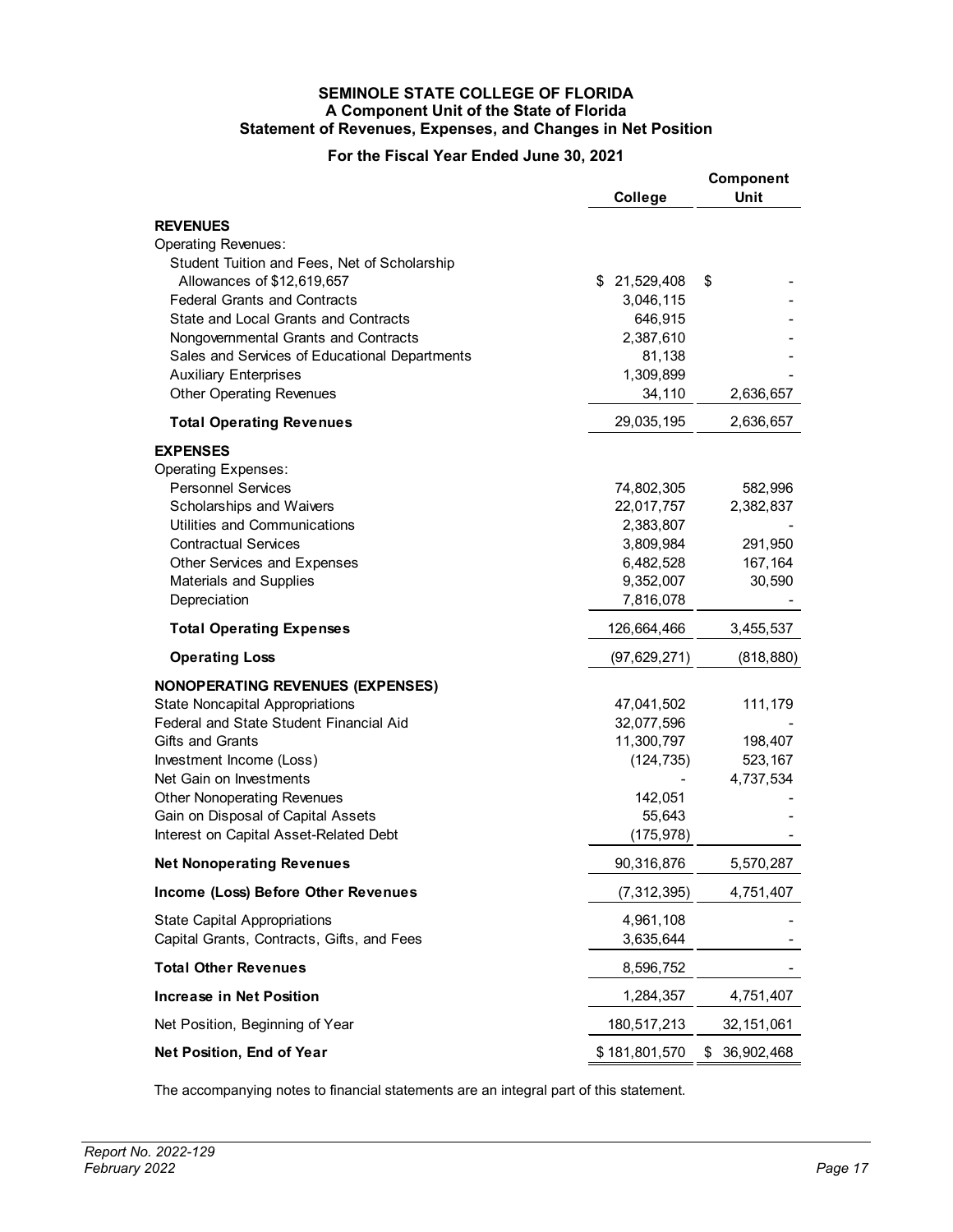#### **SEMINOLE STATE COLLEGE OF FLORIDA A Component Unit of the State of Florida Statement of Cash Flows**

**For the Fiscal Year Ended June 30, 2021** 

<span id="page-21-0"></span>

|                                                                        | College                     |
|------------------------------------------------------------------------|-----------------------------|
| <b>CASH FLOWS FROM OPERATING ACTIVITIES</b>                            |                             |
| Student Tuition and Fees, Net                                          | \$22,139,389                |
| <b>Grants and Contracts</b>                                            | 475,664                     |
| Payments to Suppliers                                                  | (19, 446, 427)              |
| Payments for Utilities and Communications                              | (2, 181, 780)               |
| Payments to Employees                                                  | (54, 635, 805)              |
| Payments for Employee Benefits                                         | (14, 963, 072)              |
| Payments for Scholarships<br><b>Auxiliary Enterprises</b>              | (22, 017, 757)<br>1,124,127 |
| Sales and Services of Educational Departments                          | 81,138                      |
| <b>Other Receipts</b>                                                  | 84,902                      |
| <b>Net Cash Used by Operating Activities</b>                           | (89, 339, 621)              |
| <b>CASH FLOWS FROM NONCAPITAL FINANCING ACTIVITIES</b>                 |                             |
| <b>State Noncapital Appropriations</b>                                 | 47,041,502                  |
| Federal and State Student Financial Aid                                | 31,802,268                  |
| Federal Direct Loan Program Receipts                                   | 15,071,020                  |
| Federal Direct Loan Program Disbursements                              | (15,071,020)                |
| Gifts and Grants Received for Other Than Capital or Endowment Purposes | 11,300,797                  |
| <b>Other Nonoperating Receipts</b>                                     | 141,405                     |
| <b>Net Cash Provided by Noncapital Financing Activities</b>            | 90,285,972                  |
| <b>CASH FLOWS FROM CAPITAL AND RELATED FINANCING ACTIVITIES</b>        |                             |
| <b>State Capital Appropriations</b>                                    | 4,168,305                   |
| <b>Capital Grants and Gifts</b>                                        | 3,491,166                   |
| <b>Purchases of Capital Assets</b>                                     | (5,422,629)                 |
| Principal Paid on Capital Debt and Leases                              | (1,039,454)                 |
| Interest Paid on Capital Debt and Leases                               | (175, 978)                  |
| Net Cash Provided by Capital and Related Financing Activities          | 1,021,410                   |
| <b>CASH FLOWS FROM INVESTING ACTIVITIES</b>                            |                             |
| Proceeds from Sales and Maturities of Investments                      | 2,794                       |
| Loss on Investments                                                    | (124, 735)                  |
| Net Cash Used by Investing Activities                                  | (121, 941)                  |
| Net Increase in Cash and Cash Equivalents                              | 1,845,820                   |
| Cash and Cash Equivalents, Beginning of Year                           | 28, 242, 477                |
| Cash and Cash Equivalents, End of Year                                 | \$30,088,297                |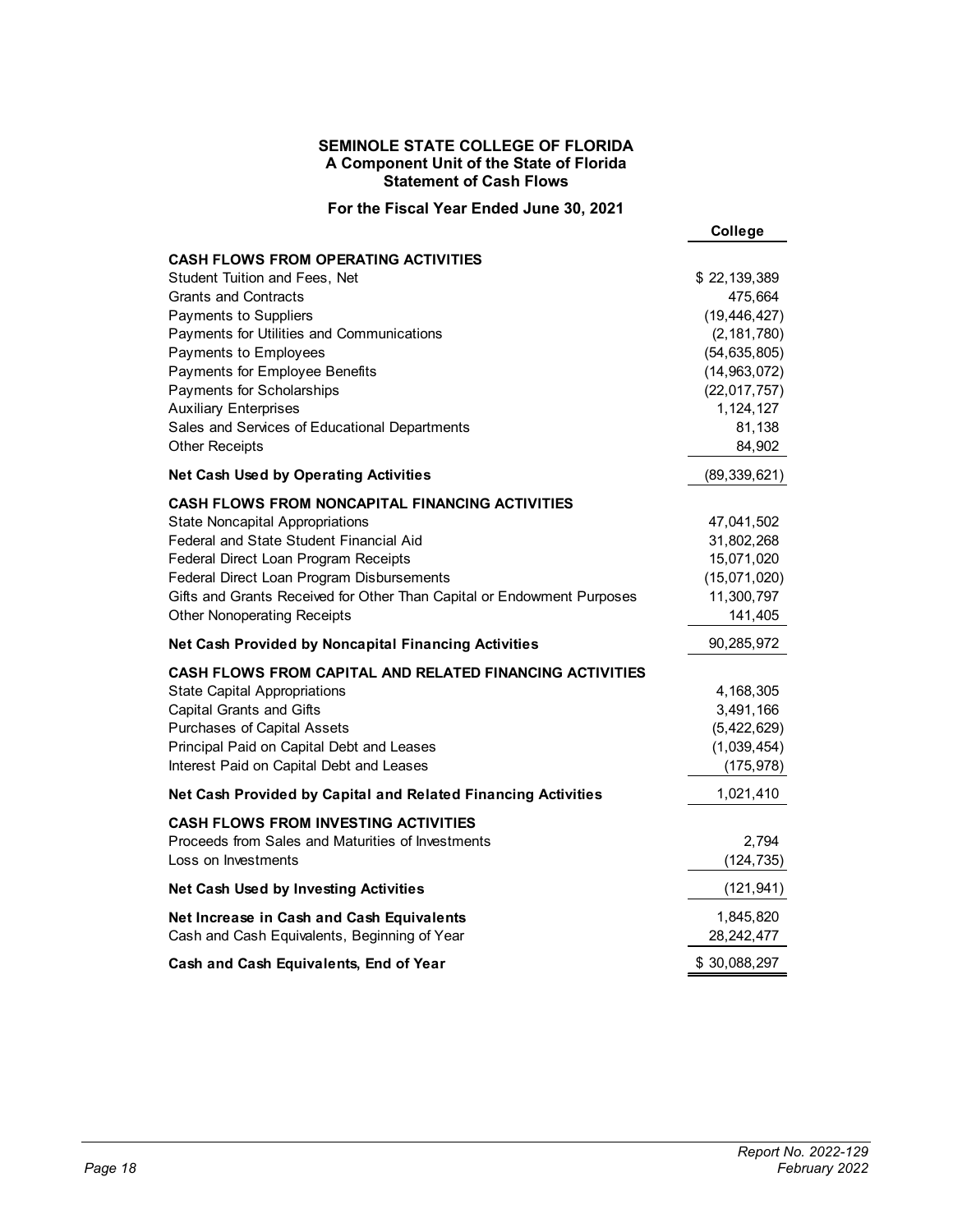|                                                                         | College              |
|-------------------------------------------------------------------------|----------------------|
| <b>RECONCILIATION OF OPERATING LOSS</b>                                 |                      |
| TO NET CASH USED BY OPERATING ACTIVITIES                                |                      |
| <b>Operating Loss</b>                                                   | \$ (97,629,271)      |
| Adjustments to Reconcile Operating Loss                                 |                      |
| to Net Cash Used by Operating Activities:                               |                      |
| <b>Depreciation Expense</b>                                             | 7,816,078            |
| Changes in Assets, Liabilities, Deferred Outflows of Resources,         |                      |
| and Deferred Inflows of Resources:                                      |                      |
| Receivables, Net                                                        | 2,768,582            |
| Due from Other Governmental Agencies                                    | (5,818,738)          |
| Due from Component Unit                                                 | 47,931               |
| Due to Other Governmental Agencies                                      | 77,535               |
| <b>Prepaid Expenses</b>                                                 | (108, 040)           |
| Other Assets                                                            | 1,667                |
| <b>Accounts Payable</b>                                                 | 818,032              |
| Salaries and Payroll Taxes Payable                                      | 62,591               |
| <b>Unearned Revenue</b>                                                 | (2,476,995)          |
| Deposits Held for Others                                                | (38, 351)            |
| <b>Compensated Absences Payable</b>                                     | 161.772              |
| Other Postemployment Benefits Payable                                   | 237,244              |
| <b>Net Pension Liability</b>                                            | 8,469,846            |
| Deferred Outflows of Resources Related to Pensions                      | (1, 817, 772)        |
| Deferred Inflows of Resources Related to Pensions                       | (1,761,853)          |
| Deferred Outflows of Resources Related to Other Postemployment Benefits | (82, 701)            |
| Deferred Inflows of Resources Related to Other Postemployment Benefits  | (67, 178)            |
| <b>NET CASH USED BY OPERATING ACTIVITIES</b>                            | (89, 339, 621)<br>\$ |
| SUPPLEMENTAL DISCLOSURE OF NONCASH CAPITAL                              |                      |

# **FINANCING ACTIVITIES**

The College entered into a capital lease purchase for the acquisition of networking equipment. The new debt and capital assets related to the capital lease purchase were recorded as an increase in long-term debt and capital assets on the statement of net position, but are not cash transactions for the statement of cash flows.

The accompanying notes to financial statements are an integral part of this statement.

\$ 1,840,679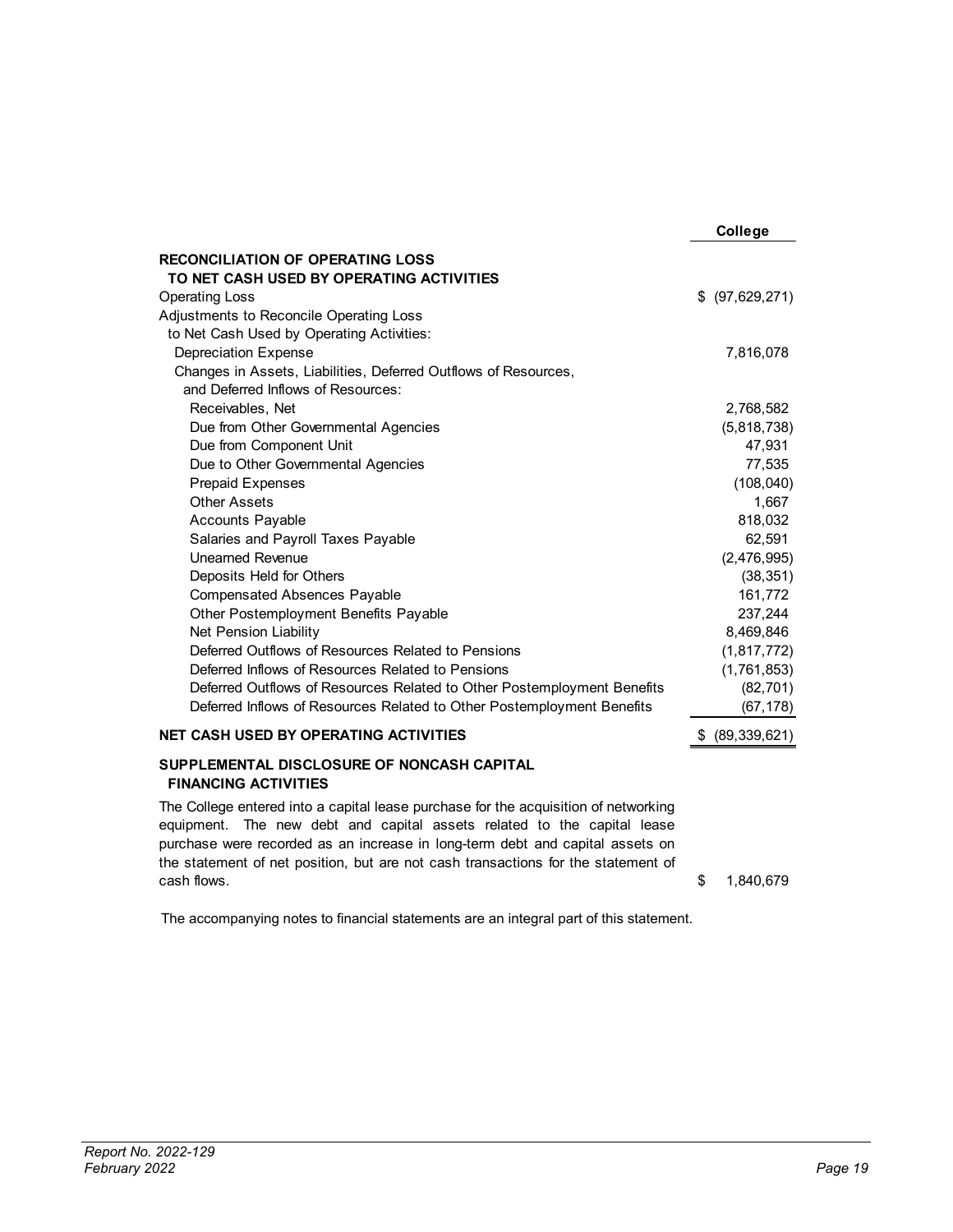# <span id="page-23-0"></span>*NOTES TO FINANCIAL STATEMENTS*

# **1. Summary of Significant Accounting Policies**

**Reporting Entity**. The governing body of Seminole State College of Florida, a component unit of the State of Florida, is the College Board of Trustees. The Board of Trustees constitutes a corporation and is composed of five members appointed by the Governor and confirmed by the Senate. The Board of Trustees is under the general direction and control of the Florida Department of Education, Division of Florida Colleges, and is governed by State law and State Board of Education (SBE) rules. However, the Board of Trustees is directly responsible for the day-to-day operations and control of the College within the framework of applicable State laws and SBE rules. The College serves Seminole County.

Criteria for defining the reporting entity are identified and described in the Governmental Accounting Standards Board's (GASB) *Codification of Governmental Accounting and Financial Reporting Standards*, Sections 2100 and 2600. These criteria were used to evaluate potential component units for which the Board of Trustees is financially accountable and other organizations for which the nature and significance of their relationship with the Board of Trustees are such that exclusion would cause the College's financial statements to be misleading. Based on the application of these criteria, the College is a component unit of the State of Florida, and its financial balances and activities are reported in the State's Annual Comprehensive Financial Report by discrete presentation.

**Discretely Presented Component Unit**. Based on the application of the criteria for determining component units, the Foundation for Seminole State College of Florida, Inc. (Foundation), a legally separate entity, is included within the College's reporting entity as a discretely presented component unit and is governed by a separate board.

The Foundation is also a direct-support organization, as defined in Section 1004.70, Florida Statutes, and although legally separate from the College, is financially accountable to the College. The Foundation is managed independently, outside the College's budgeting process, and its powers generally are vested in a governing board pursuant to various State statutes. The Foundation receives, holds, invests, and administers property, and makes expenditures to or for the benefit of the College.

The Foundation is audited by other auditors pursuant to Section 1004.70(6), Florida Statutes. The Foundation's audited financial statements are available to the public and can be obtained from the Vice President of Resource and Economic Development and Foundation Executive Director, Seminole State College of Florida Foundation, Inc., 1055 AAA Drive, Heathrow, Florida 32746. The financial data reported on the accompanying financial statements was derived from the Foundation's audited financial statements for the fiscal year ended June 30, 2021.

**Basis of Presentation**. The College's accounting policies conform with accounting principles generally accepted in the United States of America applicable to public colleges and universities as prescribed by GASB. The National Association of College and University Business Officers (NACUBO) also provides the College with recommendations prescribed in accordance with generally accepted accounting principles promulgated by GASB and the Financial Accounting Standards Board (FASB). GASB allows public colleges various reporting options. The College has elected to report as an entity engaged in only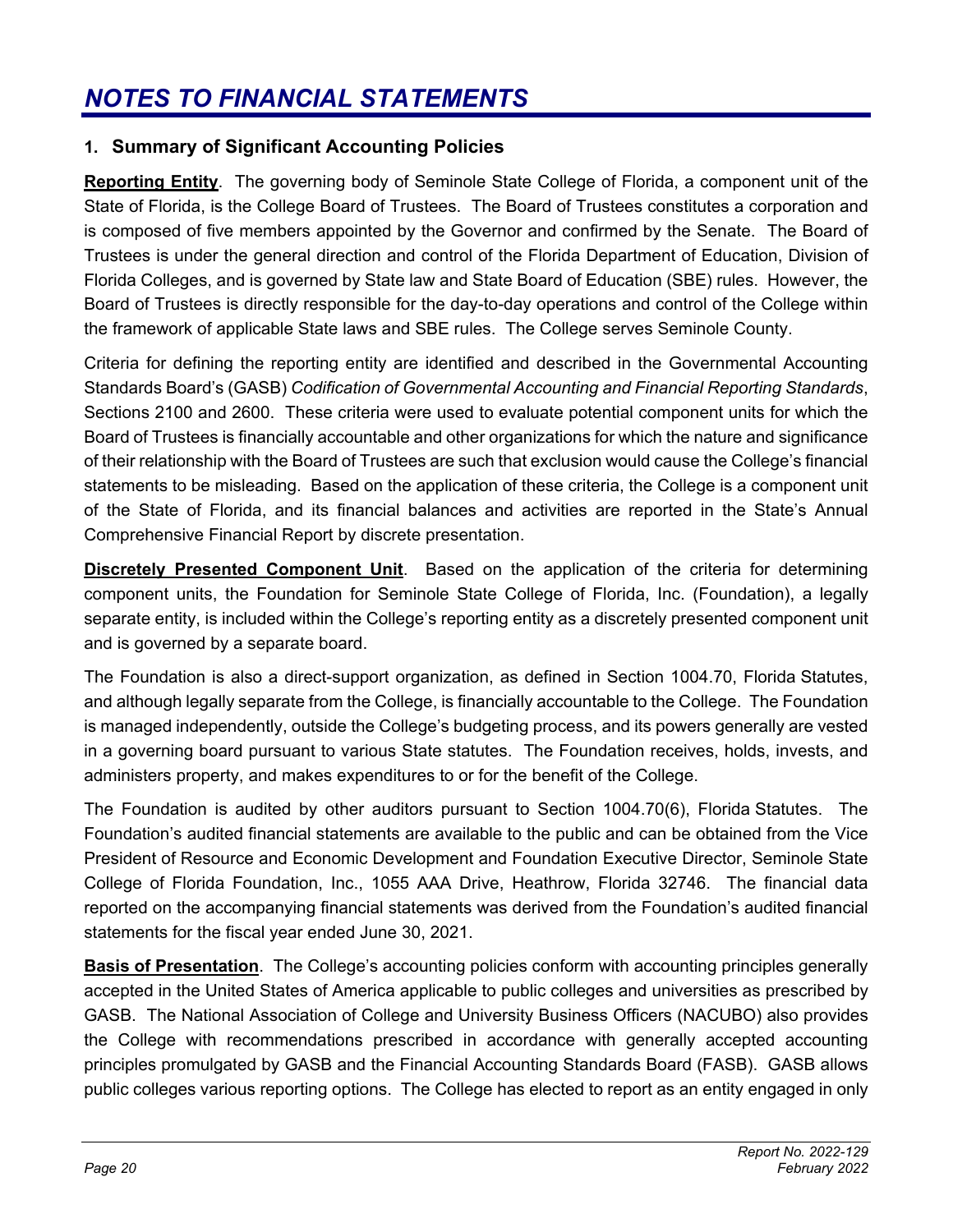business-type activities. This election requires the adoption of the accrual basis of accounting and entitywide reporting including the following components:

- Management's Discussion and Analysis
- Basic Financial Statements:
	- o Statement of Net Position
	- o Statement of Revenues, Expenses, and Changes in Net Position
	- o Statement of Cash Flows
	- o Notes to Financial Statements
- Other Required Supplementary Information

**Measurement Focus and Basis of Accounting**. Basis of accounting refers to when revenues, expenses, assets, deferred outflows of resources, liabilities, and deferred inflows of resources are recognized in the accounts and reported in the financial statements. Specifically, it relates to the timing of the measurements made, regardless of the measurement focus applied. The College's financial statements are presented using the economic resources measurement focus and the accrual basis of accounting. Revenues, expenses, gains, losses, assets, deferred outflows of resources, liabilities, and deferred inflows of resources resulting from exchange and exchange-like transactions are recognized when the exchange takes place. Revenues, expenses, gains, losses, assets, deferred outflows of resources, liabilities, and deferred inflows of resources resulting from nonexchange activities are generally recognized when all applicable eligibility requirements, including time requirements, are met. The College follows GASB standards of accounting and financial reporting.

The College's component unit uses the economic resources measurement focus and the accrual basis of accounting whereby revenues are recognized when earned and expenses are recognized when incurred, and follows GASB standards of accounting and financial reporting.

Significant interdepartmental sales between auxiliary service departments and other institutional departments have been accounted for as reductions of expenses and not revenues of those departments.

The College's principal operating activity is instruction. Operating revenues and expenses generally include all fiscal transactions directly related to instruction as well as administration, academic support, student services, physical plant operations, and depreciation of capital assets. Nonoperating revenues include State noncapital appropriations, Federal and State student financial aid, and investment income (net of unrealized gains or losses on investments). Interest on capital asset-related debt is a nonoperating expense. Other revenues generally include revenues for capital construction projects.

The statement of net position is presented in a classified format to distinguish between current and noncurrent assets and liabilities. When both restricted and unrestricted resources are available to fund certain programs, it is the College's policy to first apply the restricted resources to such programs followed by the use of the unrestricted resources.

The statement of revenues, expenses, and changes in net position is presented by major sources and is reported net of tuition scholarship allowances. Tuition scholarship allowances are the difference between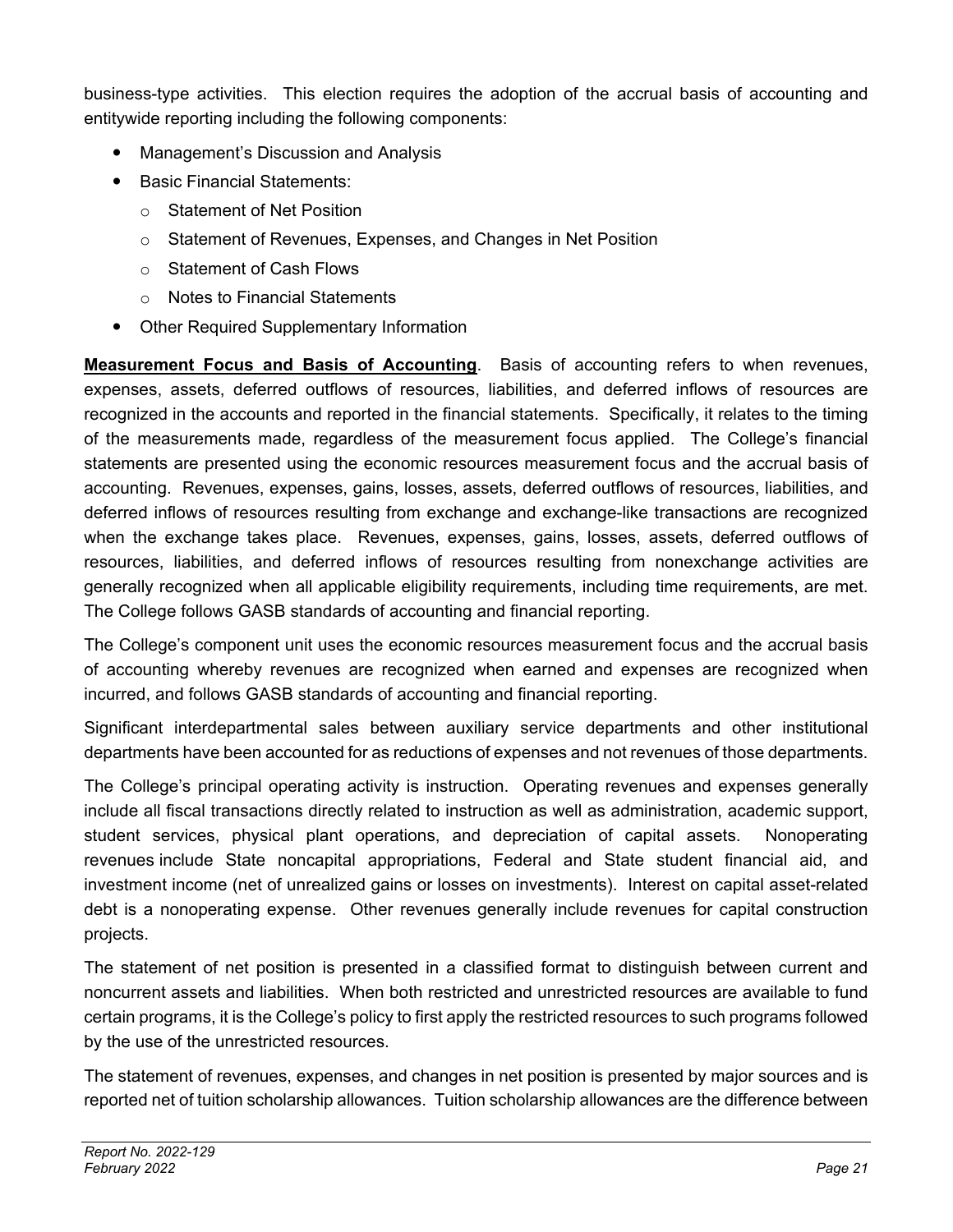the stated charge for goods and services provided by the College and the amount that is actually paid by the student or the third party making payment on behalf of the student. The College determines its scholarship allowance by identifying those student transactions where the student's classes were paid by an applicable financial aid resource. To the extent that these resources are used to pay student charges, the College records a scholarship allowance against tuition and fees revenues.

The statement of cash flows is presented using the direct method in compliance with GASB Statement No. 9, *Reporting Cash Flows of Proprietary and Nonexpendable Trust Funds and Governmental Entities That Use Proprietary Fund Accounting*.

**Cash and Cash Equivalents**. The amount reported as cash and cash equivalents consists of cash on hand, cash in demand accounts, cash placed with the State Treasury Special Purpose Investment Account (SPIA), and cash in a money market account. For reporting cash flows, the College considers all highly liquid investments with original maturities of 3 months or less, that are not held solely for income or profit, to be cash equivalents. Under this definition, the College considers amounts invested in the State Treasury SPIA investment pool to be cash equivalents.

College cash deposits are held in banks qualified as public depositories under Florida law. All such deposits are insured by Federal depository insurance, up to specified limits, or collateralized with securities held in Florida's multiple financial institution collateral pool required by Chapter 280, Florida Statutes. Cash and cash equivalents that are externally restricted to make debt service payments, maintain sinking or reserve funds, or to purchase or construct capital or other restricted assets are classified as restricted.

At June 30, 2021, the College reported as cash equivalents at fair value \$4,855,428 in the State Treasury SPIA investment pool representing ownership of a share of the pool, not the underlying securities (Level 3 inputs, as discussed in Note 3.). Pooled investments with the State Treasury are not registered with the Securities and Exchange Commission. Oversight of the pooled investments with the State Treasury is provided by the Treasury Investment Committee per Section 17.575, Florida Statutes. The authorized investment types are set forth in Section 17.57, Florida Statutes. The State Treasury SPIA investment pool carried a credit rating of AA-f by Standard & Poor's, had an effective duration of 2.6 years and fair value factor of 0.984 at June 30, 2021. Participants contribute to the State Treasury SPIA investment pool on a dollar basis. These funds are commingled and a fair value of the pool is determined from the individual values of the securities. The fair value of the securities is summed and a total pool fair value is determined. A fair value factor is calculated by dividing the pool's total fair value by the pool participant's total cash balance. The fair value factor is the ratio used to determine the fair value of an individual participant's pool balance. The College relies on policies developed by the State Treasury for managing interest rate risk or credit risk for this investment pool. Disclosures for the State Treasury SPIA investment pool are included in the notes to financial statements of the State's Annual Comprehensive Financial Report.

At June 30, 2021, the College also reported as cash equivalents at fair value \$5,299,844 in a money market account. The funds invested in the money market account carried a credit rating of AAAm by Standard & Poor's. As of June 30, 2021, there were no redemption fees or maximum transaction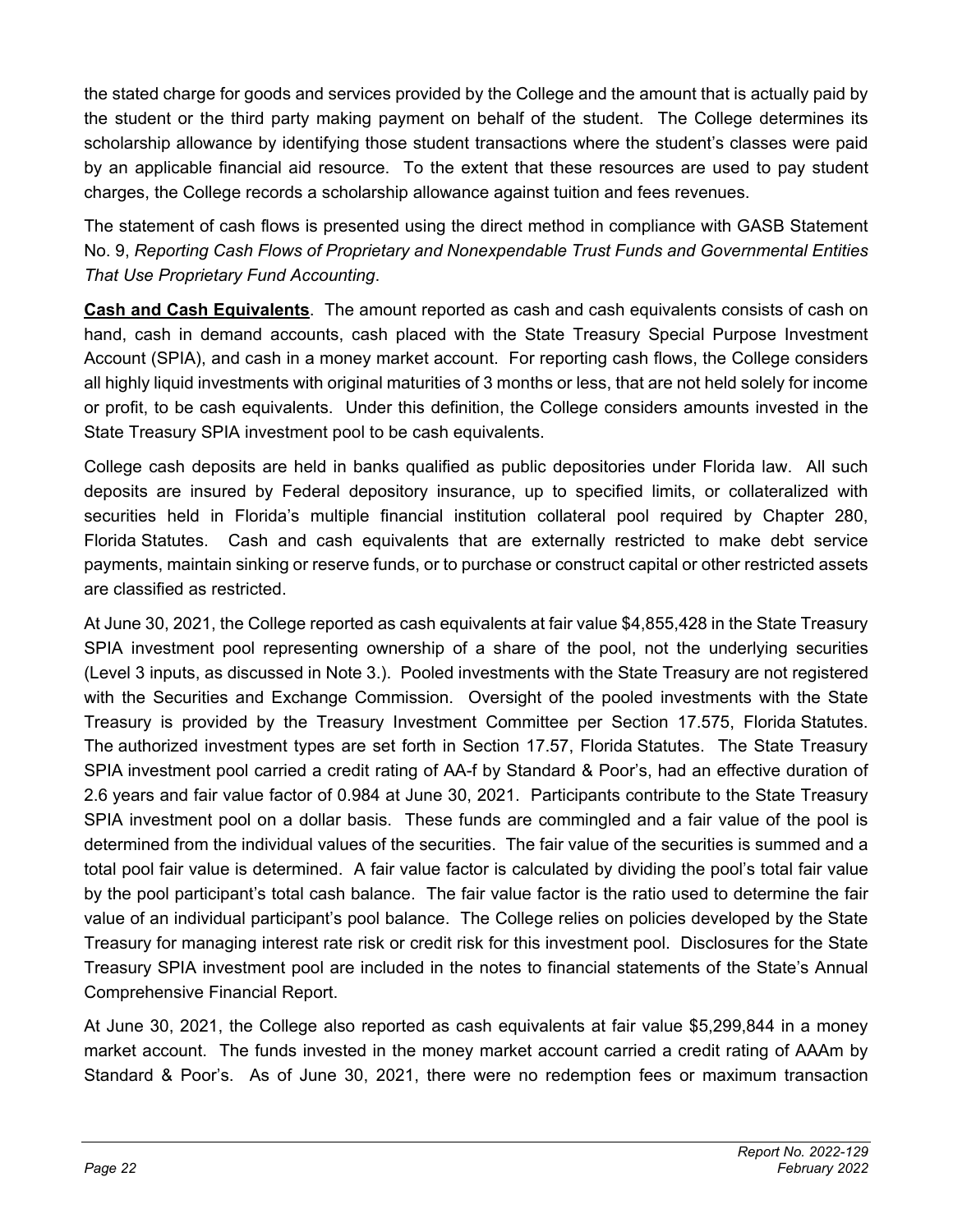amounts, or any other requirements that serve to limit the College's daily access to 100 percent of the account value.

**Capital Assets**. College capital assets consist of land, construction in progress, buildings, other structures and improvements, furniture, machinery, and equipment, assets under capital leases, and leasehold improvements. These assets are capitalized and recorded at cost at the date of acquisition or at acquisition value at the date received in the case of gifts and purchases of State surplus property. Additions, improvements, and other outlays that significantly extend the useful life of an asset are capitalized. Other costs incurred for repairs and maintenance are expensed as incurred. The College has a capitalization threshold of \$5,000 for tangible personal property and \$65,000 for buildings and other structures and improvements. Depreciation is computed on the straight-line basis over the following estimated useful lives:

- $\bullet$  Buildings  $-$  40 years
- Other Structures and Improvements 10 years
- Furniture, Machinery, and Equipment:
	- $\circ$  Computer Equipment 3 years
	- $\circ$  Vehicles, Office Machines, and Educational Equipment 5 years
	- $\circ$  Furniture 7 years
- Assets Under Capital Leases 5 years
- Leasehold Improvements 10 to 40 years

**Noncurrent Liabilities**. Noncurrent liabilities include bonds payable, capital leases payable, compensated absences payable, other postemployment benefits payable, and net pension liabilities that are not scheduled to be paid within the next fiscal year.

**Pensions**. For purposes of measuring the net pension liability, deferred outflows of resources and deferred inflows of resources related to pensions, and pension expense, information about the fiduciary net positions of the Florida Retirement System (FRS) defined benefit plan and the Health Insurance Subsidy (HIS) defined benefit plan and additions to/deductions from the FRS and HIS fiduciary net positions have been determined on the same basis as they are reported by the FRS and the HIS plans. Benefit payments (including refunds of employee contributions) are recognized when due and payable in accordance with benefit terms. Investments are reported at fair value.

# **2. Deficit Net Position in Individual Funds**

The College reported an unrestricted net position which included a deficit in the current funds - unrestricted, as shown below. This deficit can be attributed to the full recognition of long-term liabilities (i.e., compensated absences payable, other postemployment benefits payable, and net pension liabilities) in the current unrestricted funds.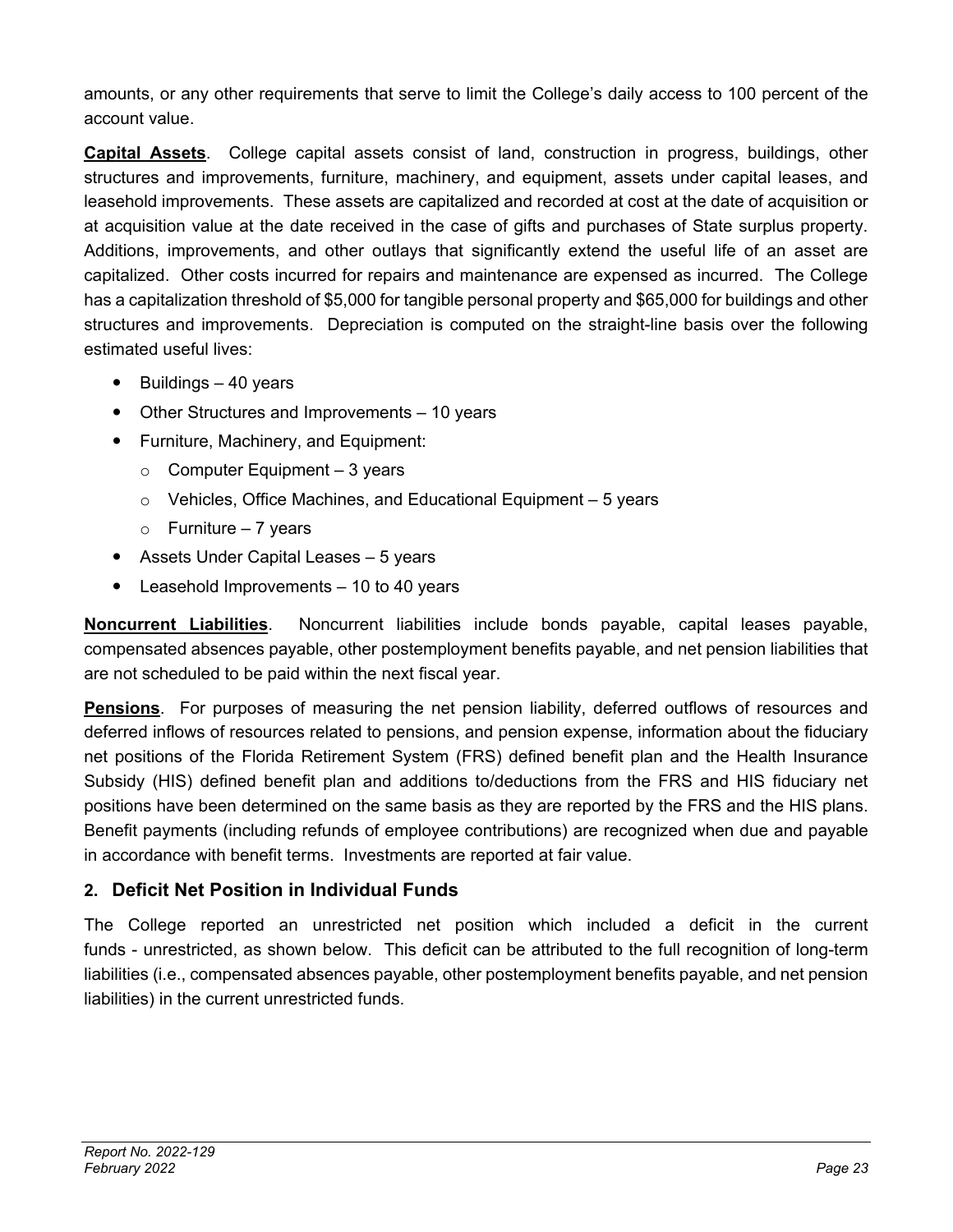| <b>Fund</b>                                                   | <b>Net Position</b>         |  |  |  |  |  |
|---------------------------------------------------------------|-----------------------------|--|--|--|--|--|
| <b>Current Funds - Unrestricted</b><br><b>Auxiliary Funds</b> | (39, 135, 299)<br>5.804.360 |  |  |  |  |  |
| Total                                                         | (33, 330, 939)              |  |  |  |  |  |
|                                                               |                             |  |  |  |  |  |

# **3. Investments**

The Board of Trustees has adopted a written investment policy providing that surplus funds of the College shall be invested in those institutions and instruments permitted under the provisions of Florida Statutes. Section 218.415(16), Florida Statutes, authorizes the College to invest in the Florida PRIME investment pool administered by the State Board of Administration (SBA); Securities and Exchange Commission registered money market funds with the highest credit quality rating from a nationally recognized rating agency; interest-bearing time deposits and savings accounts in qualified public depositories, as defined by Section 280.02, Florida Statutes; direct obligations of the United States Treasury; obligations of Federal agencies and instrumentalities; securities of, or interests in, certain open-end or closed-end management type investment companies; and other investments approved by the Board of Trustees as authorized by law. SBE Rule 6A-14.0765(3), Florida Administrative Code, provides that College loan, endowment, annuity, and life income funds may also be invested pursuant to Section 215.47, Florida Statutes. Investments authorized by Section 215.47, Florida Statutes, include bonds, notes, commercial paper, and various other types of investments.

Investments set aside to make debt service payments, maintain sinking or reserve funds, or to purchase or construct capital assets are classified as restricted.

**Fair Value Measurement**. The College categorizes its fair value measurements within the fair value hierarchy established by generally accepted accounting principles. The hierarchy is based on the valuation inputs used to measure the fair value of the asset. Level 1 inputs are quoted prices in active markets for identical assets, Level 2 inputs are significant other observable inputs, and Level 3 inputs are significant unobservable inputs.

**State Board of Administration Debt Service Accounts**. The College reported investments totaling \$10,359 at June 30, 2021, in the SBA Debt Service Accounts. These investments are used to make debt service payments on bonds issued by the SBE for the benefit of the College. The College's investments consist of United States Treasury securities, with maturity dates of 6 months or less, and are reported at fair value (Level 1 inputs). The College relies on policies developed by the SBA for managing interest rate risk and credit risk for these accounts. Disclosures for the Debt Service Accounts are included in the notes to financial statements of the State's Annual Comprehensive Financial Report.

**Component Unit Investments**. Investments of the Foundation consist of corporate bonds, United States Treasury Bonds, foreign bonds, United States mortgage-backed securities, mutual funds, and domestic and international equities. Investments held by the Foundation at June 30, 2021, are reported at fair value as follows: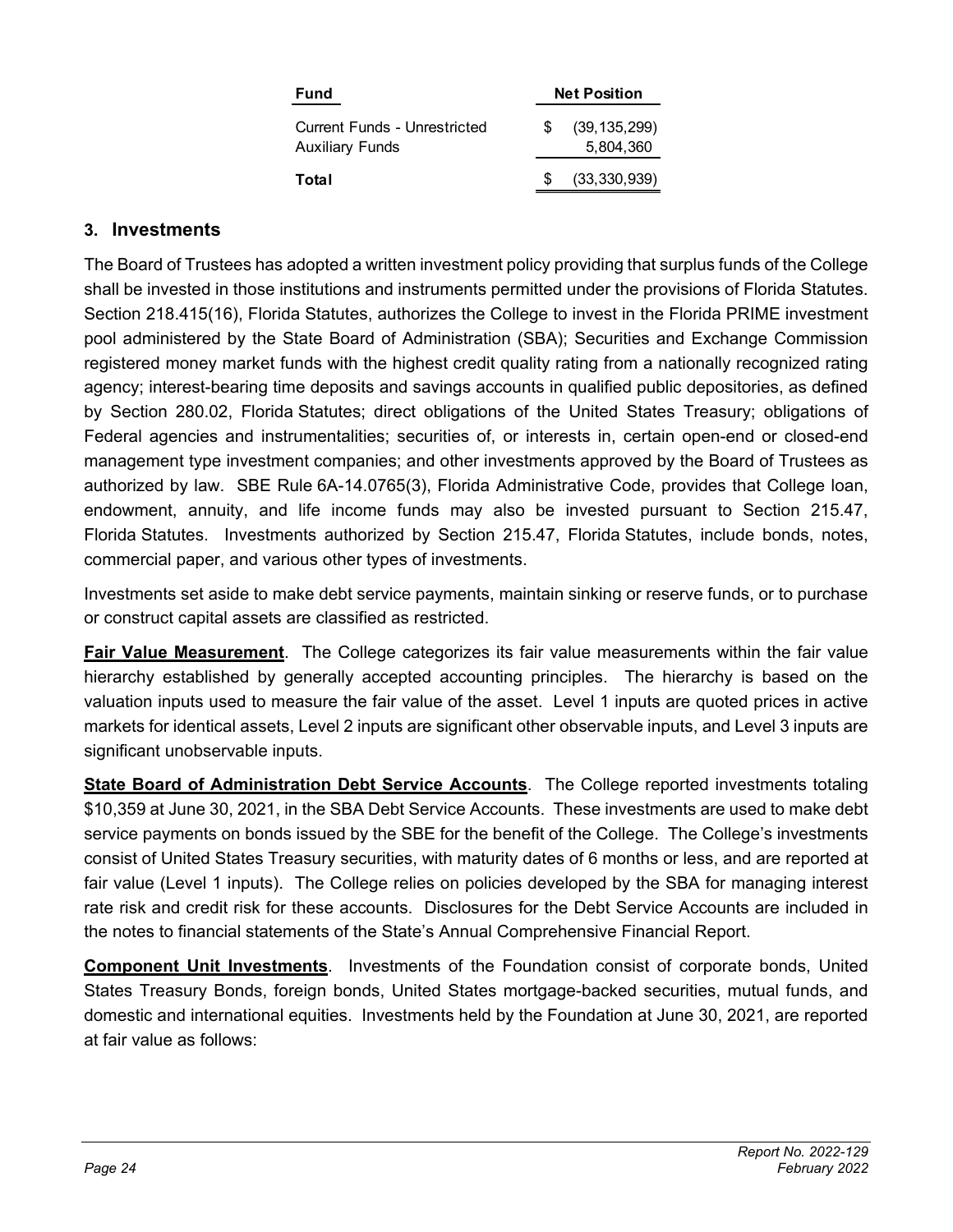| Investment                               | Average<br><b>Maturity</b> | <b>Credit Quality</b><br>Rating | Fair<br><b>Value</b> |
|------------------------------------------|----------------------------|---------------------------------|----------------------|
| Corporate Bonds                          | 5.41 years                 | AAA - Baa3                      | \$<br>4.547.428      |
| United States Treasury Bonds             | $10.28$ years              | <b>AAA - AA+</b>                | 1,138,184            |
| Foreign Bonds                            | 3.92 years                 | A3 - Baa3                       | 283,497              |
| United States Mortgage-Backed Securities | 21.24 years                | AAA - AA+                       | 1,097,165            |
| <b>Mutual Funds</b>                      | N/A                        | (1)                             | 7,541,434            |
| <b>Domestic Equities</b>                 | N/A                        | (1)                             | 9,984,720            |
| <b>International Equities</b>            | N/A                        | (1)                             | 3,241,567            |
| <b>Total Foundation Investments</b>      |                            |                                 | 27,833,995           |

(1) Disclosure of interest rate risk, maturity date, and credit quality rating is not applicable to this investment type.

The following table presents the levels within the fair value hierarchy in which the Foundation's financial instruments are measured at June 30, 2021.

|                                          |               |            | <b>Fair Value Measurements Using</b>                                                            |            |                                                                         |           |                                                           |  |  |
|------------------------------------------|---------------|------------|-------------------------------------------------------------------------------------------------|------------|-------------------------------------------------------------------------|-----------|-----------------------------------------------------------|--|--|
| Investments by fair value level          | <b>Amount</b> |            | <b>Quoted Prices</b><br>in Active<br><b>Markets for</b><br><b>Identical Assets</b><br>(Level 1) |            | Significant<br><b>Other</b><br>Observable<br><b>Inputs</b><br>(Level 2) |           | Significant<br>Unobservable<br><b>Inputs</b><br>(Level 3) |  |  |
| Interest-sensitive investments:          |               |            |                                                                                                 |            |                                                                         |           |                                                           |  |  |
| Corporate Bonds                          | \$            | 4,547,428  | \$                                                                                              |            | \$                                                                      | 4,547,428 | \$                                                        |  |  |
| United States Treasury Bonds             |               | 1,138,184  |                                                                                                 | 1,138,184  |                                                                         |           |                                                           |  |  |
| Foreign Bonds                            |               | 283,497    |                                                                                                 |            |                                                                         | 283,497   |                                                           |  |  |
| Total interest-sensitive investments     |               | 5,969,109  |                                                                                                 | 1,138,184  |                                                                         | 4,830,925 |                                                           |  |  |
| <b>Alternative Investments:</b>          |               |            |                                                                                                 |            |                                                                         |           |                                                           |  |  |
| United States Mortgage-Backed Securities |               | 1,097,165  |                                                                                                 |            |                                                                         | 1,097,165 |                                                           |  |  |
| Total alternative investments            |               | 1,097,165  |                                                                                                 |            |                                                                         | 1,097,165 |                                                           |  |  |
| <b>Equity Investments:</b>               |               |            |                                                                                                 |            |                                                                         |           |                                                           |  |  |
| <b>Mutual Funds</b>                      |               | 7,541,434  |                                                                                                 | 7,541,434  |                                                                         |           |                                                           |  |  |
| Domestic Equities                        |               | 9,984,720  |                                                                                                 | 9,984,720  |                                                                         |           |                                                           |  |  |
| <b>International Equities</b>            |               | 3,241,567  |                                                                                                 | 3,241,567  |                                                                         |           |                                                           |  |  |
| Total equity investments                 |               | 20,767,721 |                                                                                                 | 20,767,721 |                                                                         |           |                                                           |  |  |
| Total investments measured at fair value | S             | 27,833,995 | S                                                                                               | 21,905,905 | S                                                                       | 5,928,090 | \$                                                        |  |  |

The asset's fair value measurement level within the fair value hierarchy is based on the lowest level of any input that is significant to the fair value measurement. Valuation techniques used need to maximize the use of observable inputs and minimize the use of unobservable inputs. The following are descriptions of the valuation methodologies used for investments measured at fair value.

*Common Stocks (Equities)*: Valued at the closing price reported on the active market on which the individual securities are traded.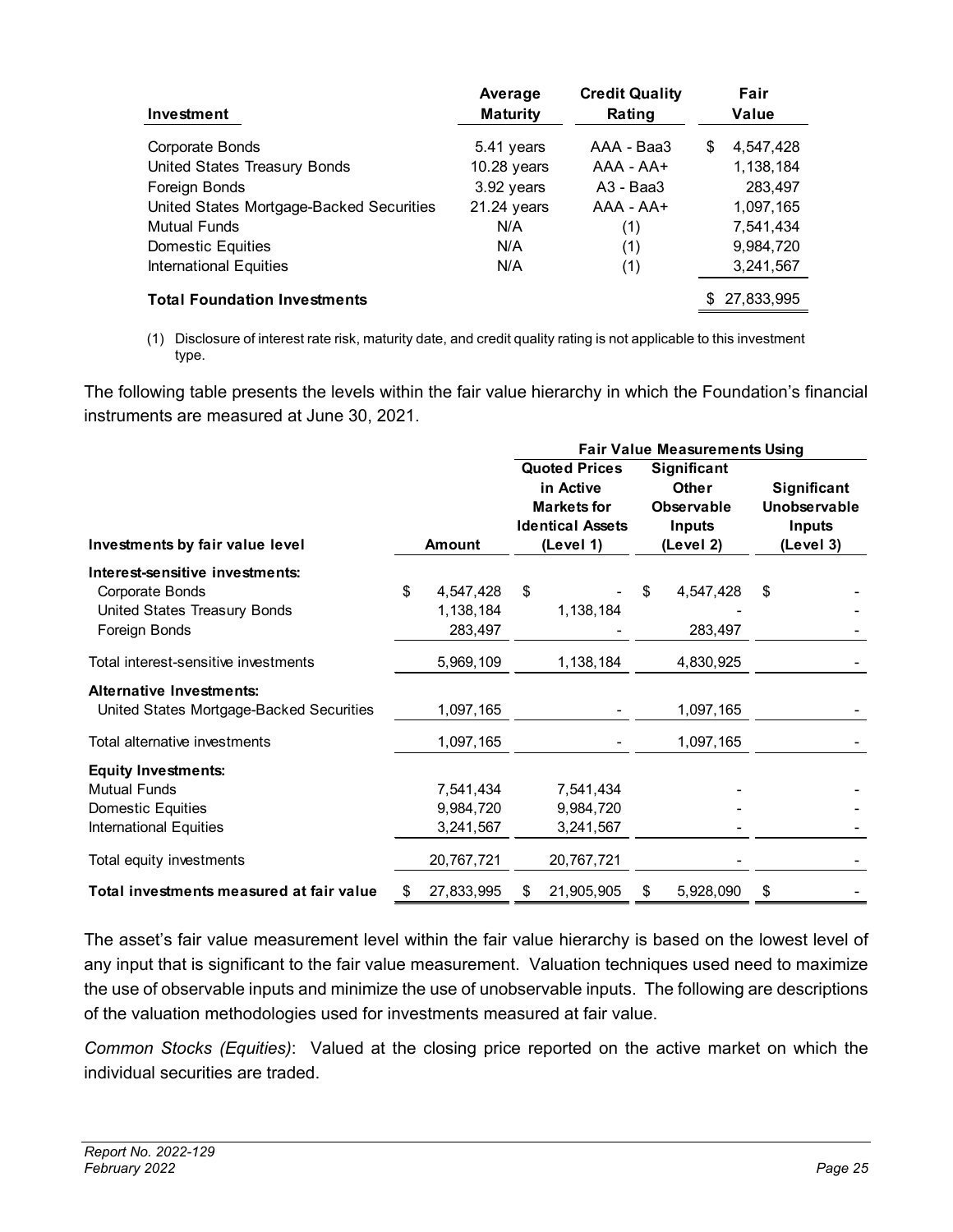*Mutual Funds*: Funds valued at daily closing price as reported by the fund. Mutual funds held by the Foundation are open-end mutual funds that are registered with the Securities and Exchange Commission. The mutual funds held by the Foundation are deemed to be actively traded.

*Bonds (Corporate, United States Treasury, and Foreign)*: Valued using pricing models maximizing the use of observable inputs for the same or similar securities. This includes basing values on yields currently available on comparable securities of issuers with the same or similar credit ratings.

*United States Mortgage-Backed Securities*: Funds valued using pricing models maximizing the use of observable inputs for similar securities.

Generally, the goals of the Foundation's investment program for endowments are set forth in the investment policy as approved by the Foundation's Board of Directors and Finance Committee. The objective is to provide a steady growing income stream to support the Foundation's mission while providing sufficient reinvestment to protect the endowment from inflation. For investments of endowed funds, except Title III funds, the investment policy includes target allocations of 55 percent equities, with a maximum of 70 percent, (up to 70 percent and 25 percent, of the total managed portfolio can be domestic and international) respectively, a target allocation of 30 percent fixed income, with a maximum of 85 percent, and a target allocation of 15 percent alternative investments, with a maximum of 25 percent. For investments of non-endowed funds, the investment policy includes target allocations of 25 percent equities, with a maximum of 45 percent (up to 30 percent and 15 percent, of the total managed portfolio can be domestic and international) respectively, a target allocation of 75 percent fixed income, with a maximum of 100 percent, and a target allocation of zero percent alternative investments, with a maximum of 5 percent. For Title III endowed funds, the investment policy includes target allocations of 80 percent fixed income, with a minimum of 70 percent and maximum of 100 percent, a target allocation of 20 percent equities with a minimum of zero percent and maximum of 30 percent.

In 2017, the Foundation received a contribution in the form of an investment portfolio endowment. The objective is to maximize investment returns with a primary focus on income generation from equity securities while maintaining prudent levels of risk to meet those objectives. Investments and earnings in this portfolio are subject to certain investment policies as stipulated by the donor. The investment policy includes a total target allocation of 95 percent equities, with an allowable range of 0 to 100 percent as defined (at least 50 percent of the total managed portfolio must be domestic equities), a target allocation of 5 percent cash equivalents or certificates of deposit, with an allowable range of 0 to 30 percent, and allowable ranges for various other security types, as defined, of zero percent to a maximum of 30 percent, as defined.

Management believes the Foundation is in compliance with its investment policy for the fiscal year ended June 30, 2021.

*Interest Rate Risk*: Interest rate risk is the risk that changes in interest rates of debt instruments will adversely affect the fair value of an investment. The Foundation's investment policy provides guidelines such as duration maximums and collateralization requirements to reduce its interest rate risk.

*Credit Risk*: Credit risk is the risk that an issuer or other counterparty to an investment will not fulfill its obligations. The table above summarizes the ratings of Foundation debt instruments using the higher of Standard & Poor's or Moody's nationally recognized statistical rating organizations. The Foundation's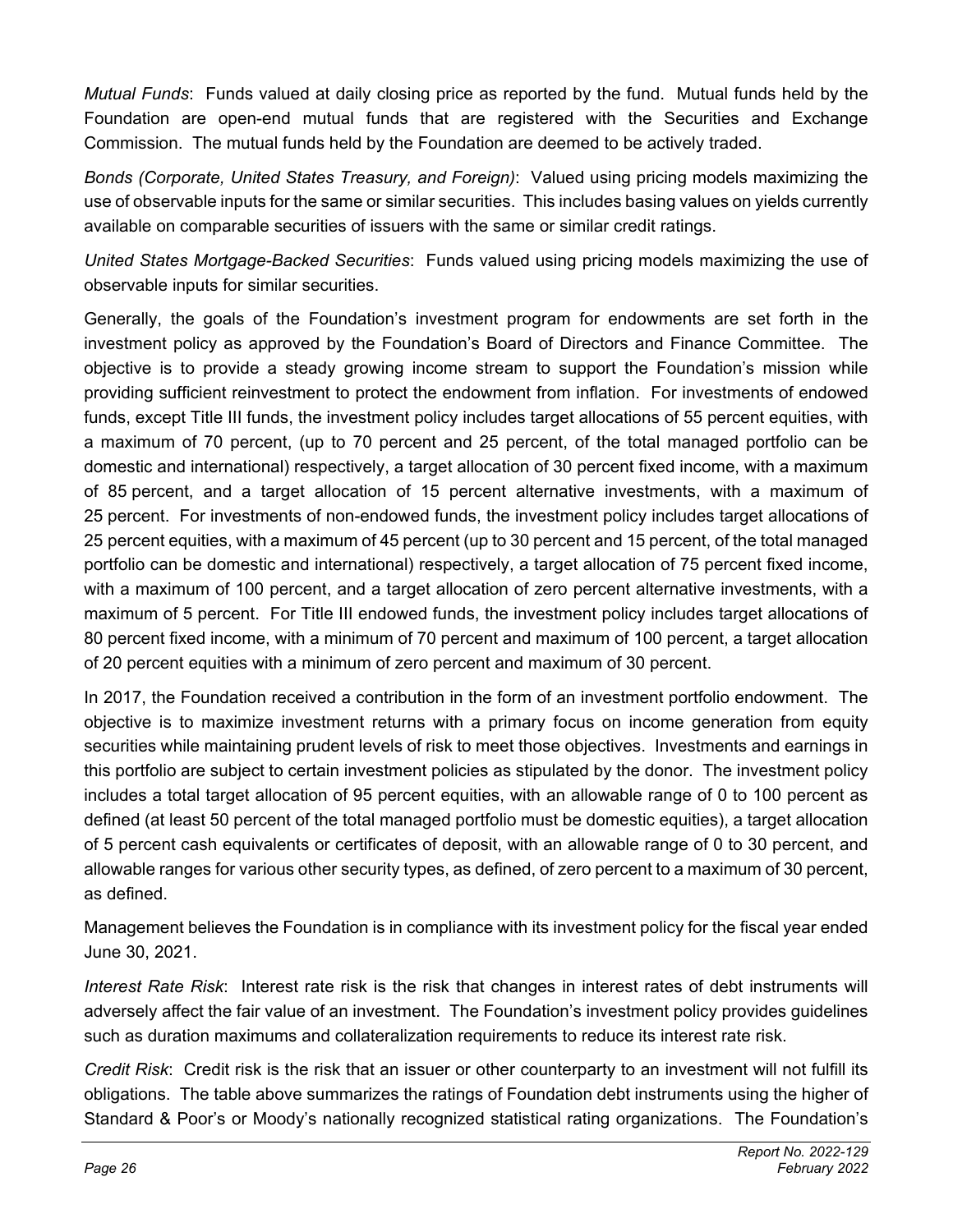investment policy requires investment grade bonds and commercial papers to be rated B+ and A1 or better, respectively.

*Custodial Credit Risk*: The Florida Security for Public Deposits Act (Act) establishes guidelines for qualification and participation by banks and savings associations, procedures for the administration of the collateral requirements, and characteristics of eligible collateral. Under the Act, Foundation deposits in qualified public depositories are fully insured. The qualified public depository must pledge at least 50 percent of the average daily balance for each month of all public deposits in excess of any applicable deposit insurance. Additional collateral, up to a maximum of 125 percent, may be required, if deemed necessary under the conditions set forth in the Act. Obligations pledged to secure deposits must be delivered to the State Treasurer, or with the approval of the State Treasurer, to a bank, savings association, or trust company provided a power of attorney is delivered to the State Treasurer.

*Concentration of Credit Risk*: Concentration of credit risk is the risk of loss attributed to the magnitude of an entity's investment in a single issuer. The Foundation's investment policy requires diversification of investments sufficient to reduce the potential of a single security, single sector of securities, or single style of management having a disproportionate or significant impact on the portfolio. No more than 5 percent of Foundation investments can be invested with a single company and no more than 30 percent of investments can be in one equity industry.

*Foreign Currency Risk*: Foreign currency risk is the risk that changes in exchange rates between the U.S. dollar and foreign currencies will adversely affect the fair value of an investment. The Foundation had approximately \$283,000 in foreign fixed-income bonds at June 30, 2021.

# **4. Accounts Receivable**

Accounts receivable represent amounts for student fee deferments, various student services provided by the College, uncollected commissions for bookstore, payroll receivables, and contract and grant reimbursements due from third parties. The accounts receivable are reported net of a \$1,039,346 allowance for doubtful accounts.

# **5. Due From Other Governmental Agencies**

The amount due from other governmental agencies consists of \$7,878,194 due from Federal, State, and local agencies for grants, student fees or other contractual obligations.

# **6. Due From and To Component Unit/College**

The \$302,997 reported as due from component unit consists of amounts owed to the College by the Foundation for scholarships, student aid, and other contractual obligations.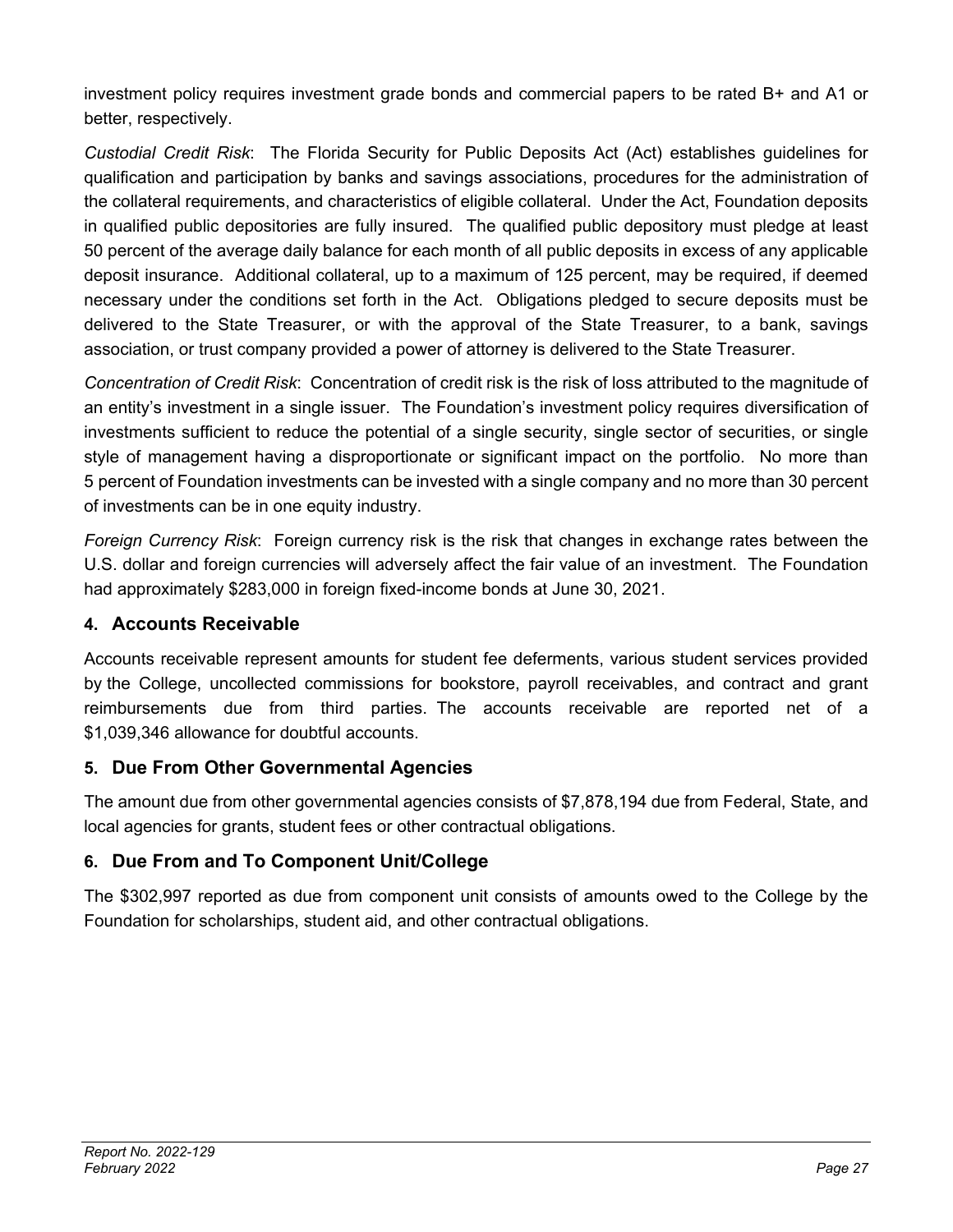# **7. Capital Assets**

Capital assets activity for the fiscal year ended June 30, 2021, is shown in the following table:

| <b>Description</b>                           | <b>Beginning</b><br><b>Additions</b><br><b>Balance</b> |    | <b>Reductions</b> | Ending<br><b>Balance</b> |                  |
|----------------------------------------------|--------------------------------------------------------|----|-------------------|--------------------------|------------------|
| Nondepreciable Capital Assets:               |                                                        |    |                   |                          |                  |
| Land                                         | 32,526,430<br>\$.                                      | \$ |                   | \$<br>180,000            | 32,346,430<br>\$ |
| <b>Construction in Progress</b>              | 3,923,698                                              |    | 4,436,521         | 8,319,542                | 40,677           |
| <b>Total Nondepreciable Capital Assets</b>   | 36,450,128<br>\$                                       | \$ | 4,436,521         | \$<br>8,499,542          | 32,387,107<br>\$ |
| Depreciable Capital Assets:                  |                                                        |    |                   |                          |                  |
| <b>Buildings</b>                             | \$235,042,647                                          | \$ | 8,319,543         | \$<br>1,865,229          | \$241,496,961    |
| Other Structures and Improvements            | 17,085,497                                             |    | 15,888            |                          | 17, 101, 385     |
| Furniture, Machinery, and Equipment          | 11,802,016                                             |    | 867,029           | 444,388                  | 12,224,657       |
| Leasehold Improvements                       | 3,922,135                                              |    |                   |                          | 3,922,135        |
| <b>Assets Under Capital Leases</b>           | 1,519,302                                              |    | 1,840,679         |                          | 3,359,981        |
| <b>Computer Software</b>                     | 3,595,938                                              |    |                   |                          | 3,595,938        |
| <b>Total Depreciable Capital Assets</b>      | 272,967,535                                            |    | 11,043,139        | 2,309,617                | 281,701,057      |
| Less, Accumulated Depreciation:              |                                                        |    |                   |                          |                  |
| <b>Buildings</b>                             | 75,037,831                                             |    | 5,750,814         | 1,771,967                | 79,016,678       |
| Other Structures and Improvements            | 16,262,582                                             |    | 467,242           |                          | 16,729,824       |
| Furniture, Machinery, and Equipment          | 10,354,422                                             |    | 842,826           | 444,388                  | 10,752,860       |
| Leasehold Improvements                       | 3,348,616                                              |    | 83,171            |                          | 3,431,787        |
| <b>Assets Under Capital Leases</b>           | 140,729                                                |    | 672,025           |                          | 812,754          |
| <b>Computer Software</b>                     | 3,595,938                                              |    |                   |                          | 3,595,938        |
| <b>Total Accumulated Depreciation</b>        | 108,740,118                                            |    | 7,816,078         | 2,216,355                | 114,339,841      |
| <b>Total Depreciable Capital Assets, Net</b> | \$164,227,417                                          | \$ | 3,227,061         | \$<br>93,262             | \$167,361,216    |

# **Component Unit Capital Assets**

Foundation capital assets activity for the fiscal year ended June 30, 2021, is shown in the following table:

| <b>Description</b>                                                                                  |     | <b>Beginning</b><br><b>Balance</b> | <b>Additions</b>               | <b>Reductions</b> | <b>Reclassifications</b>     |     | Ending<br><b>Balance</b> |
|-----------------------------------------------------------------------------------------------------|-----|------------------------------------|--------------------------------|-------------------|------------------------------|-----|--------------------------|
| Nondepreciable Capital Assets:<br>Land                                                              | -\$ | 3,328,049                          | \$                             | \$<br>Ξ.          | \$<br>(1, 855, 878)          | -S  | 1,472,171                |
| Depreciable Capital Assets:<br><b>Buildings and Improvements</b><br>Less, Accumulated Depreciation: |     | 2,244,122                          |                                | 429,078           | (1, 815, 044)                |     |                          |
| <b>Buildings and Improvements</b>                                                                   |     | 467,118                            | 103,804                        |                   | (570, 922)                   |     |                          |
| Total Depreciable Capital Assets, Net \$                                                            |     | 1,777,004                          | \$<br>$(103, 804)$ \$          | 429,078           | \$<br>(1, 244, 122)          | -\$ |                          |
| Capital Assets Held for Sale:<br>Land<br><b>Buildings and Improvements</b>                          | \$  | $\overline{\phantom{a}}$           | \$<br>$\overline{\phantom{0}}$ | \$<br>٠           | \$<br>1.855.878<br>1,244,122 | \$  | 1,855,878<br>1,244,122   |
| <b>Total Capital Assets Held for Sale</b>                                                           | \$  | $\overline{\phantom{a}}$           | \$<br>-                        | \$<br>Ξ.          | \$<br>3.100.000              | \$  | 3,100,000                |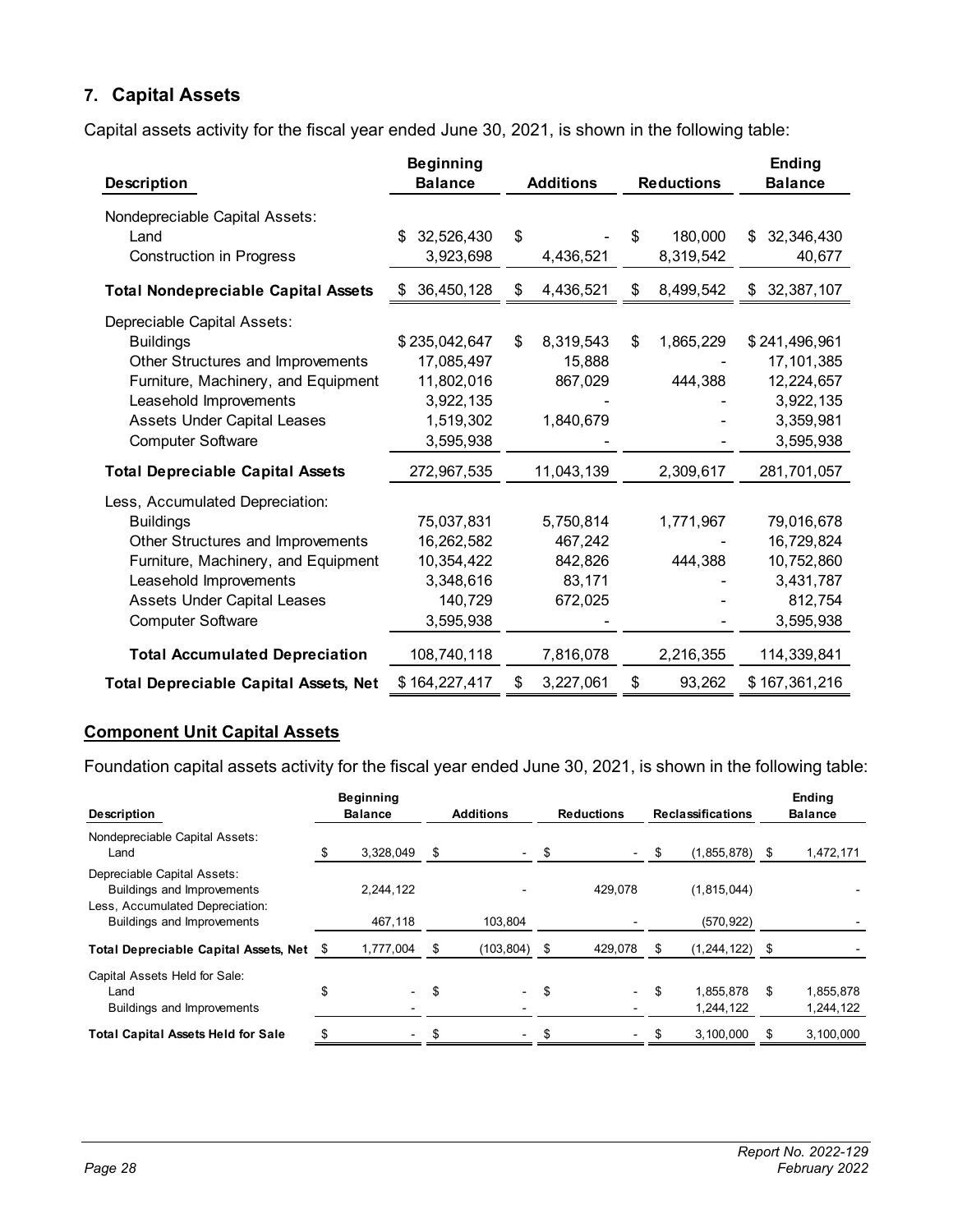# **8. Unearned Revenue**

Unearned revenue at June 30, 2021, in the amount of \$2,159,091 consists primarily of student tuition and fees invoiced prior to fiscal year end related to subsequent accounting periods.

# **9. Long-Term Liabilities**

Long-term liabilities activity for the fiscal year ended June 30, 2021, is shown in the following table:

|                                     | <b>Beginning</b> |                  |                   | <b>Ending</b>  | <b>Current</b> |  |
|-------------------------------------|------------------|------------------|-------------------|----------------|----------------|--|
| <b>Description</b>                  | <b>Balance</b>   | <b>Additions</b> | <b>Reductions</b> | <b>Balance</b> | <b>Portion</b> |  |
| <b>Bonds Payable</b>                | \$2,540,000      | \$               | 352,000<br>\$     | 2,188,000<br>S | 356,000<br>\$  |  |
| Capital Leases Payable              | 1.409.954        | 1.840.679        | 687,454           | 2,563,179      | 644,073        |  |
| <b>Compensated Absences Payable</b> | 7,007,175        | 617,842          | 456.070           | 7,168,947      | 197,376        |  |
| <b>Other Postemployment</b>         |                  |                  |                   |                |                |  |
| <b>Benefits Payable</b>             | 1,957,086        | 281,356          | 44.112            | 2,194,330      | 58,181         |  |
| <b>Net Pension Liability</b>        | 46,834,590       | 27,562,843       | 19,092,997        | 55,304,436     | 156,148        |  |
| <b>Total Long-Term Liabilities</b>  | \$59,748,805     | \$30,302,720     | \$20,632,633      | \$69,418,892   | \$1,411,778    |  |

**Bonds Payable**. Various bonds were issued to finance capital outlay projects of the College. The following is a description of the bonded debt issues:

- SBE Capital Outlay Bonds. The SBE issues capital outlay bonds on behalf of the College. These bonds mature serially and are secured by a pledge of the College's portion of the State-assessed motor vehicle license tax and by the State's full faith and credit. The SBE and the SBA administer the principal and interest payments, investment of debt service resources, and compliance with reserve requirements.
- Capital Improvement Revenue Bonds, Series 2018A. These bonds are authorized by Article VII, Section 11(d) of the Florida Constitution; Sections 215.57 through 215.83 and 1009.23, Florida Statutes; and other applicable provisions of law. Principal and interest on these bonds are secured by and payable solely from a first lien pledge of the capital improvement fees collected pursuant to Sections 1009.22(6) and 1009.23(11), Florida Statutes, by the Series 2018A participating colleges on a parity with any additional bonds issued subsequent to the issuance of the Series 2018A bonds. The Series 2018A bonds were issued for the purpose of refunding certain of the outstanding Series 2006A and Series 2008A bonds. Upon the issuance of additional bonds, all bonds will share a parity first lien on the pledged revenues of all colleges participating in any series of bonds then outstanding. The Series 2018A bonds will share the lien of such additional bonds on the Series 2018A pledged revenues and on the revenues pledged by the colleges participating in such additional bonds. The bonds were issued for new construction and renovation and remodeling of educational facilities.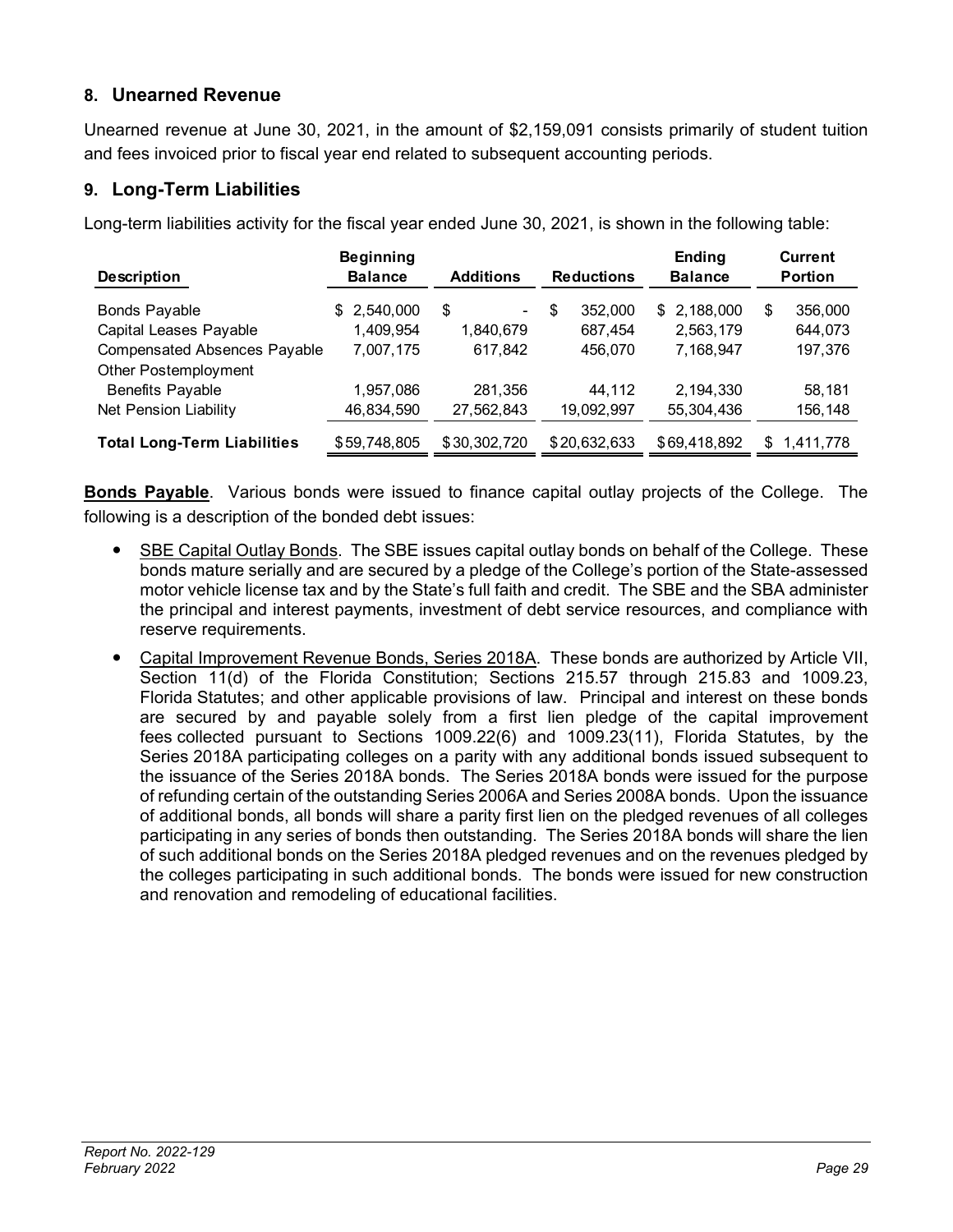The College had the following bonds payable at June 30, 2021:

| <b>Bond Type</b>                   | Amount<br>Outstanding | Interest<br><b>Rates</b><br>(Percent) | Annual<br><b>Maturity</b><br>To |
|------------------------------------|-----------------------|---------------------------------------|---------------------------------|
| <b>SBE Capital Outlay Bonds:</b>   |                       |                                       |                                 |
| Series 2017A                       | \$<br>381,000         | 5.0                                   | 2026                            |
| Series 2020A                       | 32,000                | 5.0                                   | 2022                            |
| Florida Department of Education    |                       |                                       |                                 |
| Capital Improvement Revenue Bonds: |                       |                                       |                                 |
| Series 2018A                       | 1,775,000             | 5.0                                   | 2027                            |
| Total                              | \$2,188,000           |                                       |                                 |

Annual requirements to amortize all bonded debt outstanding as of June 30, 2021, are as follows:

| Fiscal Year           | <b>SBE Capital Outlay Bonds and</b><br><b>Capital Improvement Revenue Bonds</b> |           |     |          |    |           |  |  |
|-----------------------|---------------------------------------------------------------------------------|-----------|-----|----------|----|-----------|--|--|
| <b>Ending June 30</b> | <b>Principal</b>                                                                |           |     | Interest |    | Total     |  |  |
| 2022                  | \$                                                                              | 356,000   | \$  | 109,400  | \$ | 465,400   |  |  |
| 2023                  |                                                                                 | 344,000   |     | 91,600   |    | 435,600   |  |  |
| 2024                  |                                                                                 | 366,000   |     | 74,400   |    | 440,400   |  |  |
| 2025                  |                                                                                 | 382,000   |     | 56,100   |    | 438,100   |  |  |
| 2026                  |                                                                                 | 410,000   |     | 37,000   |    | 447,000   |  |  |
| 2027                  |                                                                                 | 330,000   |     | 16,500   |    | 346,500   |  |  |
| Total                 | \$                                                                              | 2,188,000 | \$. | 385,000  | \$ | 2,573,000 |  |  |

**Capital Leases Payable**. Network and telephone equipment in the amount of \$3,359,981 is being acquired under capital lease agreements. Stated interest rates for two leases are 4.132 percent and 4.0703 percent, and one lease has an imputed interest rate of 2.906 percent. Future minimum payments under the capital lease agreements and the present value of the minimum payments as of June 30, 2021, are as follows:

| <b>Fiscal Year Ending June 30</b>                                   | <b>Amount</b> |                      |  |  |
|---------------------------------------------------------------------|---------------|----------------------|--|--|
| 2022<br>2023                                                        | \$            | 736,570<br>736,570   |  |  |
| 2024<br>2025                                                        |               | 736.570<br>580,461   |  |  |
| <b>Total Minimum Payments</b><br>Less, Amount Representing Interest |               | 2,790,171<br>226,992 |  |  |
| <b>Present Value of Minimum Payments</b>                            |               | 2,563,179            |  |  |

**Compensated Absences Payable**. College employees may accrue annual and sick leave based on length of service, subject to certain limitations regarding the amount that will be paid upon termination. The College reports a liability for the accrued leave; however, State noncapital appropriations fund only the portion of accrued leave that is used or paid in the current fiscal year. Although the College expects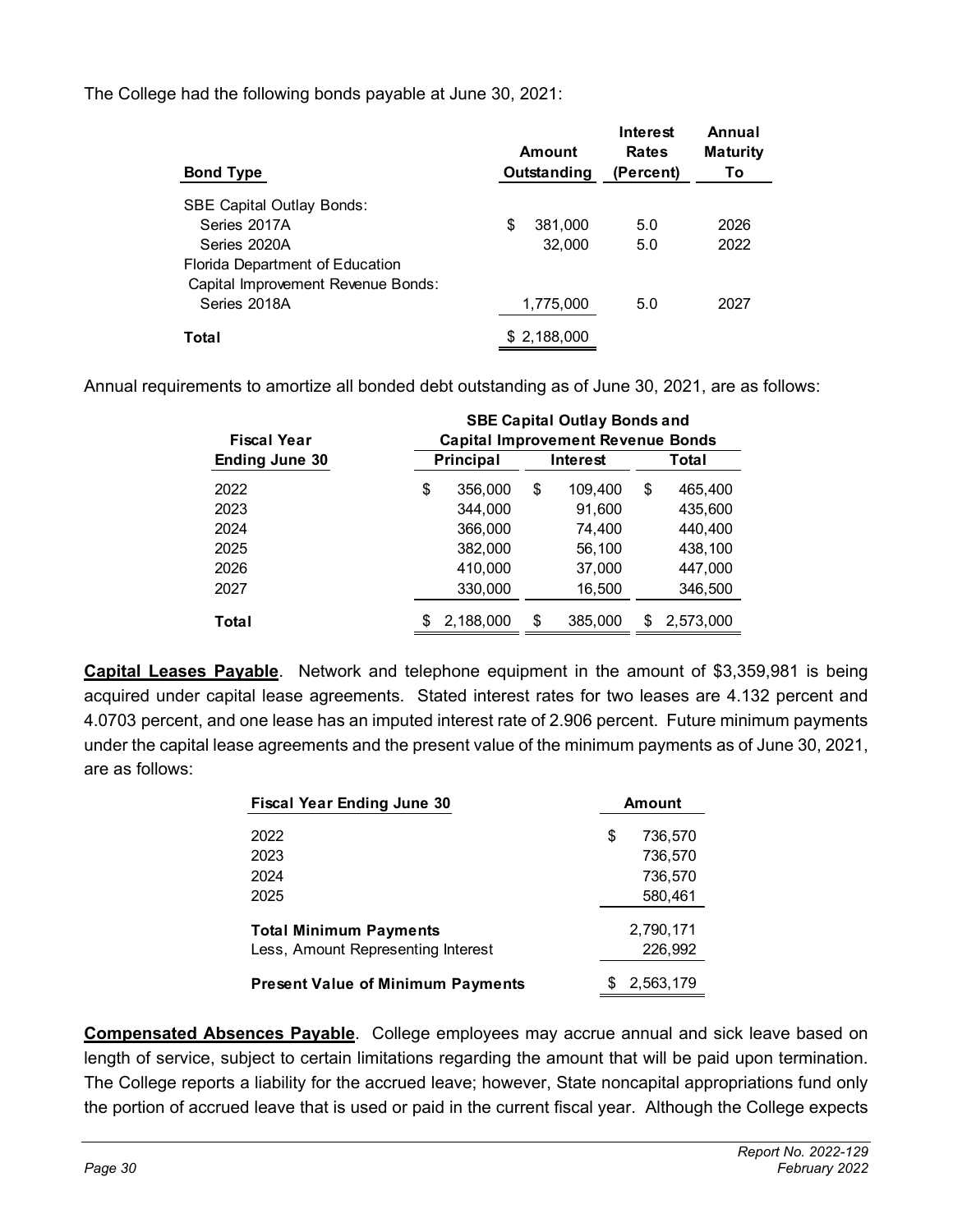the liability to be funded primarily from future appropriations, generally accepted accounting principles do not permit the recording of a receivable in anticipation of future appropriations. At June 30, 2021, the estimated liability for compensated absences, which includes the College's share of the Florida Retirement System and FICA contributions, totaled \$7,168,947. The current portion of the compensated absences liability, \$197,376, is the amount expected to be paid in the coming fiscal year and represents a historical percentage of leave used applied to total accrued leave liability.

**Other Postemployment Benefits Payable**. The College follows GASB Statement No. 75, *Accounting and Financial Reporting for Postemployment Benefits Other Than Pensions*, for other postemployment benefits administered by the Florida College System Risk Management Consortium (Consortium).

# *General Information about the OPEB Plan*

*Plan Description*. The Other Postemployment Benefits Plan (OPEB Plan) is a single-employer defined benefit plan administered by the Consortium that provides OPEB for all employees who satisfy the College's retirement eligibility provisions. Pursuant to the provisions of Section 112.0801, Florida Statutes, former employees who retire from the College are eligible to participate in the College's health and life insurance benefits. The College subsidizes the premium rates paid by retirees by allowing them to participate in the OPEB Plan at reduced or blended group (implicitly subsidized) premium rates for both active and retired employees. These rates provide an implicit subsidy for retirees because, on an actuarial basis, their current and future claims are expected to result in higher costs to the OPEB Plan on average than those of active employees. The College does not offer any explicit subsidies for retiree coverage. Retirees are required to enroll in the Federal Medicare (Medicare) program for their primary coverage as soon as they are eligible. The OPEB Plan contribution requirements and benefit terms of the College and the OPEB Plan members are established and may be amended by action from the Board. No assets are accumulated in a trust that meet the criteria in paragraph 4 of GASB Statement No. 75.

*Benefits Provided*. The OPEB Plan provides healthcare benefits for retirees and their dependents. The OPEB Plan only provides an implicit subsidy as described above.

*Employees Covered by Benefit Terms*. At June 30, 2019, the following employees were covered by the benefit terms:

| Inactive Employees or Beneficiaries Currently Receiving Benefits | 58  |
|------------------------------------------------------------------|-----|
| Active Employees                                                 | 739 |
| Total                                                            | 797 |

# *Total OPEB Liability*

The College's total OPEB liability of \$2,194,330 was measured as of June 30, 2020, and was determined by an actuarial valuation as of June 30, 2019.

*Actuarial Assumptions and Other Inputs*. The total OPEB liability in the June 30, 2019, actuarial valuation was determined using the following actuarial assumptions and other inputs, applied to all periods included in the measurement, unless otherwise specified: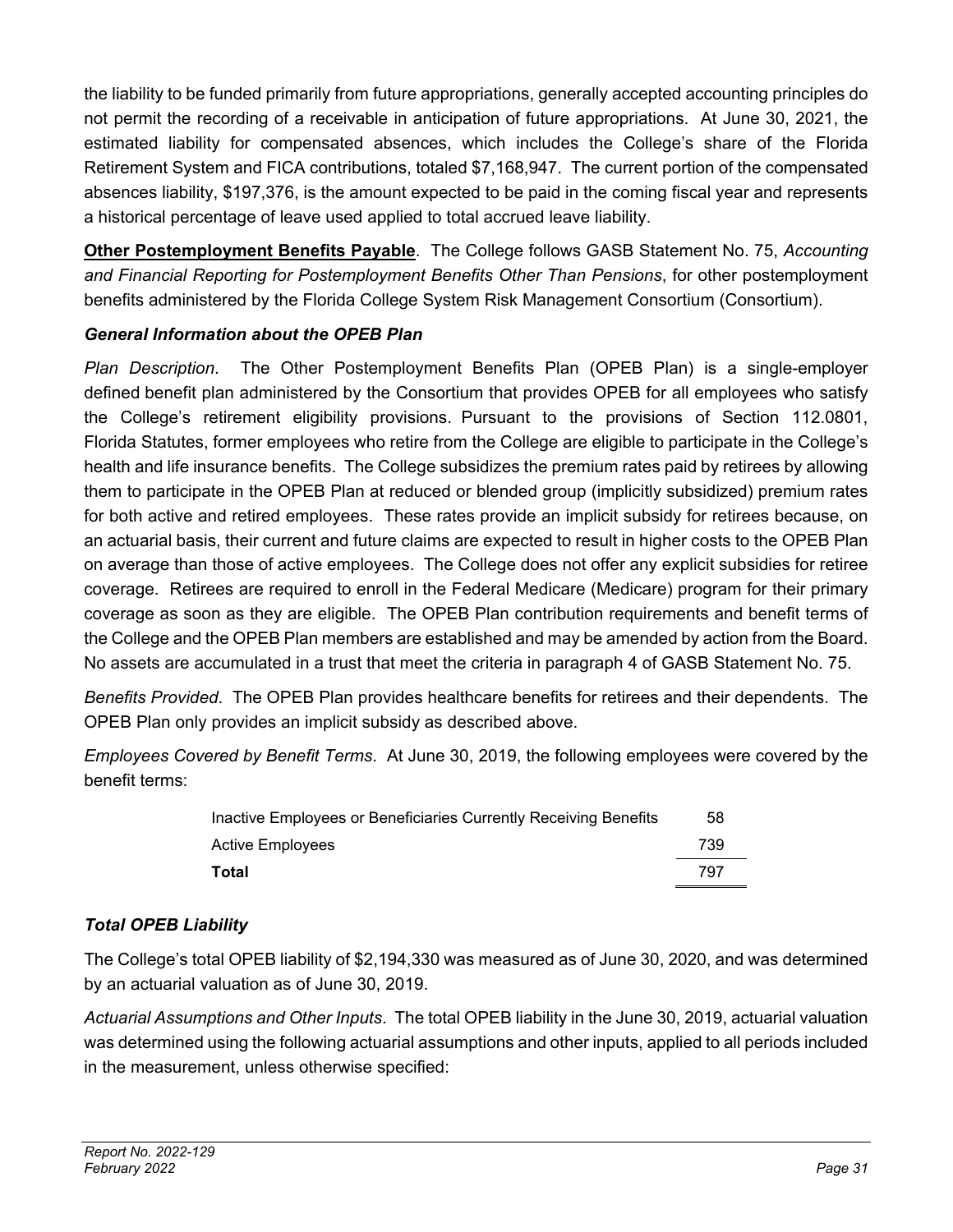| Inflation                                                                                   | 2.40 percent                                                                     |
|---------------------------------------------------------------------------------------------|----------------------------------------------------------------------------------|
| Real wage growth                                                                            | 0.85 percent                                                                     |
| Wage inflation                                                                              | 3.25 percent                                                                     |
| Salary increases, including wage inflation<br><b>Regular Employees</b><br>Senior Management | $3.40$ percent $-7.80$ percent<br>4.10 percent $-8.20$ percent                   |
| Healthcare cost trend rates<br>Pre-Medicare                                                 | 7.00 percent for 2019, decreasing to an<br>ultimate rate of 4.60 percent by 2026 |
| Medicare                                                                                    | 5.00 percent for 2019 decreasing to an<br>ultimate rate of 4.60 percent by 2021  |
| Benefit-related costs                                                                       | 100 percent of projected health insurance<br>premiums for retirees               |

The discount rate was based on the Bond Buyer General Obligation 20-year Municipal Bond Index.

Mortality rates were based on the PUB-2010 mortality tables, with adjustments for FRS experience and generational mortality improvements using Scale MP-2018.

The demographic actuarial assumptions for retirement, disability incidence, withdrawal, and salary increases used in the June 30, 2019, valuation were based on the results of an actuarial experience study for the period July 1, 2013, through June 30, 2018, adopted by FRS.

The remaining actuarial assumptions (e.g., initial per capita costs, health care cost trends, rate of plan participation, rates of plan election, etc.) used in the June 30, 2019, valuation were based on a review of recent plan experience performed concurrently with the June 30, 2019, valuation.

# *Changes in the Total OPEB Liability*

|                                        | <b>Amount</b>   |
|----------------------------------------|-----------------|
| Balance at 6/30/20                     | \$<br>1,957,086 |
| Changes for the year:                  |                 |
| Service Cost                           | 140,655         |
| Interest                               | 72,656          |
| Changes in Assumptions or Other Inputs | 68,045          |
| <b>Benefit Payments</b>                | (44, 112)       |
| <b>Net Changes</b>                     | 237,244         |
| Balance at 6/30/21                     | \$<br>2.194.330 |

Changes of assumptions and other inputs reflect a change in the discount rate from 3.50 percent in 2019 to 2.21 percent in 2020 due to a change in the Municipal Bond Rate.

*Sensitivity of the Total OPEB Liability to Changes in the Discount Rate*. The following table presents the total OPEB liability of the College, as well as what the College's total OPEB liability would be if it were calculated using a discount rate that is 1 percentage point lower (1.21 percent) or 1 percentage point higher (3.21 percent) than the current rate: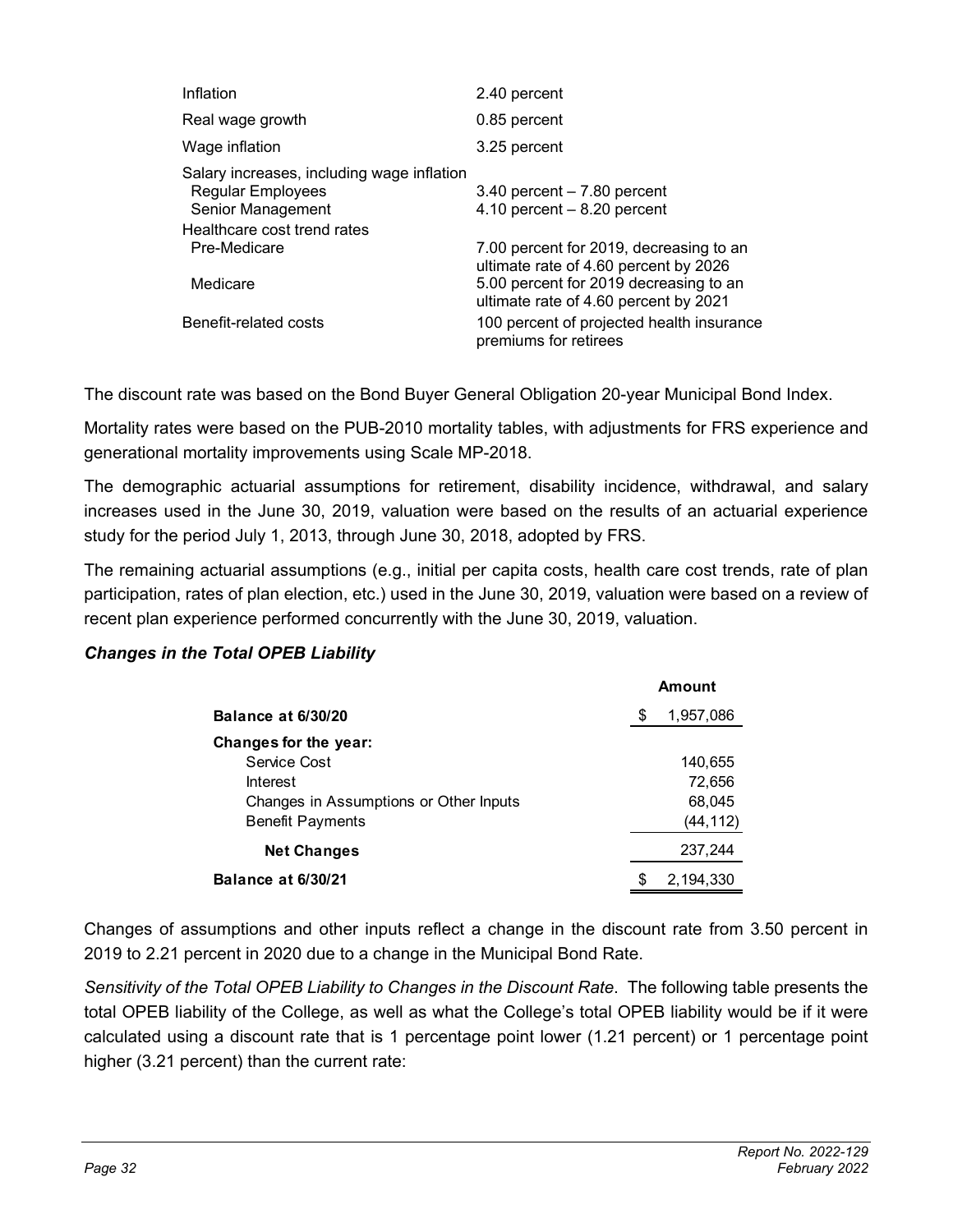|                      | 1%                            | Current                            | $1\%$                         |
|----------------------|-------------------------------|------------------------------------|-------------------------------|
|                      | <b>Decrease</b><br>$(1.21\%)$ | <b>Discount Rate</b><br>$(2.21\%)$ | <b>Increase</b><br>$(3.21\%)$ |
| Total OPEB liability | \$2,536,109                   | \$2.194.330                        | \$1.917.910                   |

*Sensitivity of the Total OPEB Liability to Changes in the Healthcare Cost Trend Rates*. The following table presents the total OPEB liability of the College, as well as what the College's total OPEB liability would be if it were calculated using healthcare cost trend rates that are 1 percentage point lower or 1 percentage point higher than the current healthcare cost trend rates:

|                             |             | <b>Healthcare</b><br><b>Cost Trend</b> |             |
|-----------------------------|-------------|----------------------------------------|-------------|
|                             | 1% Decrease | Rates                                  | 1% Increase |
| <b>Total OPEB liability</b> | \$1.813.204 | \$2.194.330                            | \$2.697.223 |

# *OPEB Expense and Deferred Outflows of Resources and Deferred Inflows of Resources Related to OPEB*

For the fiscal year ended June 30, 2021, the College recognized OPEB expense of \$87,365. At June 30, 2021, the College reported deferred outflows of resources and deferred inflows of resources related to OPEB from the following sources:

| <b>Description</b>                                                                                                                   |    | <b>Deferred Outflows</b><br>of Resources |   | <b>Deferred Inflows</b><br>of Resources |
|--------------------------------------------------------------------------------------------------------------------------------------|----|------------------------------------------|---|-----------------------------------------|
| Differences between expected<br>and actual experience<br>Change of assumptions or other inputs<br>College OPEB paymens subsequent to | \$ | 68,631                                   | S | 384,000<br>157,174                      |
| the measurement date                                                                                                                 |    | 58,182                                   |   |                                         |
| Total                                                                                                                                | S  | 126,813                                  | S | 541,174                                 |

Of the total amount reported as deferred outflows of resources related to OPEB, \$58,182 resulting from benefits paid subsequent to the measurement date and before the end of the fiscal year will be included as a reduction of the total OPEB liability in the year ended June 30, 2022.

Other amounts reported as deferred outflows of resources and deferred inflows of resources related to OPEB will be recognized in OPEB expense as follows:

| <b>Fiscal Year Ending June 30</b> | Amount          |
|-----------------------------------|-----------------|
| 2022                              | \$<br>(67, 765) |
| 2023                              | (67, 765)       |
| 2024                              | (67, 765)       |
| 2025                              | (67, 765)       |
| 2026                              | (67, 765)       |
| Thereafter                        | (133, 718)      |
| Total                             | (472,543)       |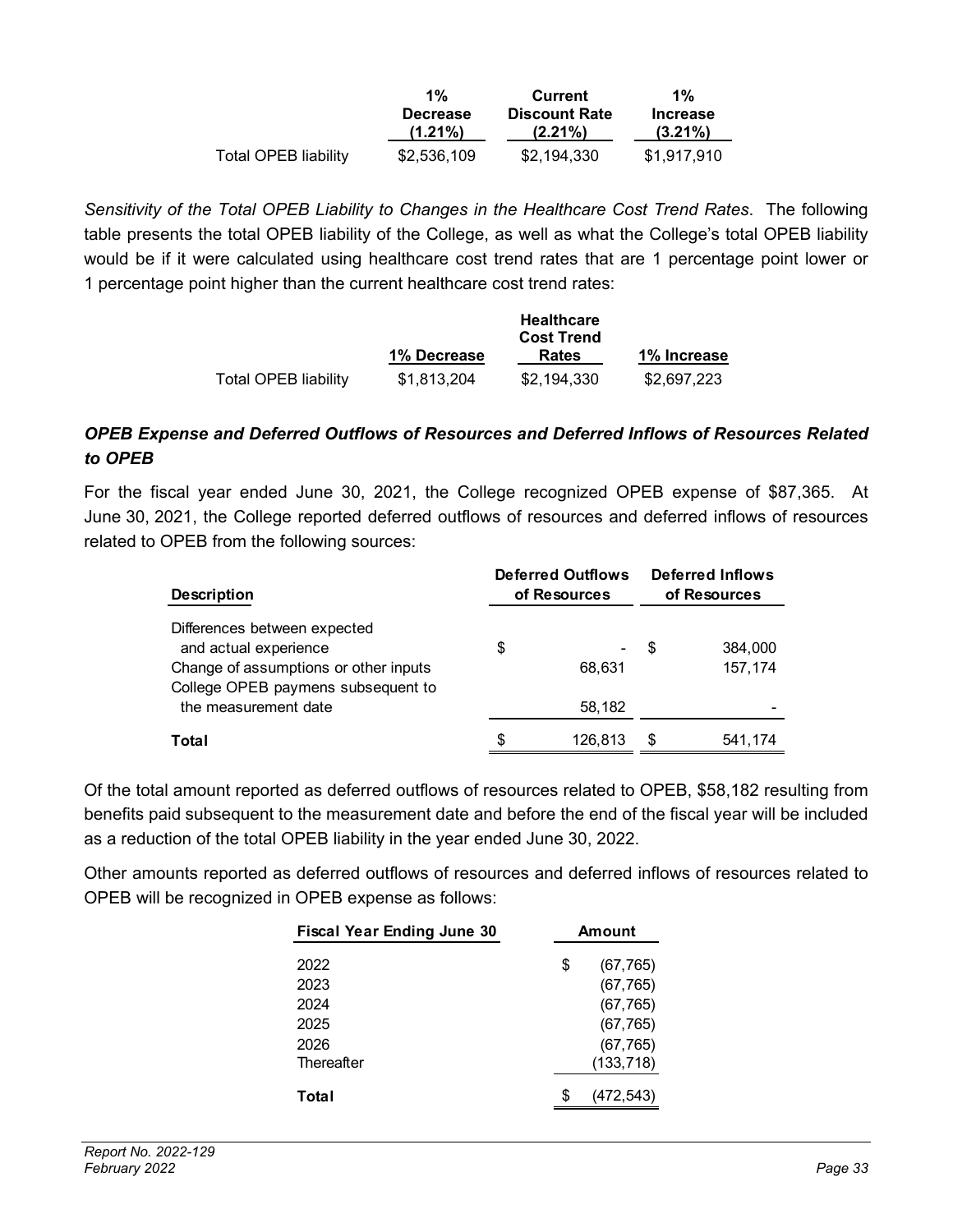**Net Pension Liability**. As a participating employer in the Florida Retirement System (FRS), the College recognizes its proportionate share of the collective net pension liabilities of the FRS cost-sharing multiple-employer defined benefit plans. As of June 30, 2021, the College's proportionate share of the net pension liabilities totaled \$55,304,436. Note 10. includes a complete discussion of defined benefit pension plans.

# **10. Retirement Plans – Defined Benefit Pension Plans**

# *General Information about the Florida Retirement System (FRS)*

The FRS was created in Chapter 121, Florida Statutes, to provide a defined benefit pension plan for participating public employees. The FRS was amended in 1998 to add the Deferred Retirement Option Program (DROP) under the defined benefit plan and amended in 2000 to provide a defined contribution plan alternative to the defined benefit plan for FRS members effective July 1, 2002. This integrated defined contribution pension plan is the FRS Investment Plan. Chapter 121, Florida Statutes, also provides for nonintegrated, optional retirement programs in lieu of the FRS to certain members of the Senior Management Service Class employed by the State and faculty and specified employees of State colleges. Chapter 112, Florida Statutes, established the HIS Program, a cost-sharing multiple-employer defined benefit pension plan to assist retired members of any State-administered retirement system in paying the costs of health insurance.

Essentially all regular employees of the College are eligible to enroll as members of the State-administered FRS. Provisions relating to the FRS are established by Chapters 121 and 122, Florida Statutes; Chapter 112, Part IV, Florida Statutes; Chapter 238, Florida Statutes; and FRS Rules, Chapter 60S, Florida Administrative Code; wherein eligibility, contributions, and benefits are defined and described in detail. Such provisions may be amended at any time by further action from the Florida Legislature. The FRS is a single retirement system administered by the Florida Department of Management Services, Division of Retirement, and consists of two cost-sharing multiple-employer defined benefit plans and other nonintegrated programs. An annual comprehensive financial report of the FRS, which includes its financial statements, required supplementary information, actuarial report, and other relevant information, is available from the Florida Department of Management Services Web site (www.dms.myflorida.com).

The College's FRS and HIS pension expense totaled \$9,138,359 for the fiscal year ended June 30, 2021.

# **FRS Pension Plan**

*Plan Description*. The FRS Pension Plan (Plan) is a cost-sharing multiple-employer defined benefit pension plan, with a DROP for eligible employees. The general classes of membership are as follows:

- *Regular Class* Members of the FRS who do not qualify for membership in the other classes.
- *Senior Management Service Class* (SMSC) Members in senior management level positions.

Employees enrolled in the Plan prior to July 1, 2011, vest at 6 years of creditable service and employees enrolled in the Plan on or after July 1, 2011, vest at 8 years of creditable service. All vested members, enrolled prior to July 1, 2011, are eligible for normal retirement benefits at age 62 or at any age after 30 years of creditable service. All members enrolled in the Plan on or after July 1, 2011, once vested,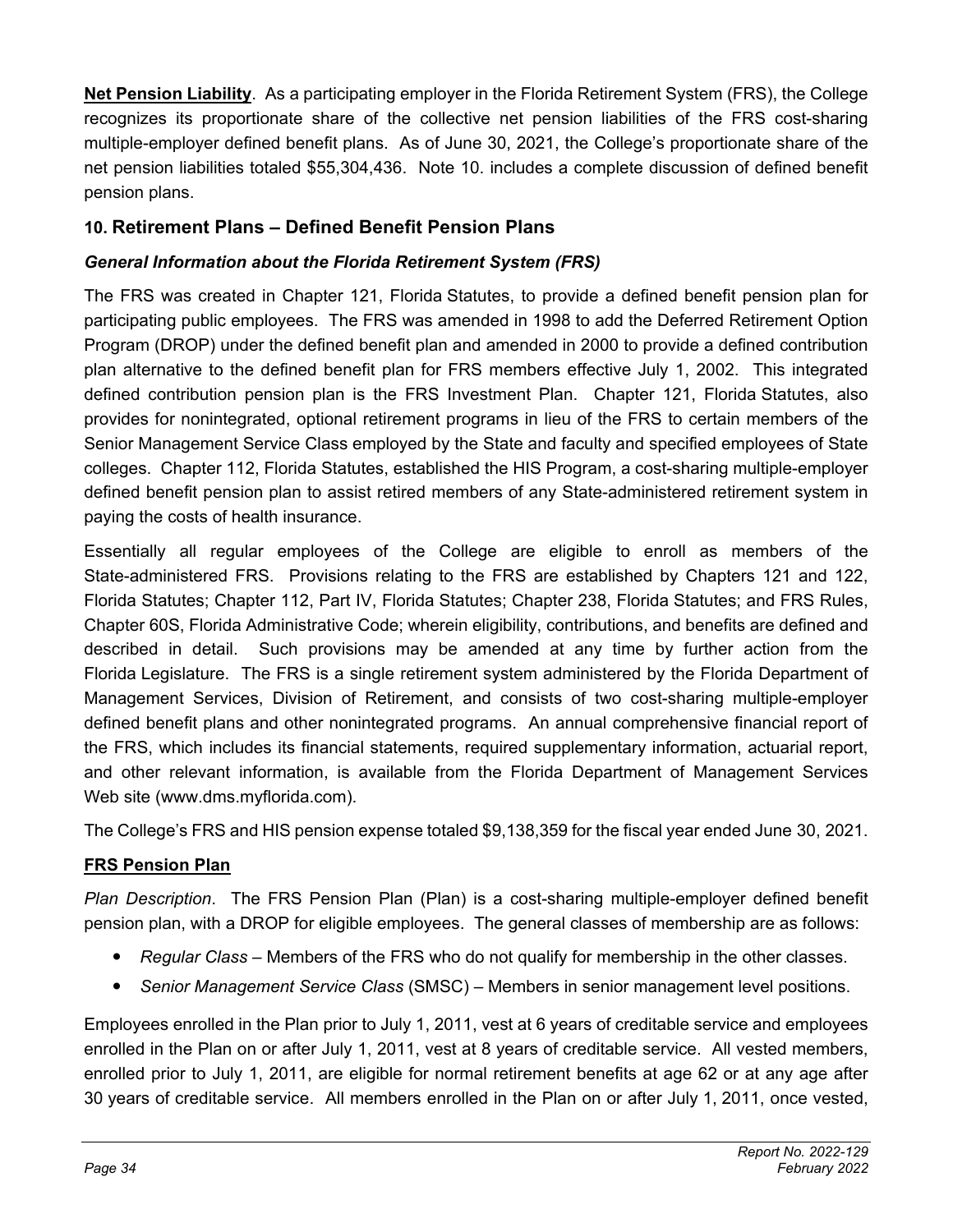are eligible for normal retirement benefits at age 65 or any time after 33 years of creditable service. Employees enrolled in the Plan may include up to 4 years of credit for military service toward creditable service. The Plan also includes an early retirement provision; however, there is a benefit reduction for each year a member retires before his or her normal retirement date. The Plan provides retirement, disability, death benefits, and annual cost-of-living adjustments to eligible participants.

The DROP, subject to provisions of Section 121.091, Florida Statutes, permits employees eligible for normal retirement under the Plan to defer receipt of monthly benefit payments while continuing employment with an FRS-participating employer. An employee may participate in DROP for a period not to exceed 60 months after electing to participate. During the period of DROP participation, deferred monthly benefits are held in the FRS Trust Fund and accrue interest. The net pension liability does not include amounts for DROP participants, as these members are considered retired and are not accruing additional pension benefits.

*Benefits Provided*. Benefits under the Plan are computed on the basis of age and/or years of service, average final compensation, and service credit. Credit for each year of service is expressed as a percentage of the average final compensation. For members initially enrolled before July 1, 2011, the average final compensation is the average of the 5 highest fiscal years' earnings; for members initially enrolled on or after July 1, 2011, the average final compensation is the average of the 8 highest fiscal years' earnings. The total percentage value of the benefit received is determined by calculating the total value of all service, which is based on retirement plan and/or the class to which the member belonged when the service credit was earned. Members are eligible for in-line-of-duty or regular disability and survivors' benefits. The following table shows the percentage value for each year of service credit earned:

| Class, Initial Enrollment, and Retirement Age/Years of Service    | % Value |
|-------------------------------------------------------------------|---------|
| Regular Class members initially enrolled before July 1, 2011      |         |
| Retirement up to age 62 or up to 30 years of service              | 1.60    |
| Retirement at age 63 or with 31 years of service                  | 1.63    |
| Retirement at age 64 or with 32 years of service                  | 1.65    |
| Retirement at age 65 or with 33 or more years of service          | 1.68    |
| Regular Class members initially enrolled on or after July 1, 2011 |         |
| Retirement up to age 65 or up to 33 years of service              | 1.60    |
| Retirement at age 66 or with 34 years of service                  | 1.63    |
| Retirement at age 67 or with 35 years of service                  | 1.65    |
| Retirement at age 68 or with 36 or more years of service          | 1.68    |
| <b>Senior Management Service Class</b>                            | 2.00    |

As provided in Section 121.101, Florida Statutes, if the member was initially enrolled in the Plan before July 1, 2011, and all service credit was accrued before July 1, 2011, the annual cost-of-living adjustment is 3 percent per year. If the member was initially enrolled before July 1, 2011, and has service credit on or after July 1, 2011, there is an individually calculated cost-of-living adjustment. The annual cost-of-living adjustment is a proportion of 3 percent determined by dividing the sum of the pre-July 2011 service credit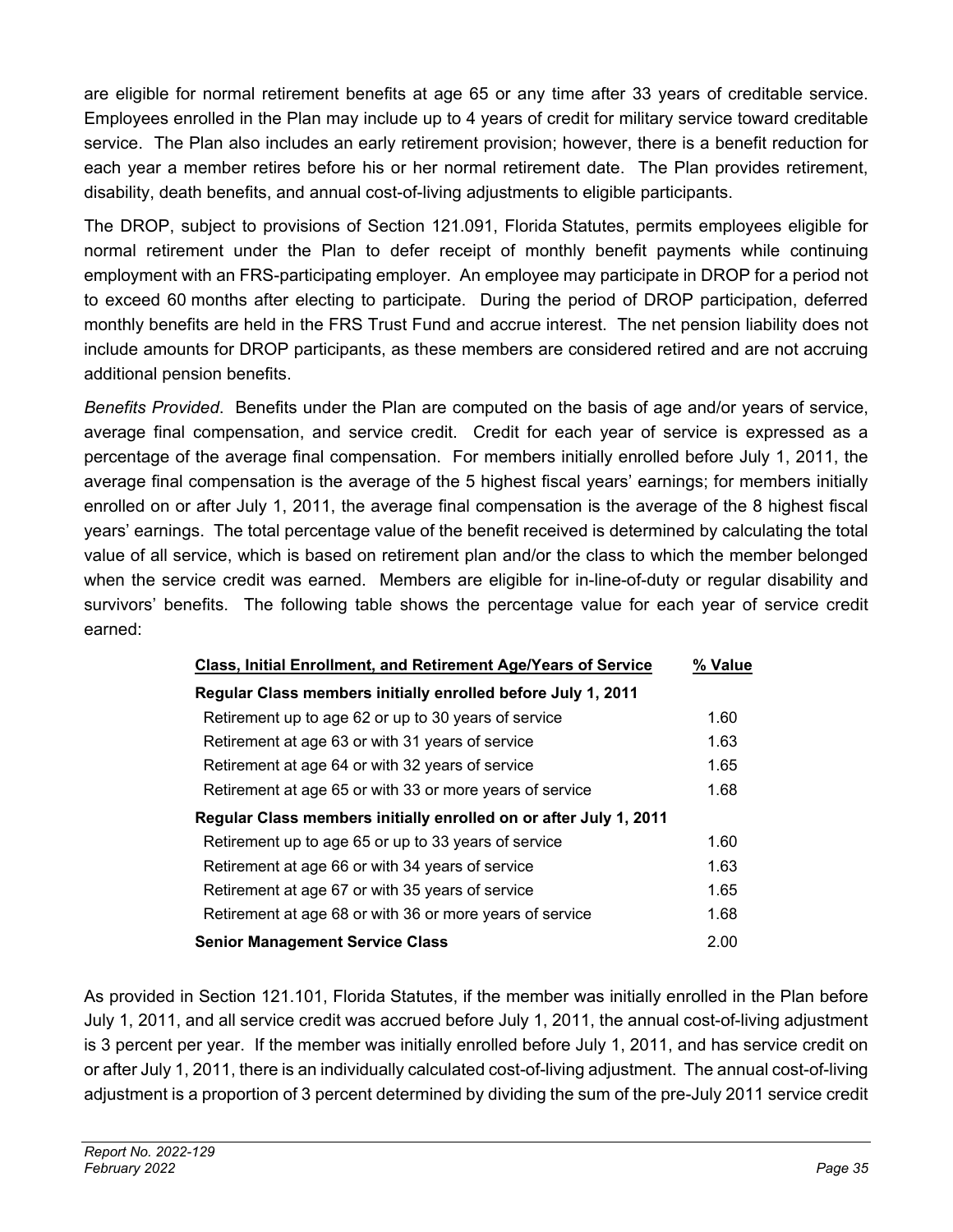by the total service credit at retirement multiplied by 3 percent. Plan members initially enrolled on or after July 1, 2011, will not have a cost-of-living adjustment after retirement.

*Contributions*. The Florida Legislature establishes contribution rates for participating employers and employees. Contribution rates during the 2020-21 fiscal year were:

|                                                                                             | <b>Percent of Gross Salary</b> |                |
|---------------------------------------------------------------------------------------------|--------------------------------|----------------|
| <b>Class</b>                                                                                | <b>Employee</b>                | Employer $(1)$ |
| FRS, Regular                                                                                | 3.00                           | 10.00          |
| FRS, Senior Management Service                                                              | 3.00                           | 27.29          |
| Deferred Retirement Option Program (applicable to<br>members from all of the above classes) | 0.00                           | 16.98          |
| FRS, Reemployed Retiree                                                                     |                                |                |

(1) Employer rates include 1.66 percent for the postemployment health insurance subsidy. Also, employer rates, other than for DROP participants, include 0.06 percent for administrative costs of the Investment Plan.

(2) Contribution rates are dependent upon retirement class in which reemployed.

The College's contributions to the Plan totaled \$3,596,786 for the fiscal year ended June 30, 2021.

*Pension Liabilities, Pension Expense, and Deferred Outflows of Resources and Deferred Inflows of Resources Related to Pensions*. At June 30, 2021, the College reported a liability of \$40,326,226 for its proportionate share of the net pension liability. The net pension liability was measured as of June 30, 2020, and the total pension liability used to calculate the net pension liability was determined by an actuarial valuation as of July 1, 2020. The College's proportionate share of the net pension liability was based on the College's 2019-20 fiscal year contributions relative to the total 2019-20 fiscal year contributions of all participating members. At June 30, 2020, the College's proportionate share was 0.093043043 percent, which was a decrease of 0.001833686 from its proportionate share measured as of June 30, 2019.

For the fiscal year ended June 30, 2021, the College recognized pension expense of \$7,969,310. In addition, the College reported deferred outflows of resources and deferred inflows of resources related to pensions from the following sources:

| <b>Description</b>                            | <b>Deferred Outflows</b><br>of Resources |    | <b>Deferred Inflows</b><br>of Resources |
|-----------------------------------------------|------------------------------------------|----|-----------------------------------------|
| Differences between expected and              |                                          |    |                                         |
| actual experience                             | \$<br>1,543,367                          | S  |                                         |
| Change of assumptions                         | 7,300,330                                |    |                                         |
| Net difference between projected and actual   |                                          |    |                                         |
| earnings on FRS Plan investments              | 2,401,062                                |    |                                         |
| Changes in proportion and differences between |                                          |    |                                         |
| College FRS contributions and proportionate   |                                          |    |                                         |
| share of contributions                        | 318,439                                  |    | 624,391                                 |
| College FRS contributions subsequent to       |                                          |    |                                         |
| the measurement date                          | 3,596,786                                |    |                                         |
| Total                                         | \$<br>15, 159, 984                       | \$ | 624.391                                 |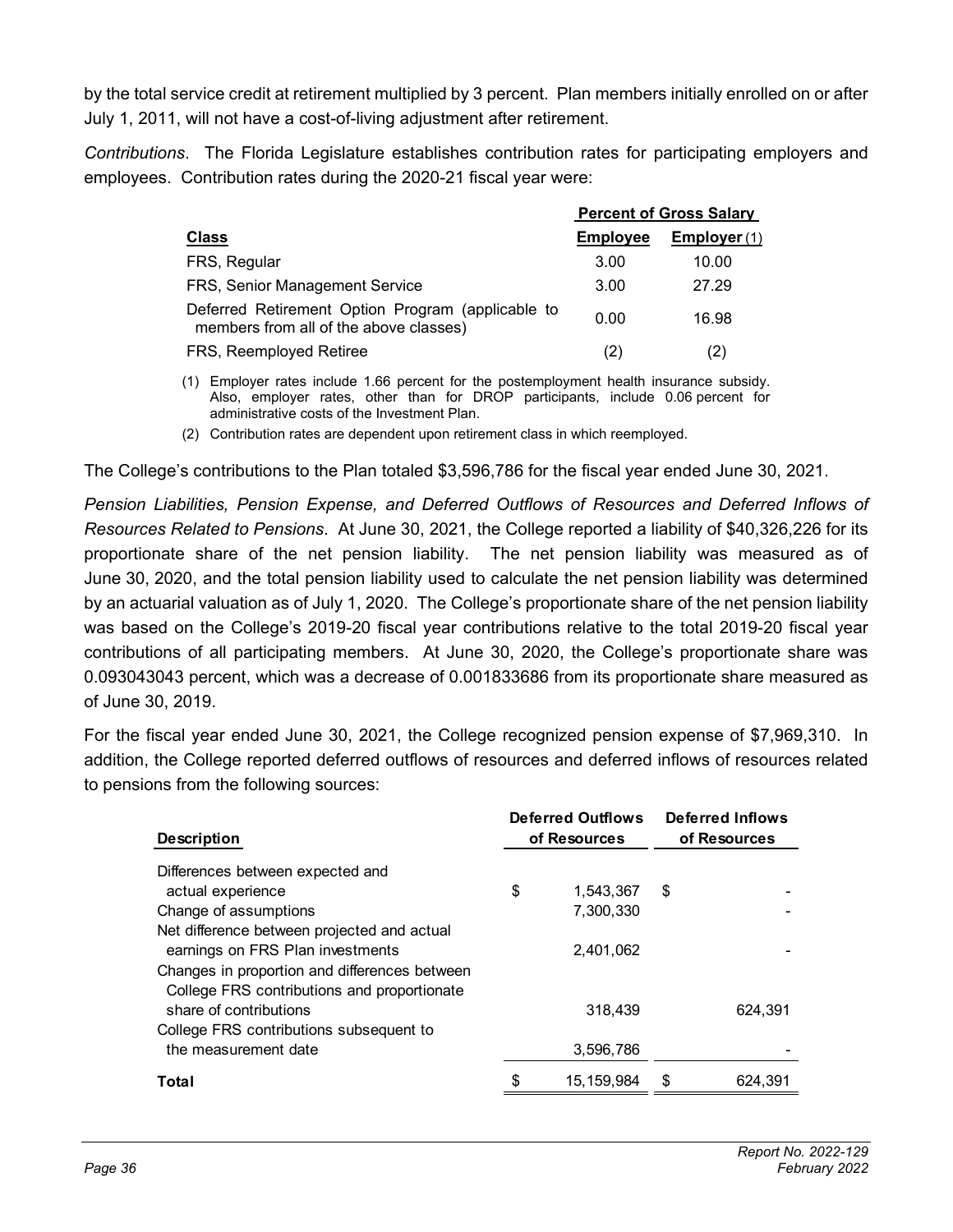The deferred outflows of resources totaling \$3,596,786, resulting from College contributions subsequent to the measurement date will be recognized as a reduction of the net pension liability in the fiscal year ending June 30, 2022. Other amounts reported as deferred outflows of resources and deferred inflows of resources related to pensions will be recognized in pension expense as follows:

| <b>Fiscal Year Ending June 30</b><br>Amount |                 |
|---------------------------------------------|-----------------|
| 2022                                        | 2,210,729<br>S. |
| 2023                                        | 3,586,027       |
| 2024                                        | 3,047,829       |
| 2025                                        | 1,758,548       |
| 2026                                        | 335,674         |
| Total                                       | \$10,938,807    |

*Actuarial Assumptions*. The total pension liability in the July 1, 2020, actuarial valuation was determined using the following actuarial assumptions, applied to all periods included in the measurement:

| Inflation                 | 2.40 percent                                                                 |
|---------------------------|------------------------------------------------------------------------------|
| Salary increases          | 3.25 percent, average, including inflation                                   |
| Investment rate of return | 6.80 percent, net of pension plan investment<br>expense, including inflation |

Mortality rates were based on the PUB-2010 base table, projected generationally with Scale MP-2018.

The actuarial assumptions used in the July 1, 2020, valuation were based on the results of an actuarial experience study for the period July 1, 2013, through June 30, 2018.

The long-term expected rate of return on pension plan investments was not based on historical returns, but instead is based on a forward-looking capital market economic model. The allocation policy's description of each asset class was used to map the target allocation to the asset classes shown below. Each asset class assumption is based on a consistent set of underlying assumptions, and includes an adjustment for the inflation assumption. The target allocation and best estimates of arithmetic and geometric real rates of return for each major asset class are summarized in the following table:

| <b>Asset Class</b>           | <b>Target</b><br>Allocation (1) | Annual<br><b>Arithmetic</b><br>Return | Compound<br>Annual<br>(Geometric)<br>Return | <b>Standard</b><br><b>Deviation</b> |
|------------------------------|---------------------------------|---------------------------------------|---------------------------------------------|-------------------------------------|
| Cash                         | $1.0\%$                         | $2.2\%$                               | $2.2\%$                                     | $1.2\%$                             |
| Fixed Income                 | 19.0%                           | $3.0\%$                               | 2.9%                                        | 3.5%                                |
| <b>Global Equity</b>         | 54.2%                           | $8.0\%$                               | 6.7%                                        | 17.1%                               |
| Real Estate (Property)       | 10.3%                           | 6.4%                                  | 5.8%                                        | 11.7%                               |
| <b>Private Equity</b>        | 11.1%                           | 10.8%                                 | 8.1%                                        | 25.7%                               |
| <b>Strategic Investments</b> | 4.4%                            | 5.5%                                  | 5.3%                                        | 6.9%                                |
| <b>Total</b>                 | 100.0%                          |                                       |                                             |                                     |
| Assumed inflation - Mean     |                                 |                                       | 2.4%                                        | 1.7%                                |

(1) As outlined in the Plan's investment policy.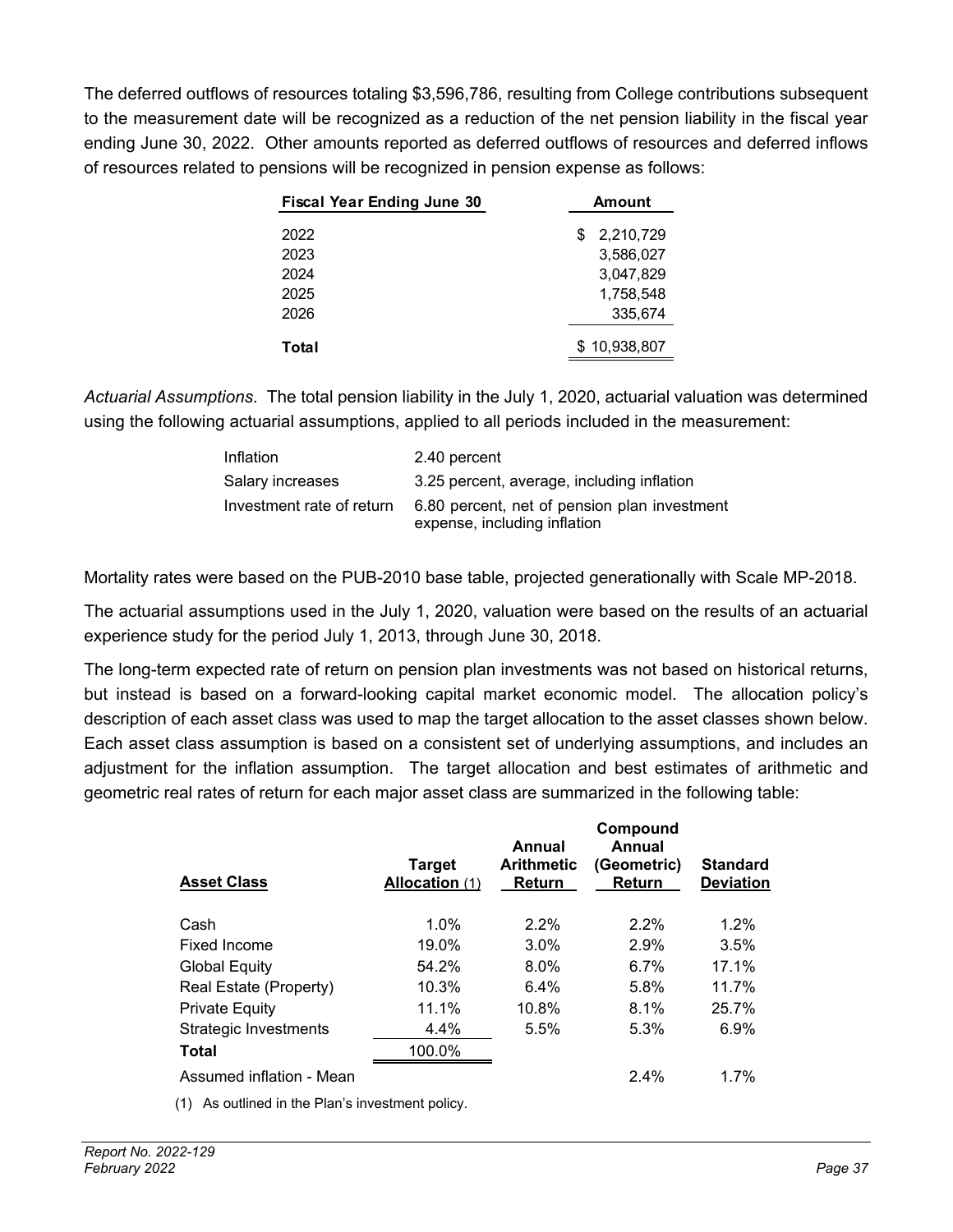*Discount Rate*. The discount rate used to measure the total pension liability was 6.80 percent. The Plan's fiduciary net position was projected to be available to make all projected future benefit payments of current active and inactive employees. Therefore, the discount rate for calculating the total pension liability is equal to the long-term expected rate of return. The discount rate used in the 2020 valuation was updated from 6.90 percent to 6.80 percent.

*Sensitivity of the College's Proportionate Share of the Net Pension Liability to Changes in the Discount Rate*. The following presents the College's proportionate share of the net pension liability calculated using the discount rate of 6.80 percent, as well as what the College's proportionate share of the net pension liability would be if it were calculated using a discount rate that is 1 percentage point lower (5.80 percent) or 1 percentage point higher (7.80 percent) than the current rate:

|                                                               | 1%              | <b>Current</b>       | $1\%$           |
|---------------------------------------------------------------|-----------------|----------------------|-----------------|
|                                                               | <b>Decrease</b> | <b>Discount Rate</b> | <b>Increase</b> |
|                                                               | $(5.80\%)$      | $(6.80\%)$           | $(7.80\%)$      |
| College's proportionate share<br>of the net pension liability | \$64,394,541    | \$40,326,226         | \$20,224,545    |

*Pension Plan Fiduciary Net Position*. Detailed information about the Plan's fiduciary net position is available in the separately issued FRS Pension Plan and Other State Administered Systems Annual Comprehensive Financial Report.

# **HIS Pension Plan**

*Plan Description*. The HIS Pension Plan (HIS Plan) is a cost-sharing multiple-employer defined benefit pension plan established under Section 112.363, Florida Statutes. The benefit is a monthly payment to assist retirees of State-administered retirement systems in paying their health insurance costs and is administered by the Florida Department of Management Services, Division of Retirement.

*Benefits Provided*. For the fiscal year ended June 30, 2021, eligible retirees and beneficiaries received a monthly HIS payment of \$5 for each year of creditable service completed at the time of retirement with a minimum HIS payment of \$30 and a maximum HIS payment of \$150 per month, pursuant to Section 112.363, Florida Statutes. To be eligible to receive a HIS benefit, a retiree under a State-administered retirement system must provide proof of health insurance coverage, which can include Medicare.

*Contributions*. The HIS Plan is funded by required contributions from FRS participating employers as set by the Florida Legislature. Employer contributions are a percentage of gross compensation for all active FRS members. For the fiscal year ended June 30, 2021, the contribution rate was 1.66 percent of payroll pursuant to Section 112.363, Florida Statutes. The College contributed 100 percent of its statutorily required contributions for the current and preceding 3 years. HIS Plan contributions are deposited in a separate trust fund from which HIS payments are authorized. HIS Plan benefits are not guaranteed and are subject to annual legislative appropriation. In the event the legislative appropriation or available funds fail to provide full subsidy benefits to all participants, benefits may be reduced or canceled.

The College's contributions to the HIS Plan totaled \$651,352 for the fiscal year ended June 30, 2021.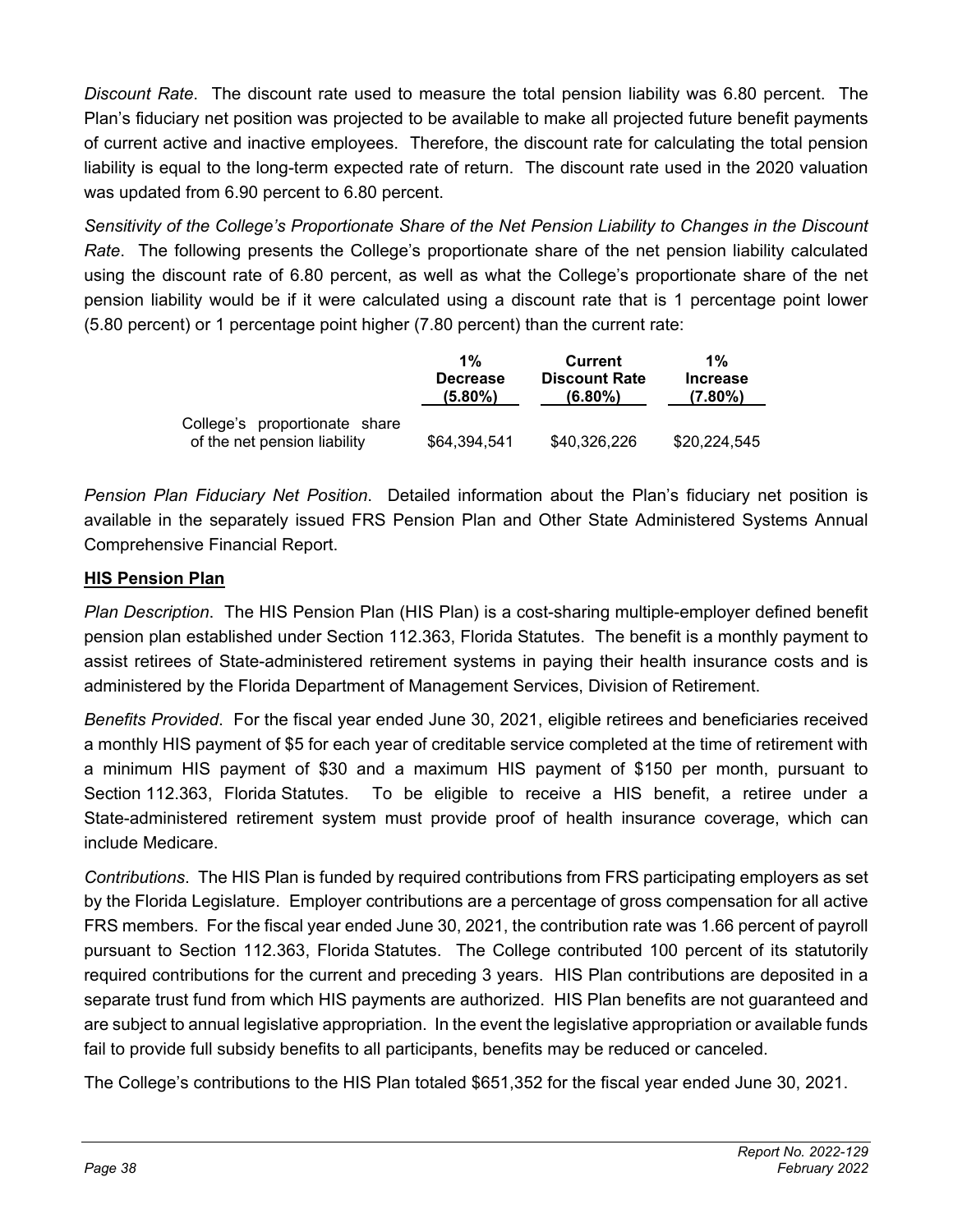*Pension Liabilities, Pension Expense, and Deferred Outflows of Resources and Deferred Inflows of Resources Related to Pensions*. At June 30, 2021, the College reported a net pension liability of \$14,978,210 for its proportionate share of the net pension liability. The current portion of the net pension liability is the College's proportionate share of benefit payments expected to be paid within 1 year, net of the College's proportionate share of the HIS Plan's fiduciary net position available to pay that amount. The net pension liability was measured as of June 30, 2020, and the total pension liability used to calculate the net pension liability was determined by an actuarial valuation as of July 1, 2020. The College's proportionate share of the net pension liability was based on the College's 2019-20 fiscal year contributions relative to the total 2019-20 fiscal year contributions of all participating members. At June 30, 2020, the College's proportionate share was 0.122673302 percent, which was a decrease of 0.003882831 from its proportionate share measured as of June 30, 2019.

For the fiscal year ended June 30, 2021, the College recognized pension expense of \$1,169,049. In addition, the College reported deferred outflows of resources and deferred inflows of resources related to pensions from the following sources:

|   |                      | Deferred Inflows<br>of Resources                      |                   |  |  |
|---|----------------------|-------------------------------------------------------|-------------------|--|--|
| S | 612,700<br>1,610,584 | S                                                     | 11.554<br>870,925 |  |  |
|   | 11.958               |                                                       |                   |  |  |
|   |                      |                                                       |                   |  |  |
|   | 461.812              |                                                       | 543.017           |  |  |
|   | 651,352              |                                                       | 1,425,496         |  |  |
|   | \$                   | <b>Deferred Outflows</b><br>of Resources<br>3,348,406 | \$                |  |  |

The deferred outflows of resources totaling \$651,352, resulting from College contributions subsequent to the measurement date will be recognized as a reduction of the net pension liability in the fiscal year ending June 30, 2022. Other amounts reported as deferred outflows of resources and deferred inflows of resources related to pensions will be recognized in pension expense as follows:

| <b>Fiscal Year Ending June 30</b> | <b>Amount</b> |  |  |  |  |  |
|-----------------------------------|---------------|--|--|--|--|--|
| 2022                              | 323,635<br>\$ |  |  |  |  |  |
| 2023                              | 318,092       |  |  |  |  |  |
| 2024                              | 114,954       |  |  |  |  |  |
| 2025                              | 189,596       |  |  |  |  |  |
| 2026                              | 187,721       |  |  |  |  |  |
| Thereafter                        | 137,560       |  |  |  |  |  |
| Total                             | 1,271,558     |  |  |  |  |  |

*Actuarial Assumptions.* The total pension liability at July 1, 2020, actuarial valuation was determined using the following actuarial assumptions, applied to all periods included in the measurement: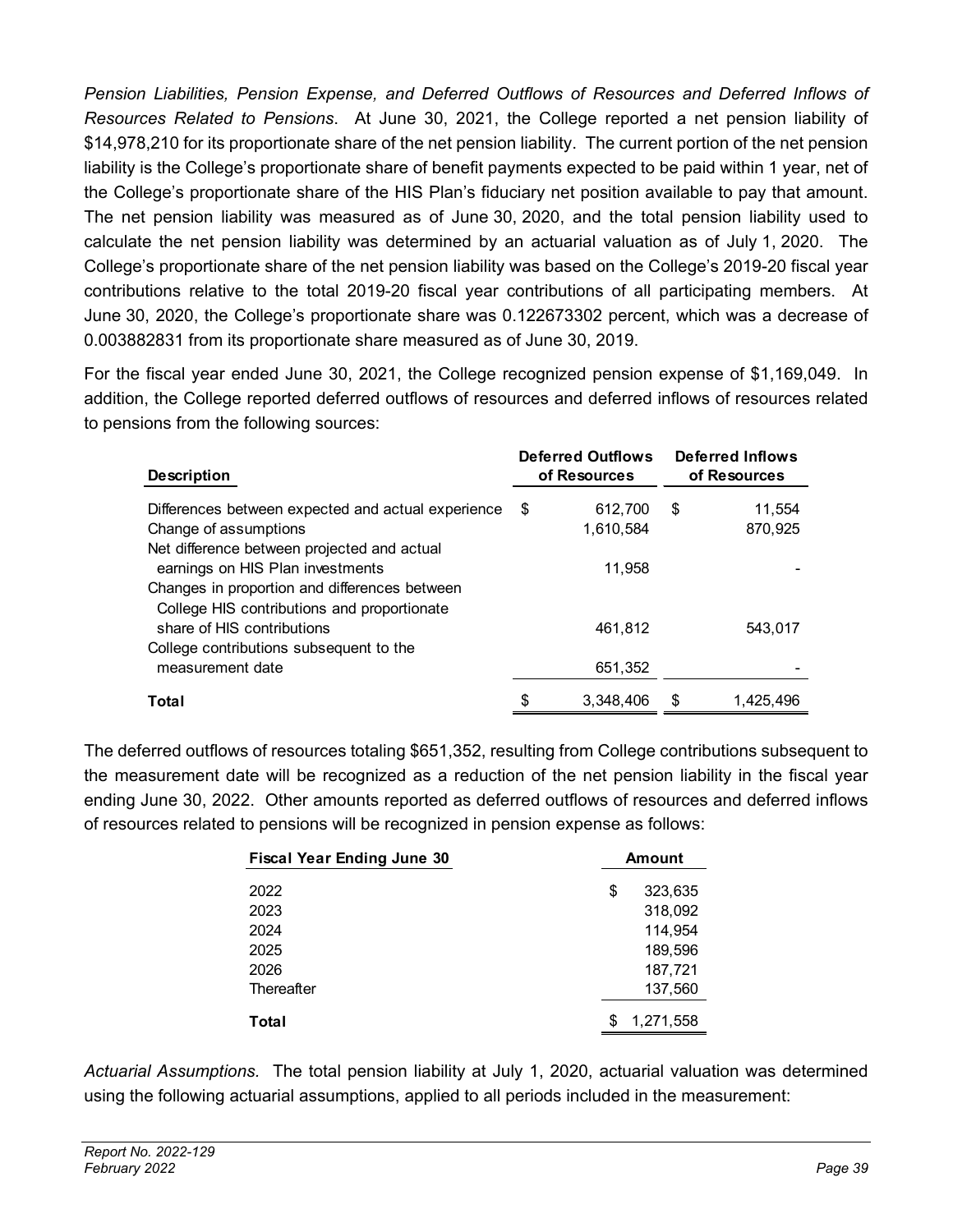| Inflation           | 2.40 percent                               |
|---------------------|--------------------------------------------|
| Salary increases    | 3.25 percent, average, including inflation |
| Municipal bond rate | 2.21 percent                               |

Mortality rates were based on the PUB-2010 base table, projected generationally with Scale MP-2018. This is a change from the prior year mortality assumption which was based on the Generational RP-2000 with Projection Scale BB tables.

While an experience study had not been completed for the HIS Plan, the actuarial assumptions that determined the total pension liability for the HIS Plan were based on certain results of the most recent experience study for the FRS Plan.

*Discount Rate*. The discount rate used to measure the total pension liability was 2.21 percent. In general, the discount rate for calculating the total pension liability is equal to the single rate equivalent to discounting at the long-term expected rate of return for benefit payments prior to the projected depletion date. Because the HIS benefit is essentially funded on a pay-as-you-go basis, the depletion date is considered to be immediate, and the single equivalent discount rate is equal to the municipal bond rate selected by the plan sponsor. The Bond Buyer General Obligation 20-Bond Municipal Bond Index was adopted as the applicable municipal bond index. The discount rate used in the 2020 valuation was updated from 3.50 percent to 2.21 percent.

*Sensitivity of the College's Proportionate Share of the Net Pension Liability to Changes in the Discount Rate*. The following presents the College's proportionate share of the net pension liability calculated using the discount rate of 2.21 percent, as well as what the College's proportionate share of the net pension liability would be if it were calculated using a discount rate that is 1 percentage point lower (1.21 percent) or 1 percentage point higher (3.21 percent) than the current rate:

|                                                               | 1%                            | <b>Current</b>                     | $1\%$                         |
|---------------------------------------------------------------|-------------------------------|------------------------------------|-------------------------------|
|                                                               | <b>Decrease</b><br>$(1.21\%)$ | <b>Discount Rate</b><br>$(2.21\%)$ | <b>Increase</b><br>$(3.21\%)$ |
| College's proportionate share<br>of the net pension liability | \$17,314,143                  | \$14,978,210                       | \$13,066,257                  |

*Pension Plan Fiduciary Net Position*. Detailed information about the HIS Plan's fiduciary net position is available in the separately issued FRS Pension Plan and Other State Administered Systems Annual Comprehensive Financial Report.

*Payables to the Pension Plan*. At June 30, 2021, the College reported a payable of \$156,148 for the outstanding amount of contributions to the HIS Plan required for the fiscal year ended June 30, 2021.

# **11. Retirement Plans – Defined Contribution Pension Plans**

**FRS Investment Plan**. The SBA administers the defined contribution plan officially titled the FRS Investment Plan (Investment Plan). The Investment Plan is reported in the SBA's annual financial statements and in the State's Annual Comprehensive Financial Report.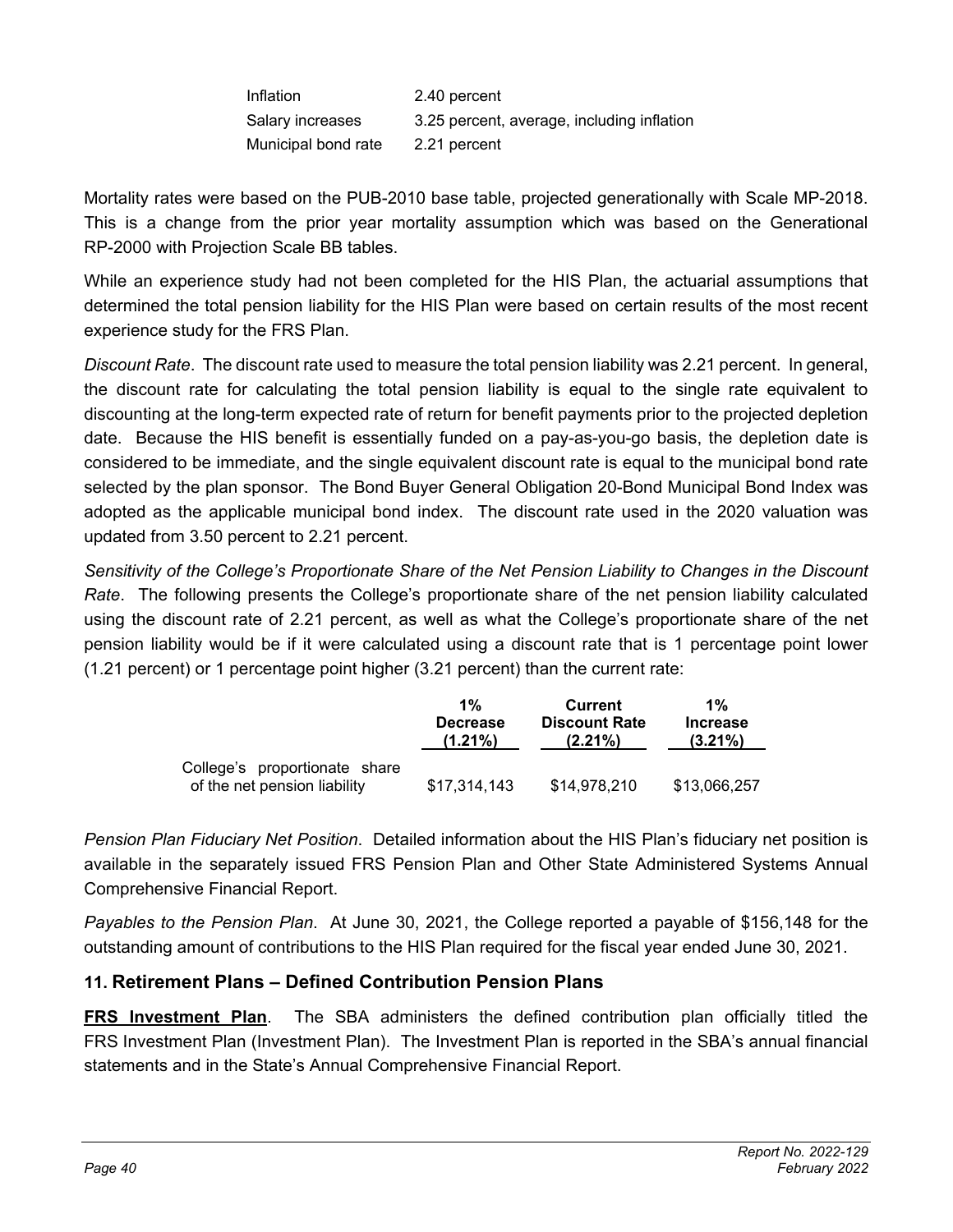As provided in Section 121.4501, Florida Statutes, eligible FRS members may elect to participate in the Investment Plan in lieu of the FRS defined benefit plan. College employees already participating in the State College System Optional Retirement Program or DROP are not eligible to participate in the Investment Plan. Employer and employee contributions are defined by law, but the ultimate benefit depends in part on the performance of investment funds. Service retirement benefits are based upon the value of the member's account upon retirement. Benefit terms, including contribution requirements, are established and may be amended by the Florida Legislature. The Investment Plan is funded with the same employer and employee contributions rates, that are based on salary and membership class (Regular Class, Senior Management Service Class, etc.), as the FRS defined benefit plan. Contributions are directed to individual member accounts and the individual members allocate contributions and account balances among various approved investment choices. Costs of administering the Investment Plan, including the FRS Financial Guidance Program, are funded through an employer contribution of 0.06 percent of payroll and by forfeited benefits of Investment Plan members. Allocations to the Investment Plan member accounts during the 2020-21 fiscal year were as follows:

|                                | <b>Percent of</b> |
|--------------------------------|-------------------|
|                                | Gross             |
| <b>Class</b>                   | Compensation      |
| FRS, Regular                   | 6.30              |
| FRS, Senior Management Service | 7 67              |

For all membership classes, employees are immediately vested in their own contributions and are vested after 1 year of service for employer contributions and investment earnings regardless of membership class. If an accumulated benefit obligation for service credit originally earned under the FRS Pension Plan is transferred to the Investment Plan, the member must have the years of service required for FRS Pension Plan vesting (including the service credit represented by the transferred funds) to be vested for these funds and the earnings on the funds. Nonvested employer contributions are placed in a suspense account for up to 5 years. If the employee returns to FRS-covered employment within the 5-year period, the employee will regain control over their account. If the employee does not return within the 5-year period, the employee will forfeit the accumulated account balance. For the fiscal year ended June 30, 2021, the information for the amount of forfeitures was unavailable from the SBA; however, management believes that these amounts, if any, would be immaterial to the College.

After termination and applying to receive benefits, the member may roll over vested funds to another qualified plan, structure a periodic payment under the Investment Plan, receive a lump-sum distribution, leave the funds invested for future distribution, or any combination of these options. Disability coverage is provided in which the member may either transfer the account balance to the FRS Pension Plan when approved for disability retirement to receive guaranteed lifetime monthly benefits under the FRS Pension Plan, or remain in the Investment Plan and rely upon that account balance for retirement income.

The College's Investment Plan pension expense totaled \$1,356,499 for the fiscal year ended June 30, 2021.

**State College System Optional Retirement Program**. Section 1012.875, Florida Statutes, provides for an Optional Retirement Program (Program) for eligible college instructors and administrators. The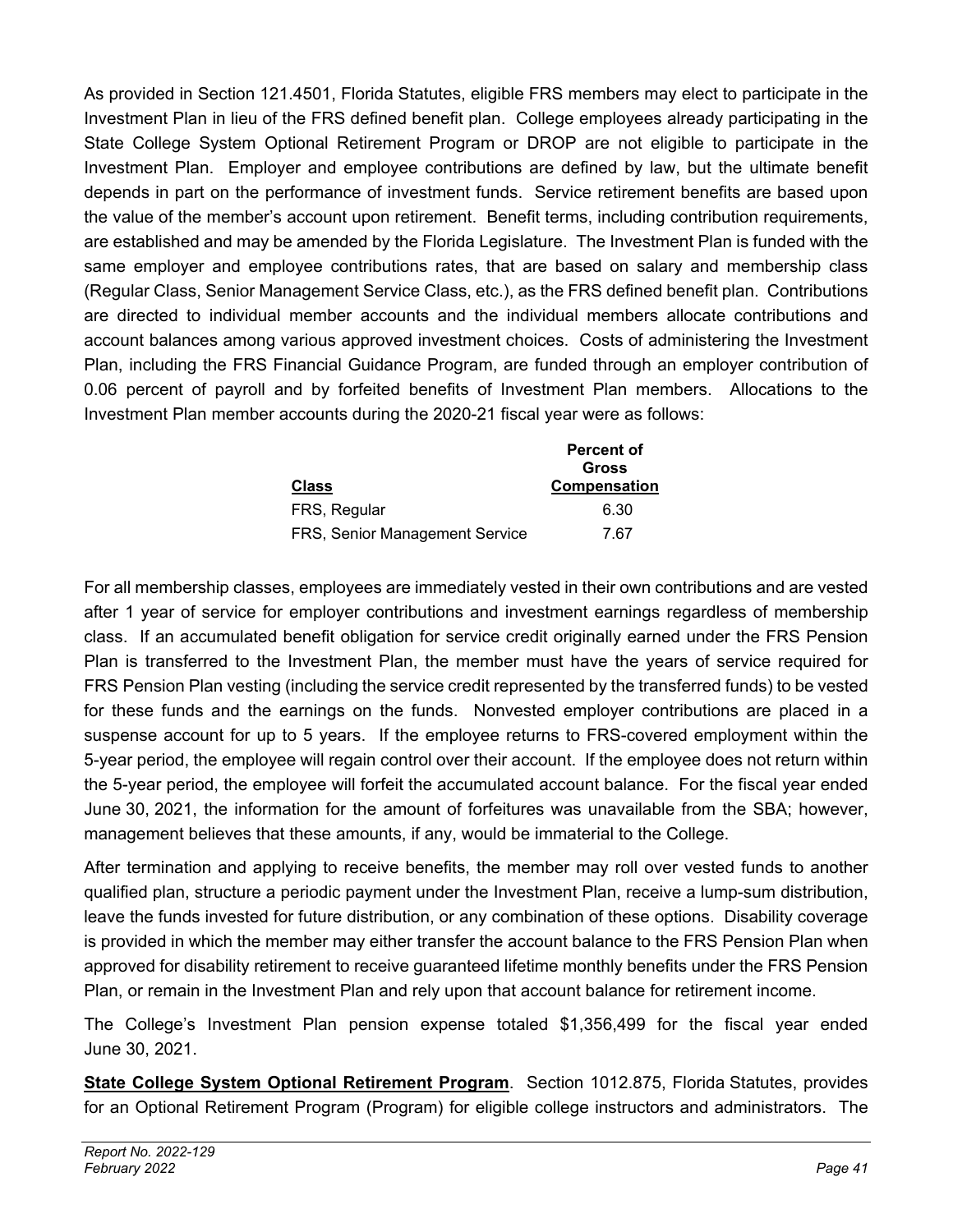Program is designed to aid colleges in recruiting employees by offering more portability to employees not expected to remain in the FRS for 8 or more years.

The Program is a defined contribution plan, which provides full and immediate vesting of all contributions submitted to the participating companies on behalf of the participant. Employees in eligible positions can make an irrevocable election to participate in the Program, rather than the FRS, and purchase retirement and death benefits through contracts provided by certain insurance carriers. The employing college contributes 5.15 percent of the participant's salary to the participant's account, 3.44 percent to cover the unfunded actuarial liability of the FRS pension plan, for a total of 8.59 percent, and employees contribute 3 percent of the employee's salary. Additionally, the employee may contribute, by payroll deduction, an amount not to exceed the percentage contributed by the college to the participant's annuity account. The contributions are invested in the company or companies selected by the participant to create a fund for the purchase of annuities at retirement.

The College's contributions to the Program totaled \$242,970 and employee contributions totaled \$141,536 for the 2020-21 fiscal year.

**Senior Management Service Local Annuity Program**. Section 121.055(1)(b)2., Florida Statutes, and Florida Retirement System Rule 60S-1.0057, Florida Administrative Code, provide that local agency employees eligible for the FRS, Senior Management Service Class, may elect to withdraw from the FRS altogether and participate in a local annuity program. Pursuant thereto, the College established the Senior Management Service Class Local Annuity Program (Local Annuity Program). Employees in eligible positions are allowed to make an irrevocable election to participate in the Local Annuity Program, rather than the FRS.

The Local Annuity Program is a defined contribution plan, which provides full and immediate vesting of all contributions submitted to the participating companies on behalf of the employee. The College contributes 12.49 percent of the employee's salary to the Local Annuity Program. Employees may make contributions toward the Local Annuity Program by way of salary reduction or by deduction of a percentage of the employee's gross compensation not to exceed the percentage contributed by the employer.

The College's contributions to the Local Annuity Program totaled \$41,905 and there were no employee contributions for the 2020-21 fiscal year.

# **12. Operating Lease Commitments**

Leased assets and the related commitments are not reported on the College's statement of net position. Operating lease payments are recorded as expenses when paid or incurred. Outstanding commitments resulting from these lease agreements are contingent upon future appropriations. The College has the following operating lease commitments:

- Land utilized for a Public Safety Training Center is leased under an operating lease that expires in 2052. Lease payments total \$1 annually beginning in the 2014-15 fiscal year until the expiration of the lease term.
- Computers and related equipment are leased under operating leases. These leases are for 4 and 5 years and the equipment is returned to the lessor upon expiration of the lease.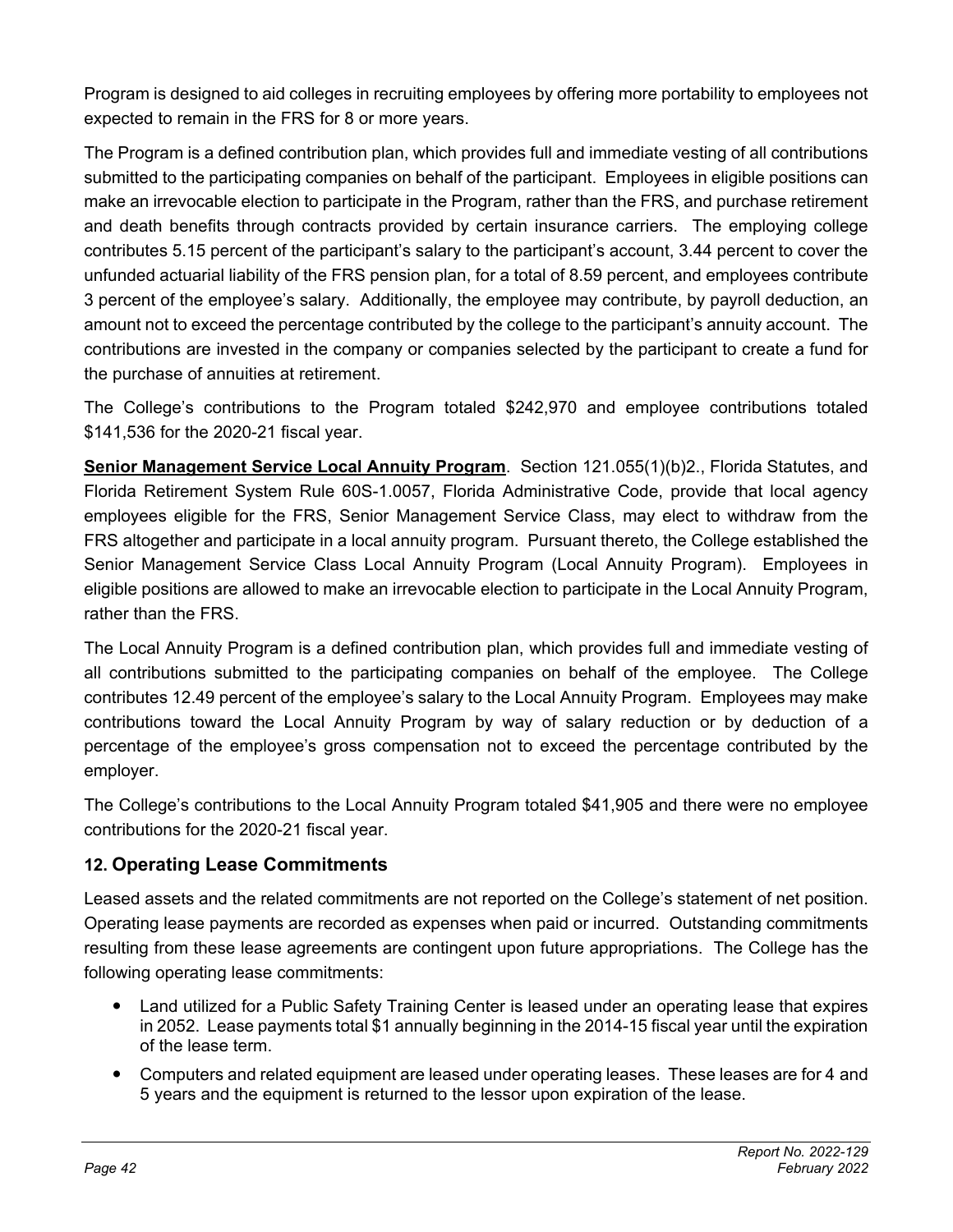- College vehicles, primarily used by the maintenance department and security department, are leased for 5 years under an operating lease that began in the 2018-19 fiscal year.
- The College entered into a 5-year lease for multi-function printers that commenced in June 2020.

Future minimum lease commitments for these noncancelable operating leases are as follows:

| <b>Fiscal Year Ending June 30</b>      |   | <b>Amount</b> |  |  |  |  |
|----------------------------------------|---|---------------|--|--|--|--|
| 2022                                   | S | 1,347,886     |  |  |  |  |
| 2023                                   |   | 1,006,828     |  |  |  |  |
| 2024                                   |   | 765.117       |  |  |  |  |
| 2025                                   |   | 116,173       |  |  |  |  |
| 2026                                   |   | 25,302        |  |  |  |  |
| <b>Total Minimum Payments Required</b> |   | 3,261,306     |  |  |  |  |

# **13. Risk Management Programs**

The College is exposed to various risks of loss related to torts; theft of, damage to, and destruction of assets; errors and omissions; injuries to employees; and natural disasters. The College provided coverage for these risks primarily through the Florida College System Risk Management Consortium (Consortium), which was created under authority of Section 1001.64(27), Florida Statutes, by the boards of trustees of the Florida public colleges for the purpose of joining a cooperative effort to develop, implement, and participate in a coordinated Statewide college risk management program. The Consortium is self-sustaining through member assessments (premiums) and purchases excess insurance through commercial companies for claims in excess of specified amounts. Excess insurance from commercial companies provided coverage of up to \$110 million to February 28, 2021, and up to \$100 million from March 1, 2021, for property insurance. Insurance coverage obtained through the Consortium included fire and extended property, general and automobile liability, workers' compensation, health, life, and other liability coverage. Settled claims resulting from these risks have not exceeded commercial coverage in any of the past 3 fiscal years.

# **14. Functional Distribution of Operating Expenses**

The functional classification of an operating expense (instruction, academic support, etc.) is assigned to a department based on the nature of the activity, which represents the material portion of the activity attributable to the department. For example, activities of an academic department for which the primary departmental function is instruction may include some activities other than direct instruction such as public service. However, when the primary mission of the department consists of instructional program elements, all expenses of the department are reported under the instruction classification. The operating expenses on the statement of revenues, expenses, and changes in net position are presented by natural classifications. The following are those same expenses presented in functional classifications as recommended by NACUBO: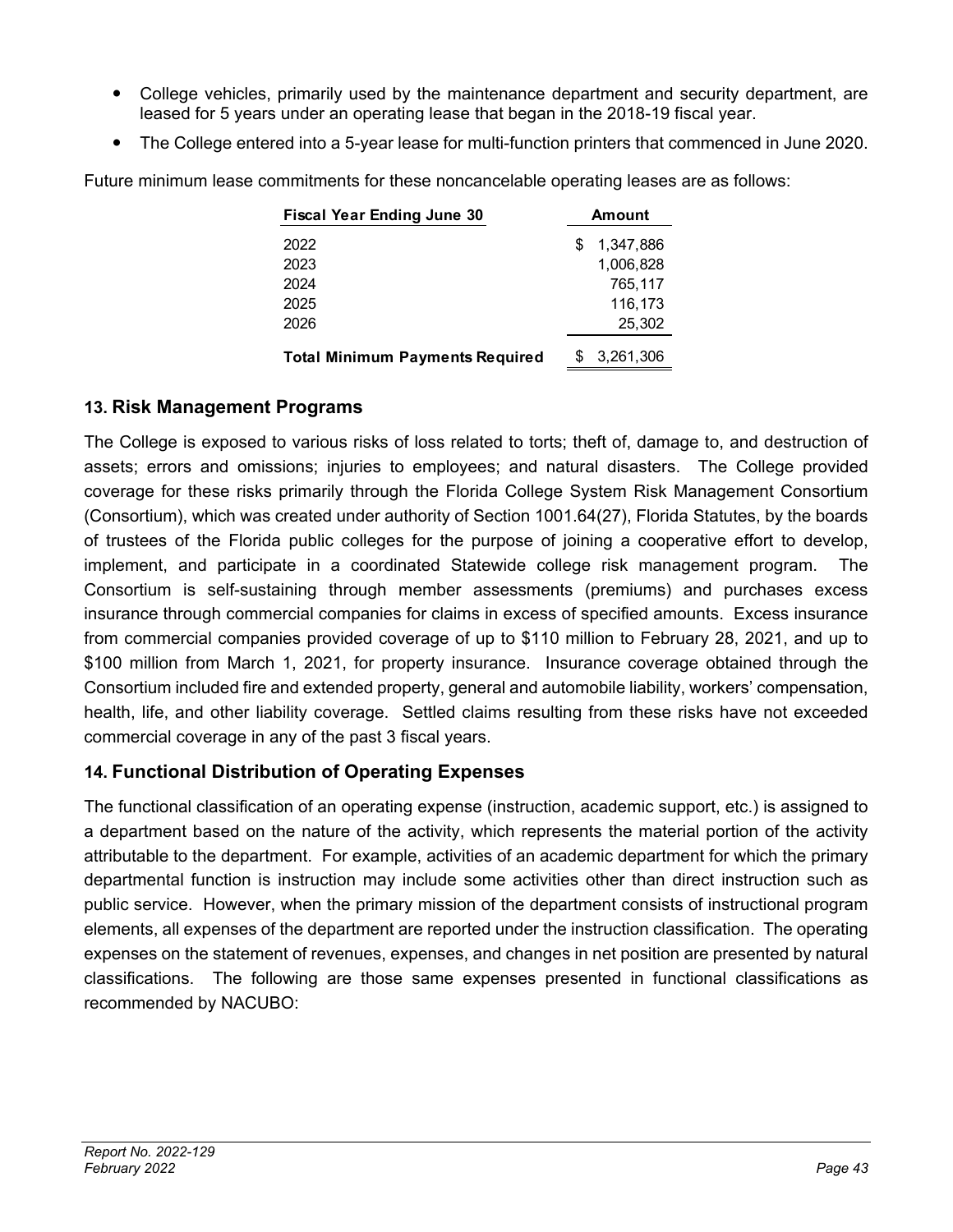| <b>Functional Classification</b>   | Amount        |  |  |  |
|------------------------------------|---------------|--|--|--|
| Instruction                        | \$ 37,759,653 |  |  |  |
| Academic Support                   | 9,489,134     |  |  |  |
| <b>Student Services</b>            | 10,457,894    |  |  |  |
| Institutional Support              | 27, 135, 858  |  |  |  |
| Operation and Maintenance of Plant | 11,456,574    |  |  |  |
| Scholarships and Waivers           | 22,017,757    |  |  |  |
| Depreciation                       | 7,816,078     |  |  |  |
| <b>Auxiliary Enterprises</b>       | 531,518       |  |  |  |
| <b>Total Operating Expenses</b>    | \$126,664,466 |  |  |  |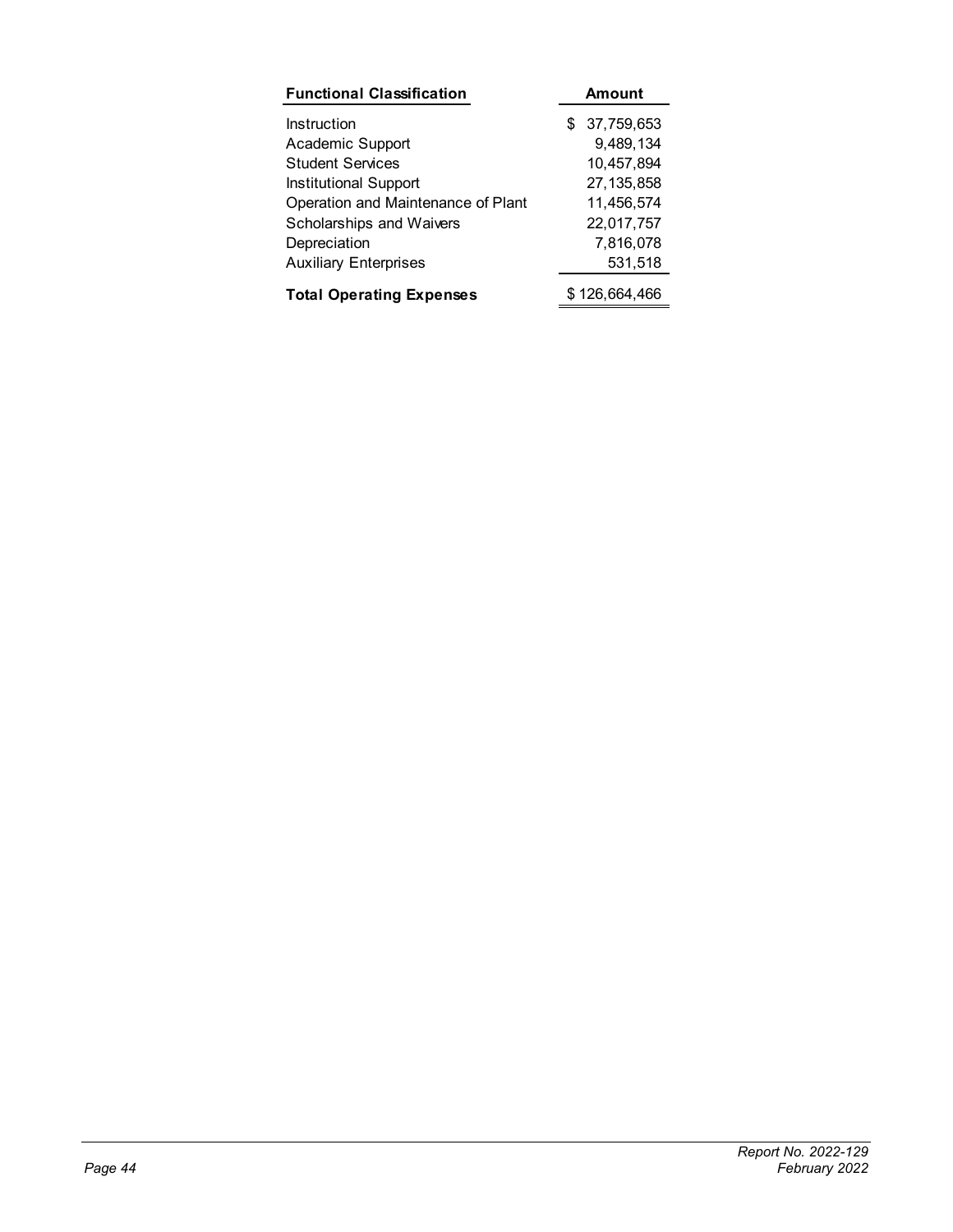# <span id="page-48-0"></span>*OTHER REQUIRED SUPPLEMENTARY INFORMATION*

|                                                                            | 2020          | 2019 |              | 2018          | 2017          |
|----------------------------------------------------------------------------|---------------|------|--------------|---------------|---------------|
| <b>Total OPEB Liability</b>                                                |               |      |              |               |               |
| Service cost                                                               | \$<br>140,655 | \$   | 150,002      | \$<br>153,766 | \$<br>165,136 |
| <b>Interest</b>                                                            | 72,656        |      | 86,703       | 77,845        | 65,961        |
| Difference between expected and                                            |               |      |              |               |               |
| actual experience                                                          |               |      | (480, 848)   |               |               |
| Changes of assumptions or other inputs                                     | 68,045        |      | 8,309        | (89, 302)     | (163, 512)    |
| <b>Benefit Payments</b>                                                    | (44, 112)     |      | (94, 036)    | (83, 294)     | (61,600)      |
| Net change in total OPEB liability                                         | 237,244       |      | (329, 870)   | 59,015        | 5,985         |
| Total OPEB Liability - beginning                                           | 1,957,086     |      | 2,286,956    | 2,227,941     | 2,221,956     |
| <b>Total OPEB Liability - ending</b>                                       | \$2,194,330   | \$   | 1,957,086    | \$2,286,956   | \$2,227,941   |
| Covered-Employee Payroll                                                   | \$39,830,031  |      | \$39,830,031 | \$40,979,092  | \$40,979,092  |
| <b>Total OPEB Liability as a percentage</b><br>of covered-employee payroll | 5.51%         |      | 4.91%        | 5.58%         | 5.44%         |

## **Schedule of Changes in the College's Total Other Postemployment Benefits Liability and Related Ratios**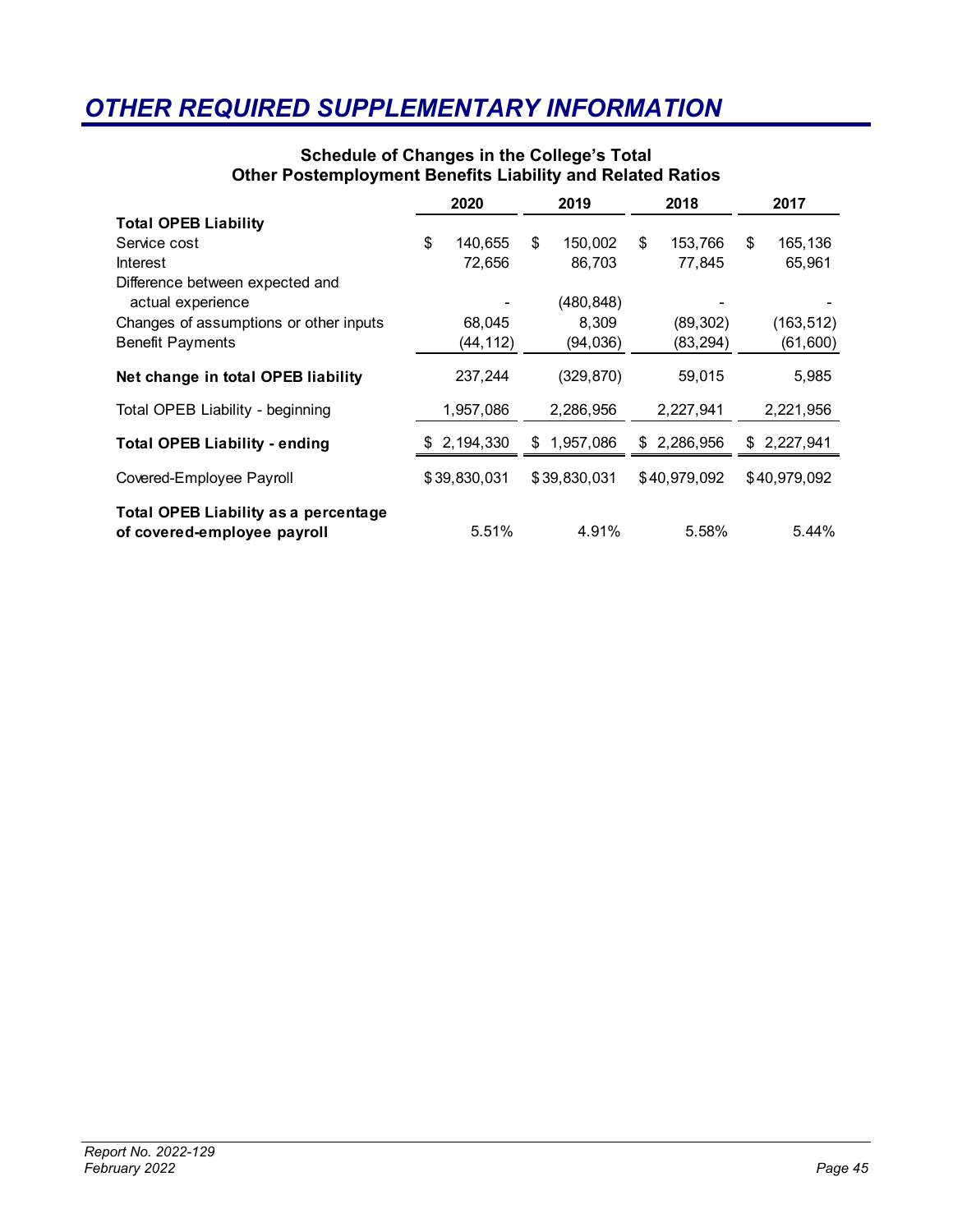#### **Schedule of the College's Proportionate Share of the Net Pension Liability – Florida Retirement System Pension Plan**

<span id="page-49-0"></span>

|                                                                                                             | 2020(1)             |    | 2019(1)       | 2018(1)       | 2017(1)      |
|-------------------------------------------------------------------------------------------------------------|---------------------|----|---------------|---------------|--------------|
| College's proportion of the FRS<br>net pension liability<br>College's proportionate share of                | 0.093043043%        |    | 0.094876729%  | 0.095673673%  | 0.093074987% |
| the FRS net pension liability                                                                               | \$<br>40,326,226    | -S | 32,674,225 \$ | 28,817,406 \$ | 27,530,957   |
| College's covered payroll (2)                                                                               | \$<br>47,293,545 \$ |    | 46,982,015 \$ | 46,308,295 \$ | 43,396,598   |
| College's proportionate share of<br>the FRS net pension liability as a<br>percentage of its covered payroll | 85.27%              |    | 69.55%        | 62.23%        | 63.44%       |
| FRS Plan fiduciary net position as<br>a percentage of the FRS total<br>pension liability                    | 78.85%              |    | 82.61%        | 84.26%        | 83.89%       |

(1) The amounts presented for each fiscal year were determined as of June 30.

(2) Covered payroll includes defined benefit plan actives, investment plan members, State college system optional retirement plan members, and members in DROP because total employer contributions are determined on a uniform basis (blended rate) as required by Part III of Chapter 121, Florida Statutes.

#### **Schedule of College Contributions – Florida Retirement System Pension Plan**

|                                                                             | 2021(1)             | 2020(1)                  | 2019(1)      |     | 2018(1)     |
|-----------------------------------------------------------------------------|---------------------|--------------------------|--------------|-----|-------------|
| Contractually required FRS<br>contribution                                  | \$<br>3,596,786 \$  | 2,738,916 \$             | 2,965,093 \$ |     | 2,740,816   |
| FRS contributions in relation to the<br>contractually required contribution | (3,596,786)         | (2,738,916)              | (2,965,093)  |     | (2,740,816) |
| FRS contribution deficiency<br>(excess)                                     |                     | $\overline{\phantom{0}}$ |              |     |             |
| College's covered payroll (2)                                               | \$<br>45,299,183 \$ | 47,293,545 \$            | 46,982,015   | -\$ | 46,308,295  |
| FRS contributions as a percentage<br>of covered payroll                     | 7.94%               | 5.79%                    | 6.31%        |     | $5.92\%$    |

(1) The amounts presented for each fiscal year were determined as of June 30.

(2) Covered payroll includes defined benefit plan actives, investment plan members, State college system optional retirement plan members, and members in DROP because total employer contributions are determined on a uniform basis (blended rate) as required by Part III of Chapter 121, Florida Statutes.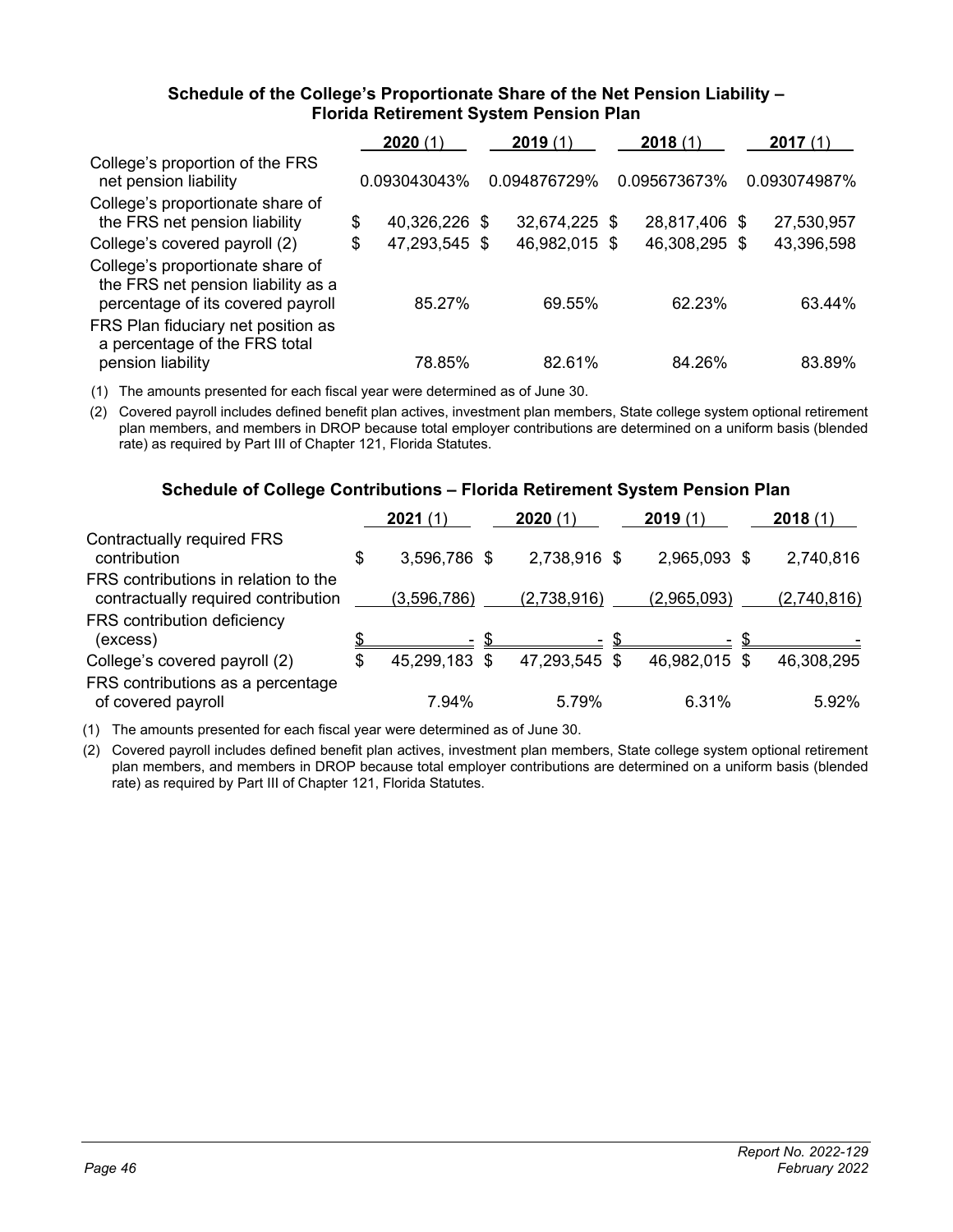|    | 2016(1)       |  | 2015(1)       |      | 2014(1)       | 2013(1)      |            |  |  |  |
|----|---------------|--|---------------|------|---------------|--------------|------------|--|--|--|
|    | 0.091831378%  |  | 0.094243640%  |      | 0.101202976%  | 0.091429649% |            |  |  |  |
| \$ | 23,187,495 \$ |  | 12,172,830    | - \$ | 6,174,870 \$  |              | 15,739,112 |  |  |  |
| \$ | 41,749,265 \$ |  | 40,894,582 \$ |      | 43,227,051 \$ |              | 43,362,648 |  |  |  |
|    | 55.54%        |  | 29.77%        |      | 14.28%        |              | 36.30%     |  |  |  |
|    | 84.88%        |  | 92.00%        |      | 96.09%        |              | 88.54%     |  |  |  |

|    | 2017 (1       | 2016(1)       | 2015(1)       | 2014(              |
|----|---------------|---------------|---------------|--------------------|
| \$ | 2,427,550 \$  | 2,247,602 \$  | 2,297,740 \$  | 2,216,775          |
|    | (2,427,550)   | (2,247,602)   | (2, 297, 740) | <u>(2,216,775)</u> |
|    |               |               |               |                    |
| \$ | 43,396,598 \$ | 41,749,265 \$ | 40,894,582 \$ | 43,227,051         |
|    | 5.59%         | 5.38%         | 5.62%         | 5.13%              |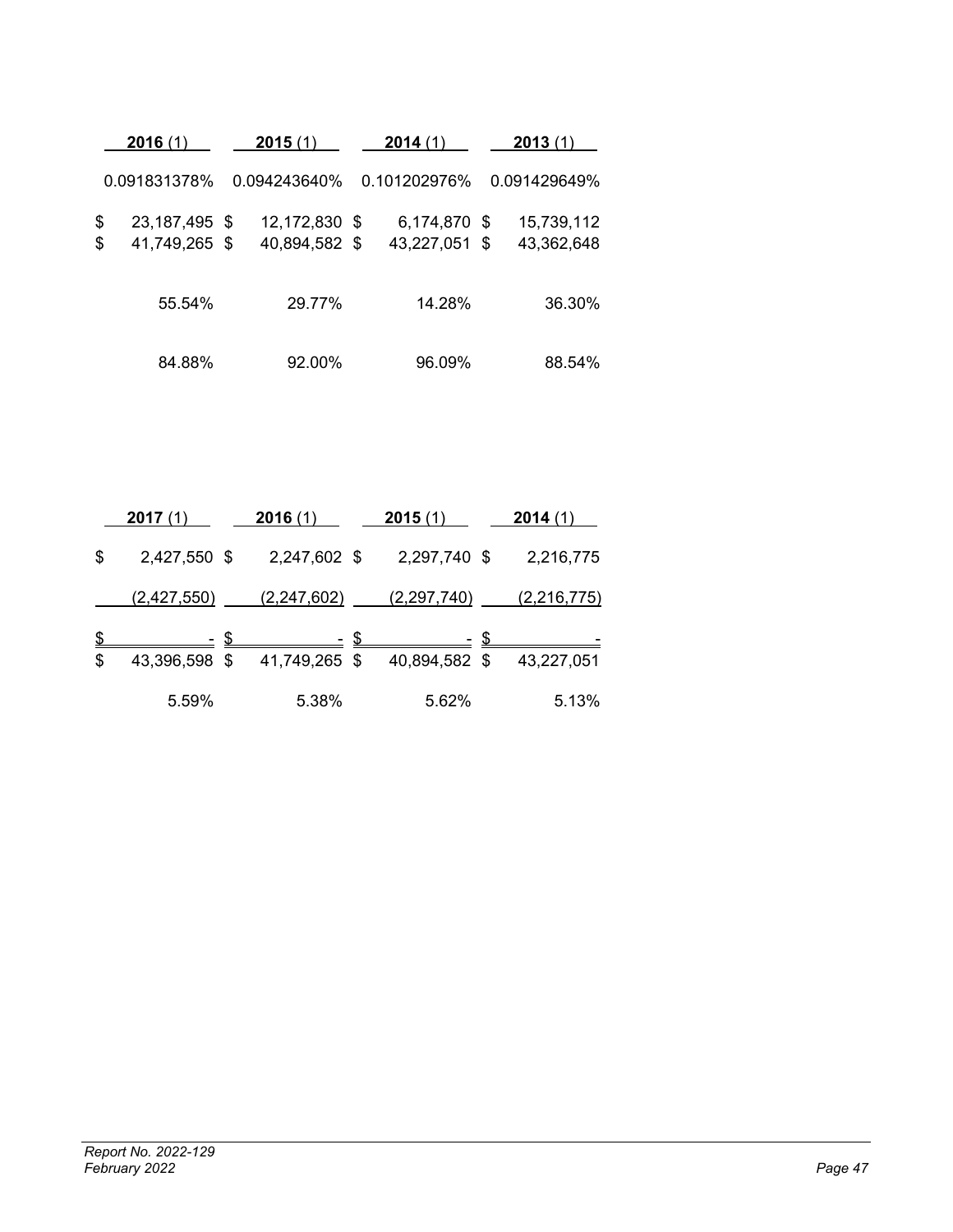#### **Schedule of the College's Proportionate Share of the Net Pension Liability – Health Insurance Subsidy Pension Plan**

<span id="page-51-0"></span>

|                                                                                                             | 2020(1)             | 2019(1)       | 2018(1)       | 2017(1)      |
|-------------------------------------------------------------------------------------------------------------|---------------------|---------------|---------------|--------------|
| College's proportion of the HIS net<br>pension liability<br>College's proportionate share of                | 0.122673302%        | 0.126556133%  | 0.127235919%  | 0.121848555% |
| the HIS net pension liability                                                                               | \$<br>14,978,210 \$ | 14,160,365 \$ | 13,466,792 \$ | 13,028,610   |
| College's covered payroll (2)                                                                               | \$<br>42,662,011 \$ | 42,371,465 \$ | 41,605,909 \$ | 38,846,247   |
| College's proportionate share of<br>the HIS net pension liability as a<br>percentage of its covered payroll | 35.11%              | 33.42%        | 32.37%        | 33.54%       |
| HIS Plan fiduciary net position as<br>a percentage of the HIS total<br>pension liability                    | $3.00\%$            | 2.63%         | 2.15%         | 1.64%        |

(1) The amounts presented for each fiscal year were determined as of June 30.

(2) Covered payroll includes defined benefit plan actives, investment plan members, and members in DROP.

#### **Schedule of College Contributions – Health Insurance Subsidy Pension Plan**

|                                                                    | 2021(1)             | 2020(1)       | 2019(1)       | 2018(1)    |
|--------------------------------------------------------------------|---------------------|---------------|---------------|------------|
| Contractually required HIS<br>contribution                         | \$<br>651,352 \$    | 708,189 \$    | 703,366 \$    | 690,658    |
| HIS contributions in relation to the<br>contractually required HIS |                     |               |               |            |
| contribution                                                       | (651, 352)          | (708, 189)    | (703, 366)    | (690, 658) |
| HIS contribution deficiency                                        |                     |               |               |            |
| (excess)                                                           |                     |               |               |            |
| College's covered payroll (2)                                      | \$<br>39,238,072 \$ | 42,662,011 \$ | 42,371,465 \$ | 41,605,909 |
| HIS contributions as a percentage<br>of covered payroll            | 1.66%               | 1.66%         | 1.66%         | 1.66%      |

(1) The amounts presented for each fiscal year were determined as of June 30.

(2) Covered payroll includes defined benefit plan actives, investment plan members, and members in DROP.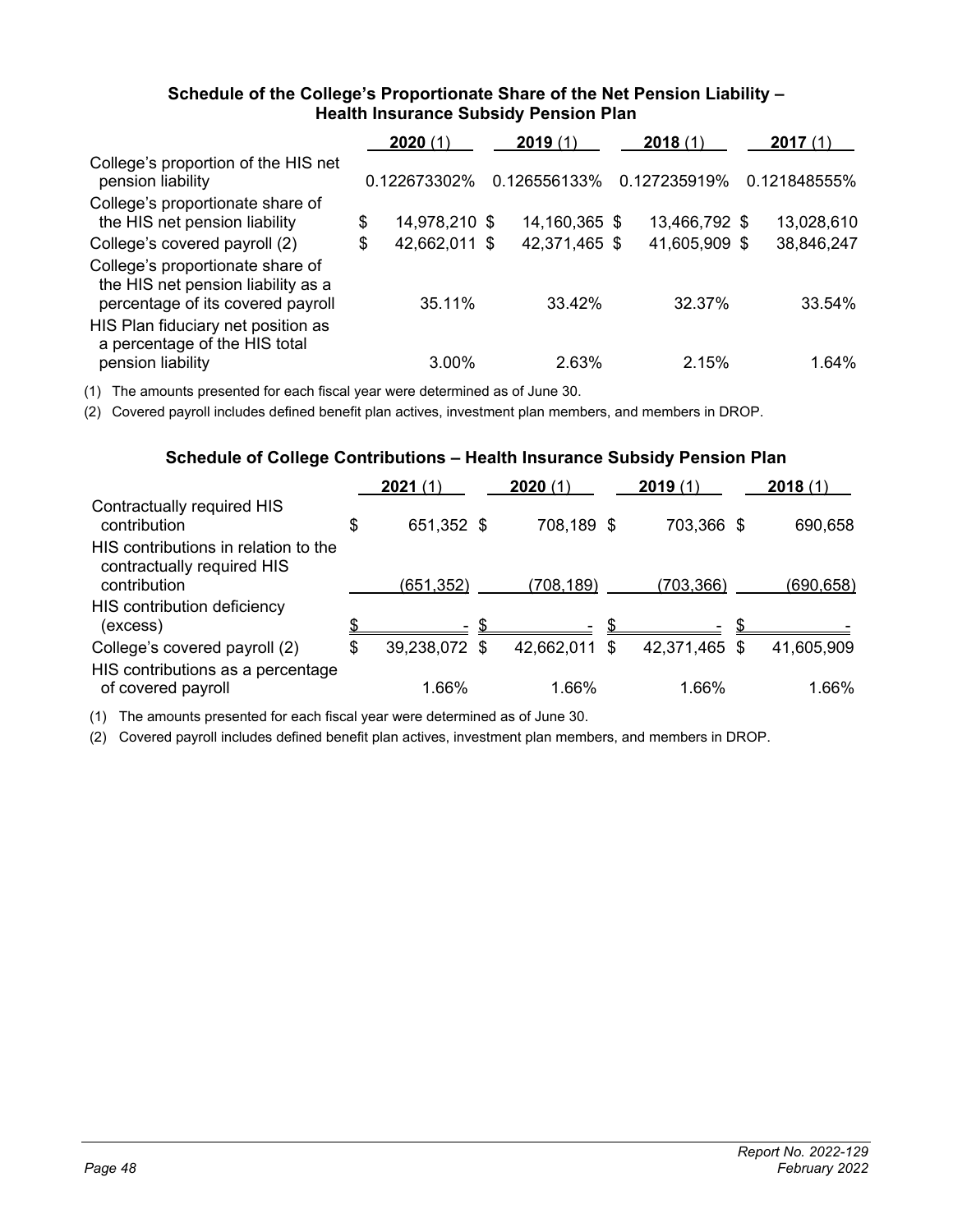| 2016(1)  |                          | 2015(1) |                                |  | 2014(1)                        | 2013 (1 |                          |  |  |
|----------|--------------------------|---------|--------------------------------|--|--------------------------------|---------|--------------------------|--|--|
|          | 0.120032456%             |         | 0.117802815%                   |  | 0.126571174%                   |         | 0.127944123%             |  |  |
| \$<br>\$ | 13,989,286<br>37,397,768 | S<br>\$ | 12,014,034 \$<br>38,114,745 \$ |  | 11,834,714 \$<br>39,933,612 \$ |         | 11,139,218<br>38,888,603 |  |  |
|          | 37.41%                   |         | 31.52%                         |  | 29.64%                         |         | 28.64%                   |  |  |
|          | 0.97%                    |         | 0.50%                          |  | $0.99\%$                       |         | 1.78%                    |  |  |

| 2017(1)             | 2016(1)       |    | 2015(1)       | 2014(1)    |
|---------------------|---------------|----|---------------|------------|
| \$<br>644,848 \$    | 615,968 \$    |    | 450,316 \$    | 433,590    |
| (644, 848)          | (615,968)     |    | (450, 316)    | (433,590)  |
|                     |               | -S |               |            |
| \$<br>38,846,247 \$ | 37,397,768 \$ |    | 38,114,745 \$ | 39,933,612 |
| 1.66%               | 1.65%         |    | 1.18%         | 1.09%      |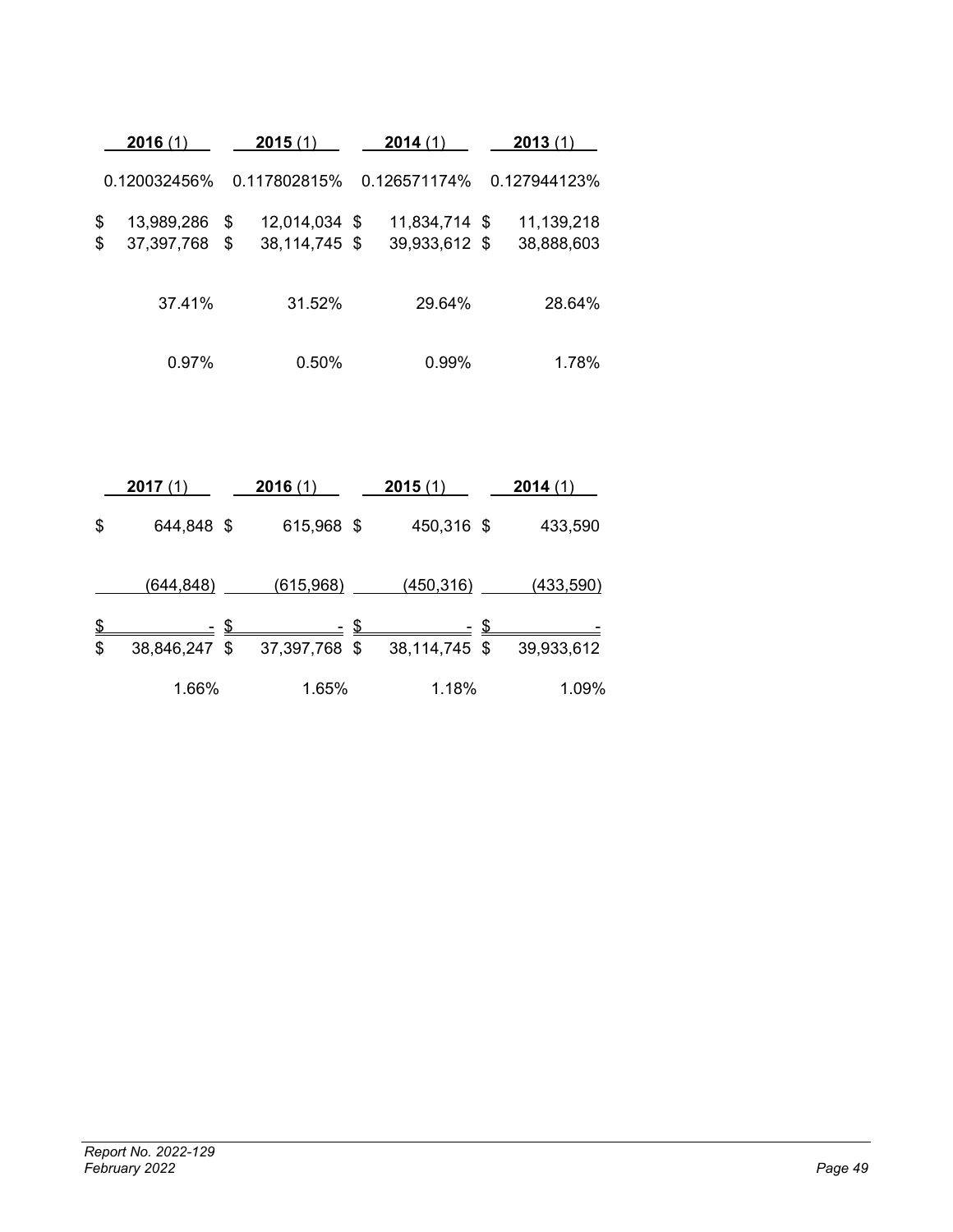# <span id="page-53-0"></span>**1. Schedule of Changes in the College's Total Other Postemployment Benefits Liability and Related Ratios**

No assets are accumulated in a trust that meet the criteria in paragraph 4 of GASB Statement No. 75 to pay related benefits.

*Changes of Assumptions*. The long-term expected rate of return, using the Municipal Bond Index Rate, decreased from 3.50 percent at the prior measurement date to 2.21 percent at the current measurement date, and the active member mortality assumption was updated.

# **2. Schedule of Net Pension Liability and Schedule of Contributions – Florida Retirement System Pension Plan**

*Changes of Assumptions.* The long-term expected rate of return was decreased from 6.90 percent to 6.80 percent

# **3. Schedule of Net Pension Liability and Schedule of Contributions – Health Insurance Subsidy Pension Plan**

*Changes of Assumptions.* The municipal rate used to determine total pension liability decreased from 3.50 percent to 2.21 percent, and the active member mortality assumption was updated.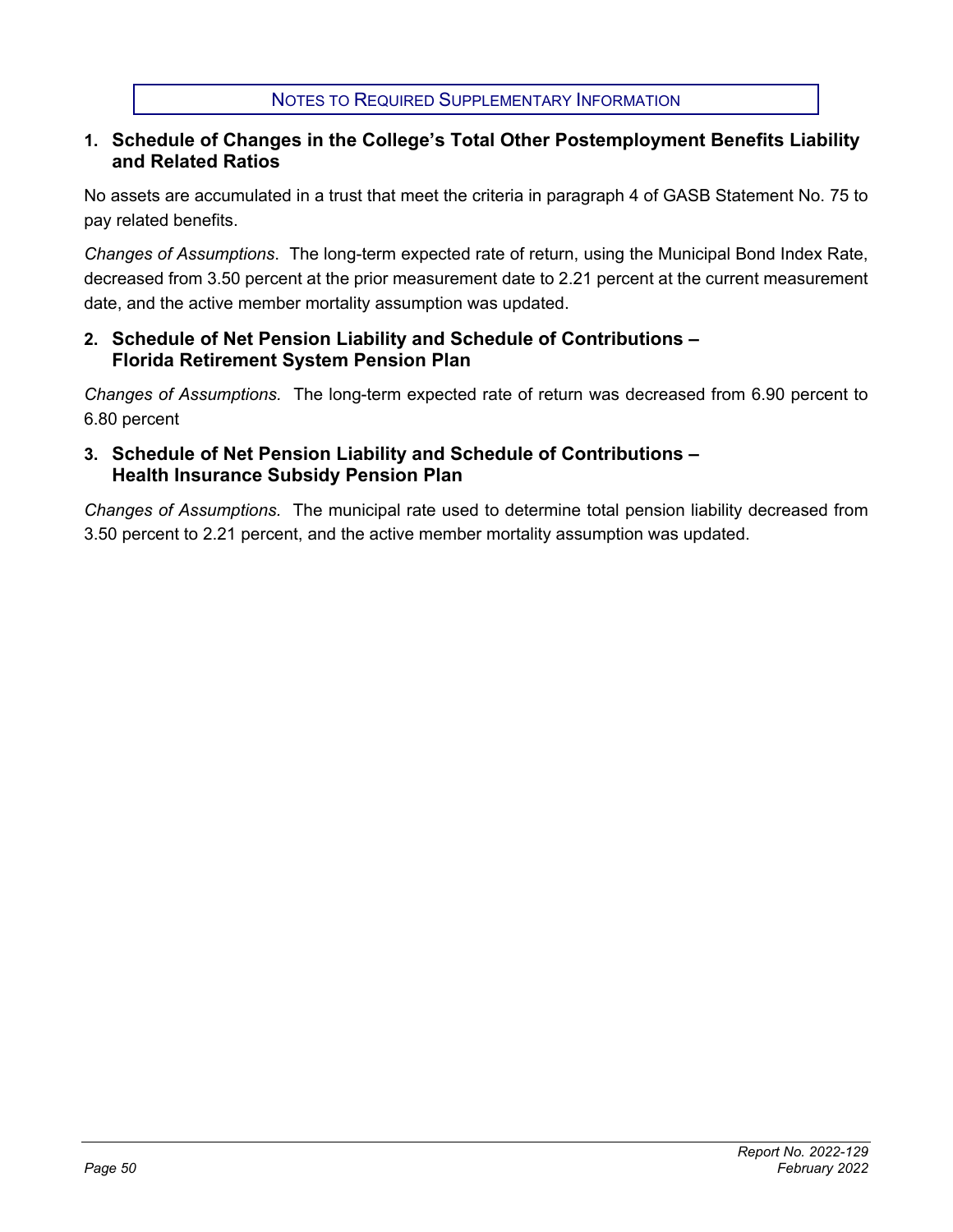<span id="page-54-0"></span>

Sherrill F. Norman, CPA Auditor General

# **AUDITOR GENERAL STATE OF FLORIDA**

Claude Denson Pepper Building, Suite G74 111 West Madison Street Tallahassee, Florida 32399-1450



Phone: (850) 412-2722 Fax: (850) 488-6975

The President of the Senate, the Speaker of the House of Representatives, and the Legislative Auditing Committee

# **INDEPENDENT AUDITOR'S REPORT ON INTERNAL CONTROL OVER FINANCIAL REPORTING AND ON COMPLIANCE AND OTHER MATTERS BASED ON AN AUDIT OF FINANCIAL STATEMENTS PERFORMED IN ACCORDANCE WITH** *GOVERNMENT AUDITING STANDARDS*

We have audited, in accordance with the auditing standards generally accepted in the United States of America and the standards applicable to financial audits contained in *Government Auditing Standards* issued by the Comptroller General of the United States, the financial statements of the Seminole State College of Florida, a component unit of the State of Florida, and its discretely presented component unit as of and for the fiscal year ended June 30, 2021, and the related notes to the financial statements, which collectively comprise the College's basic financial statements, and have issued our report thereon dated February 21, 2022, included under the heading **INDEPENDENT AUDITOR'S REPORT**. Our report includes a reference to other auditors who audited the financial statements of the discretely presented component unit, as described in our report on the College's financial statements. This report does not include the results of the other auditors' testing of internal control over financial reporting or compliance and other matters that are reported on separately by those auditors.

# **Internal Control Over Financial Reporting**

In planning and performing our audit of the financial statements, we considered the College's internal control over financial reporting (internal control) as a basis for designing audit procedures that are appropriate in the circumstances for the purpose of expressing our opinions on the financial statements, but not for the purpose of expressing an opinion on the effectiveness of the College's internal control. Accordingly, we do not express an opinion on the effectiveness of the College's internal control.

A *deficiency in internal control* exists when the design or operation of a control does not allow management or employees, in the normal course of performing their assigned functions, to prevent, or detect and correct, misstatements on a timely basis. A *material weakness* is a deficiency, or a combination of deficiencies, in internal control such that there is a reasonable possibility that a material misstatement of the College's financial statements will not be prevented, or detected and corrected on a timely basis. A *significant deficiency* is a deficiency, or a combination of deficiencies, in internal control